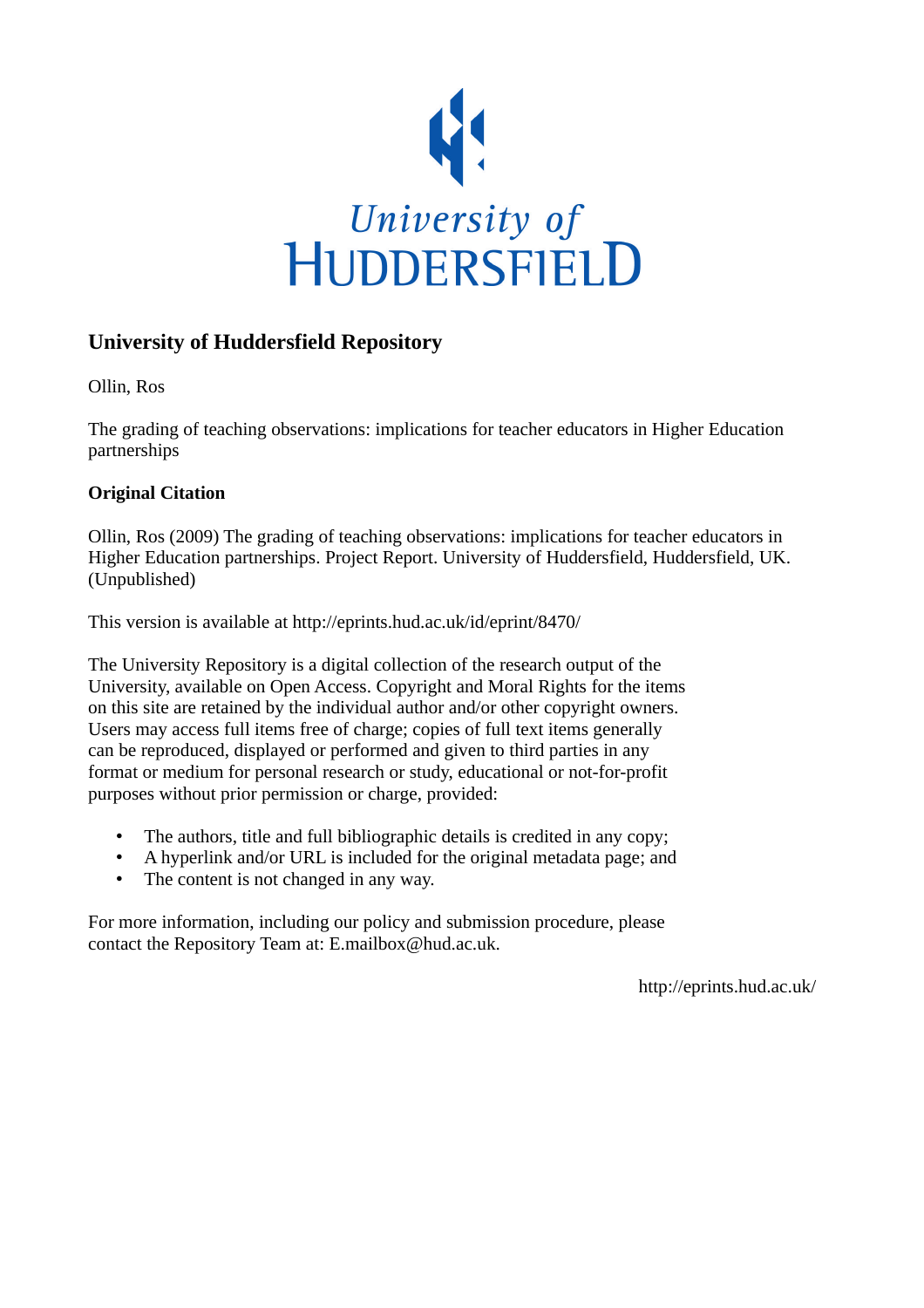

# **The grading of teaching observations: implications for teacher educators in Higher Education partnerships**

**Final Report** 

**July 2009** 

Ros Ollin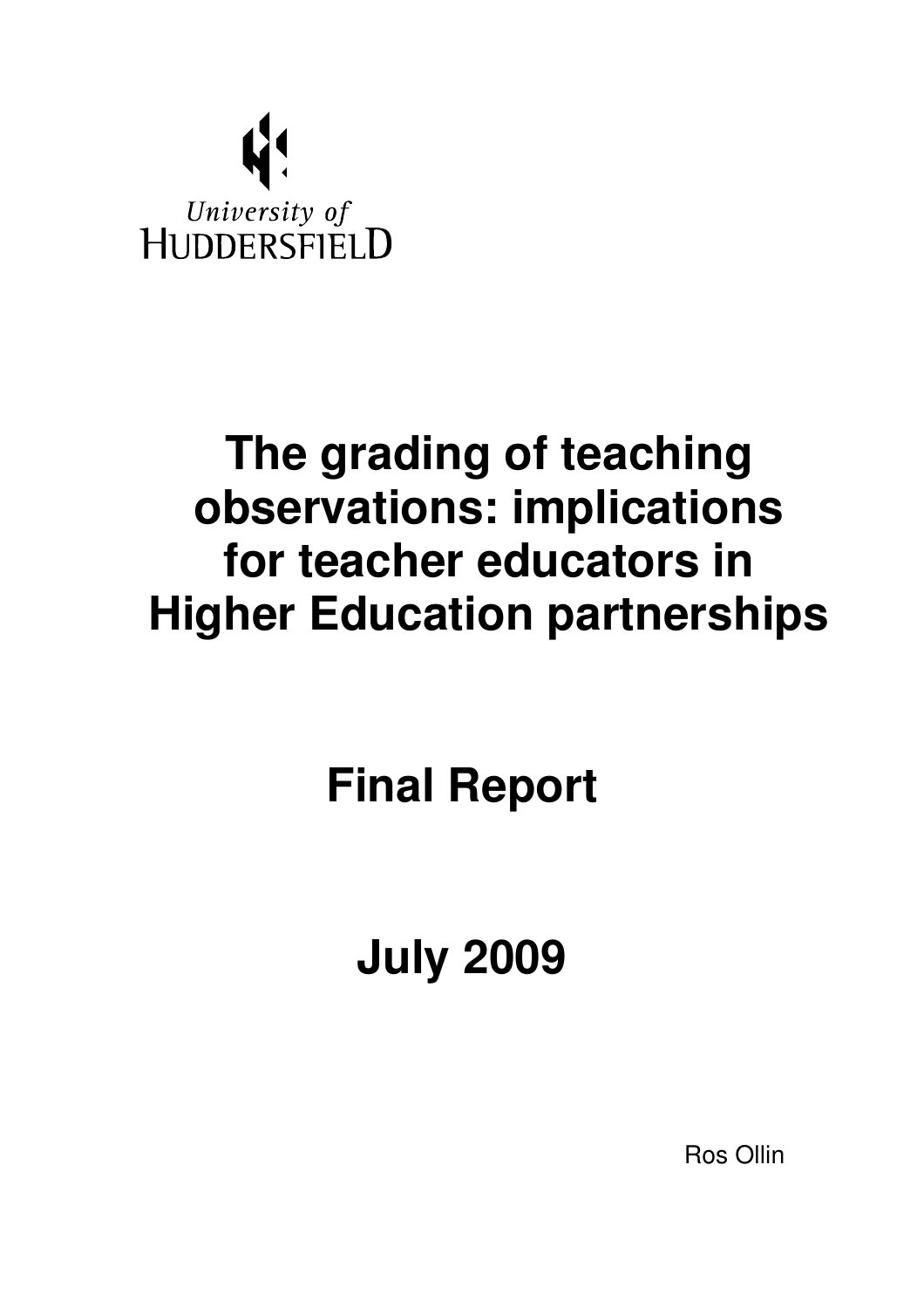# **Acknowledgements**

I would like to acknowledge the help of Jane Burrows, Ann-Marie Bathmaker and Tina Cartwright in the compilation of this report and to thank all research participants.

#### **Ros Ollin**

## **Contents**

| <b>Section</b> | <b>Item</b>              |                     |                                                                          | Page |
|----------------|--------------------------|---------------------|--------------------------------------------------------------------------|------|
| 1              | <b>Executive summary</b> |                     |                                                                          | 5    |
| $\mathbf{2}$   |                          | <b>Rationale</b>    |                                                                          | 7    |
|                | 2.1                      |                     | Observation of teaching                                                  | 8    |
|                |                          | 2.1.1               | <b>Graded observations</b>                                               | 8    |
|                |                          | 2.1.2               | Ofsted grading criteria for ITE                                          | 9    |
|                |                          | 2.1.3               | Previous research on observation of teaching                             | 9    |
|                |                          | 2.1.4               | Ofsted and conceptions of 'outstanding'                                  | 10   |
| 3              |                          | <b>Project aims</b> |                                                                          | 12   |
| 4              |                          |                     | <b>Methodology and process</b>                                           | 13   |
|                | 4.1                      |                     | Rationale for methodology                                                | 13   |
|                | 4.2                      |                     | Research methods                                                         | 13   |
|                |                          | 4.2.1               | Sample                                                                   | 14   |
|                |                          | 4.2.2               | Minimising bias                                                          | 14   |
|                |                          | 4.2.3               | Email questionnaire                                                      | 14   |
|                |                          | 4.2.4               | Consortium tutors' focus group: case studies of trainees                 | 14   |
|                |                          | 4.2.5               | Co-observation, observation of feedback and<br>semi-structured interview | 15   |
|                |                          | 4.2.6               | Supporting documents                                                     | 15   |
|                |                          | 4.2.7               | Human resource (HR) managers focus group                                 | 16   |
|                |                          | 4.2.8               | Data analysis                                                            | 16   |
|                |                          | 4.2.9               | Limitations of the data                                                  | 16   |
|                | 4.3                      |                     | Participant profiles related to grading of teaching observations         | 17   |
|                |                          | 4.3.1               | Consortium centre managers involvement in grading<br>observations        | 17   |
|                |                          | 4.3.2               | Tutors co-observed carrying out observations                             | 17   |
|                | 4.4                      |                     | Dissemination of research so far                                         | 18   |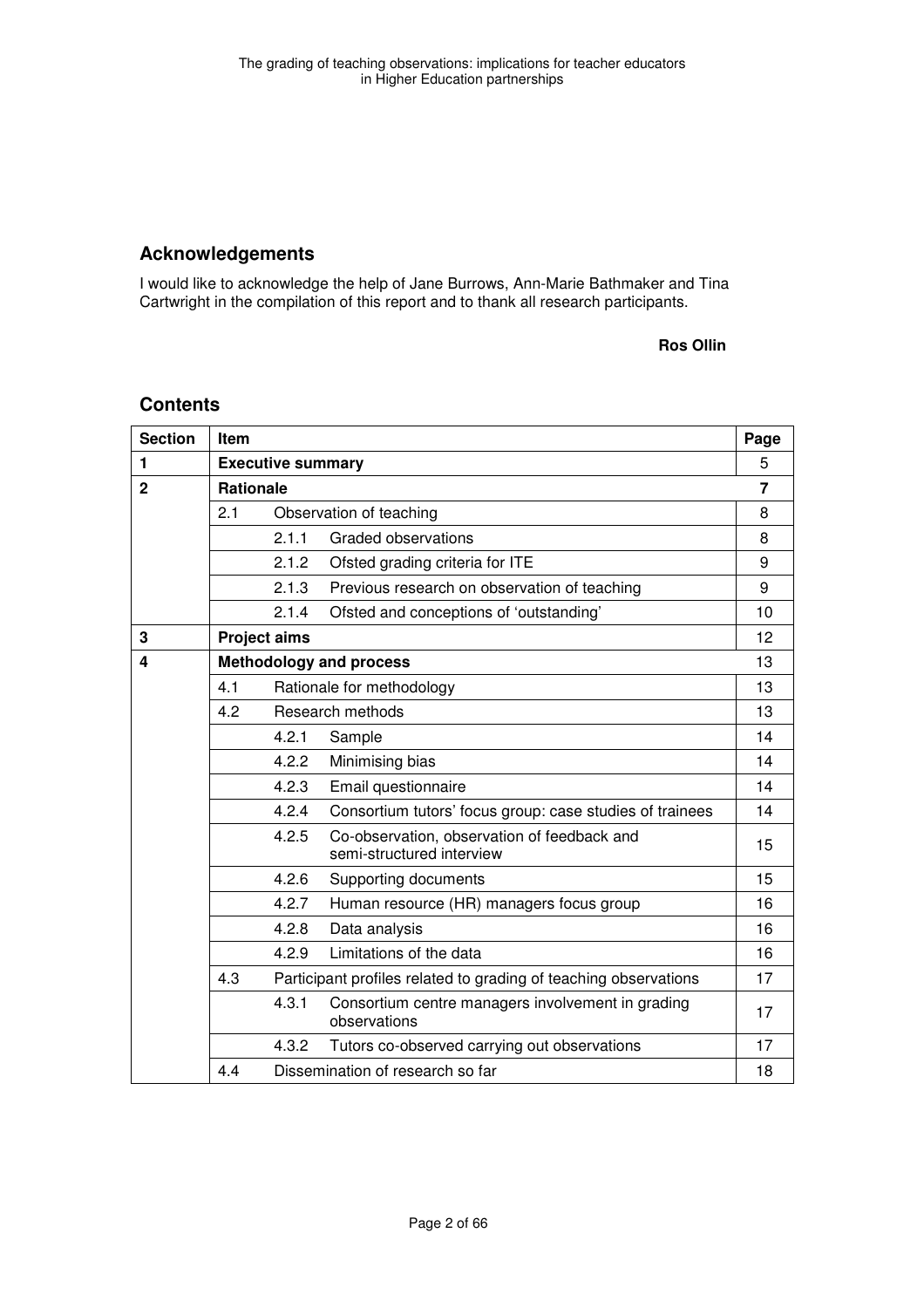| 5              |     |        | Tutors' judgements of trainee performance - Analysis                            | 19 |
|----------------|-----|--------|---------------------------------------------------------------------------------|----|
|                | 5.1 |        | Case studies of 'outstanding' and 'weak' trainees                               | 19 |
|                |     | 5.1.1  | 'Outstanding' trainees as teachers                                              | 19 |
|                |     | 5.1.2  | 'Outstanding' trainees as learners                                              | 19 |
|                |     | 5.1.3  | 'Weak' trainees                                                                 | 20 |
|                |     | 5.1.4  | Contextual factors related to 'weak' trainees                                   | 20 |
|                |     | 5.1.5  | Gender profiles of 'outstanding' and 'weak' trainees                            | 21 |
|                | 5.2 |        | Purposes of observation of teaching                                             | 21 |
|                |     | 5.2.1  | Developing teachers' skills and knowledge                                       | 22 |
|                |     | 5.2.2  | Assuring standards of teaching                                                  | 22 |
|                |     | 5.2.3  | Informing college OA systems                                                    | 23 |
|                |     | 5.2.4  | Preparing for inspection                                                        | 23 |
|                | 5.3 |        | Tutor judgements on observed teaching                                           | 23 |
|                |     | 5.3.1  | Process of observation                                                          | 24 |
|                |     | 5.3.2  | What tutors looked for when carrying out teaching<br>observations               | 24 |
|                |     | 5.3.3  | Observing tutor as 'teacher', looking for signs that the<br>trainee has learned | 25 |
|                |     | 5.3.4  | Observing tutor as 'connoisseur' and 'learner'                                  | 26 |
|                |     | 5.3.5  | Observing tutors' notions of 'outstanding'                                      | 27 |
|                |     | 5.3.6  | What would a trainee have to do to achieve a grade of<br>outstanding?           | 29 |
|                |     | 5.3.7  | Trainee's potential to be 'outstanding'                                         | 30 |
| 6              |     |        | Effect of different teaching contexts on judgements of 'outstanding'            | 32 |
|                | 6.1 |        | Range of teaching contexts                                                      | 32 |
|                | 6.2 |        | Particular characteristics of teaching HE in FE                                 | 35 |
|                |     | 6.2.1  | HE in FE cultures                                                               | 35 |
|                |     | 6.2.2  | Observing tutors' expectations of HE in FE teaching                             | 37 |
| $\overline{7}$ |     |        | Tutor feedback on observed teaching                                             | 39 |
|                | 7.1 |        | Use of language in feedback                                                     | 39 |
|                |     | 7.1.1. | Oral feedback                                                                   | 40 |
|                |     | 7.1.2  | Written feedback                                                                | 41 |
|                |     | 7.1.3  | Feedback specific to HE/FE teaching context                                     | 43 |
|                |     | 7.1.4  | Trainees' understanding of tutor feedback                                       | 45 |
|                | 7.2 |        | Grading issues and use of Ofsted terms                                          | 46 |
|                |     | 7.2.1  | Impact of Ofsted grading on observations                                        | 47 |
|                |     | 7.2.2  | Tensions between different trainee and tutor identities                         | 47 |
|                |     | 7.2.3  | Informal grades awarded by tutors for observed teaching<br>sessions             | 49 |
|                |     | 7.2.4  | Benefits of grading                                                             | 49 |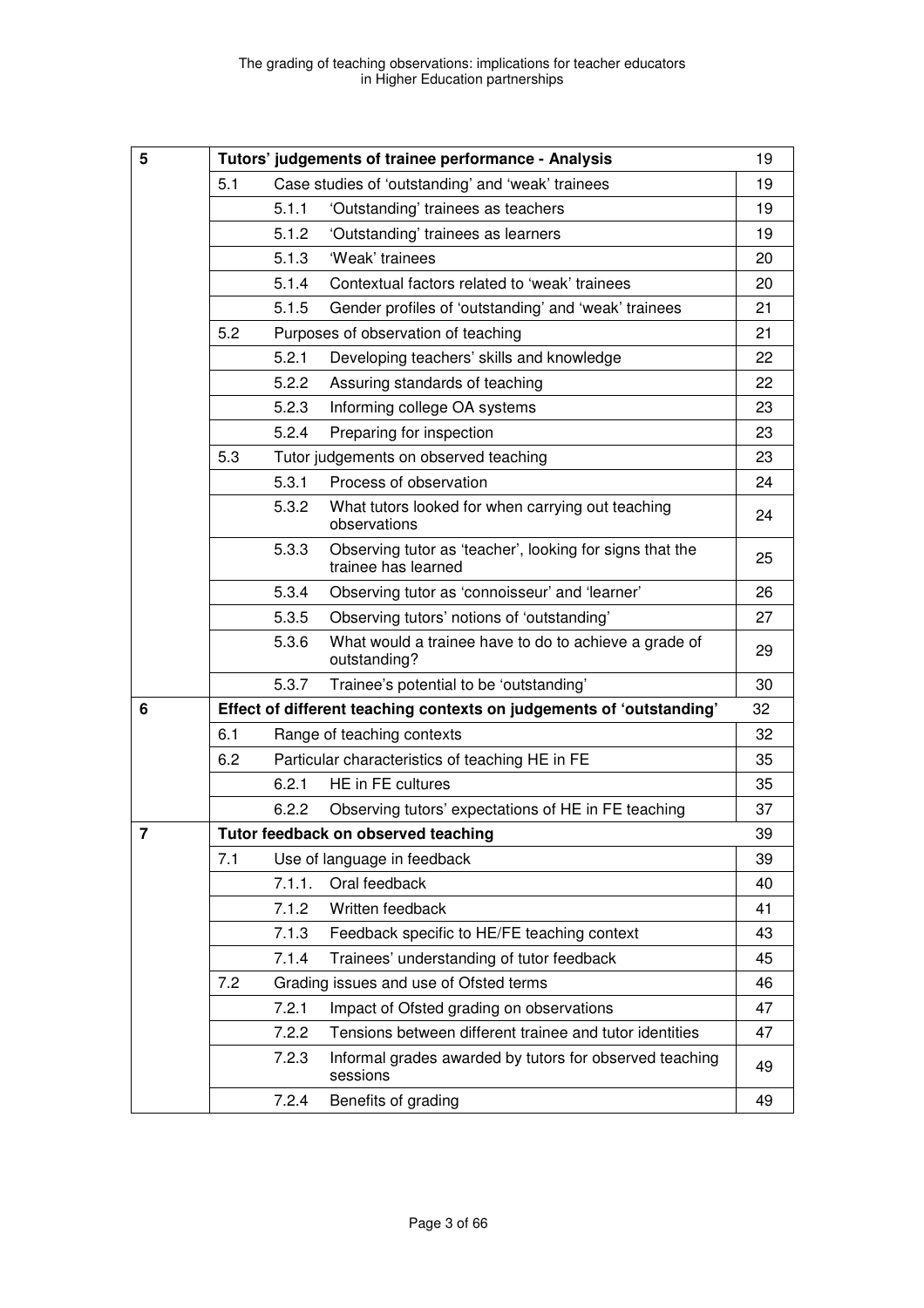| 8  |     | <b>Conclusions</b>     |                                                                                    | 51 |
|----|-----|------------------------|------------------------------------------------------------------------------------|----|
|    | 8.1 |                        | Conceptions of 'outstanding' and how these compare with<br>Ofsted grading criteria | 51 |
|    | 8.2 |                        | The effect of teaching context on 'outstanding' performance                        | 54 |
|    | 8.3 |                        | Issues related to grading of observations                                          | 55 |
|    | 8.4 |                        | Trainee and tutor identities                                                       | 56 |
| 9  |     | <b>Recommendations</b> |                                                                                    | 58 |
| 10 |     | <b>References</b>      |                                                                                    | 60 |
| 11 |     | <b>Appendices</b>      |                                                                                    | 62 |
|    |     | Appendix 1:            | <b>Interview Schedule</b>                                                          | 62 |
|    |     | Appendix 2:            | Examples of Outstanding trainees:<br>Compiled from Consortium tutors' case studies | 64 |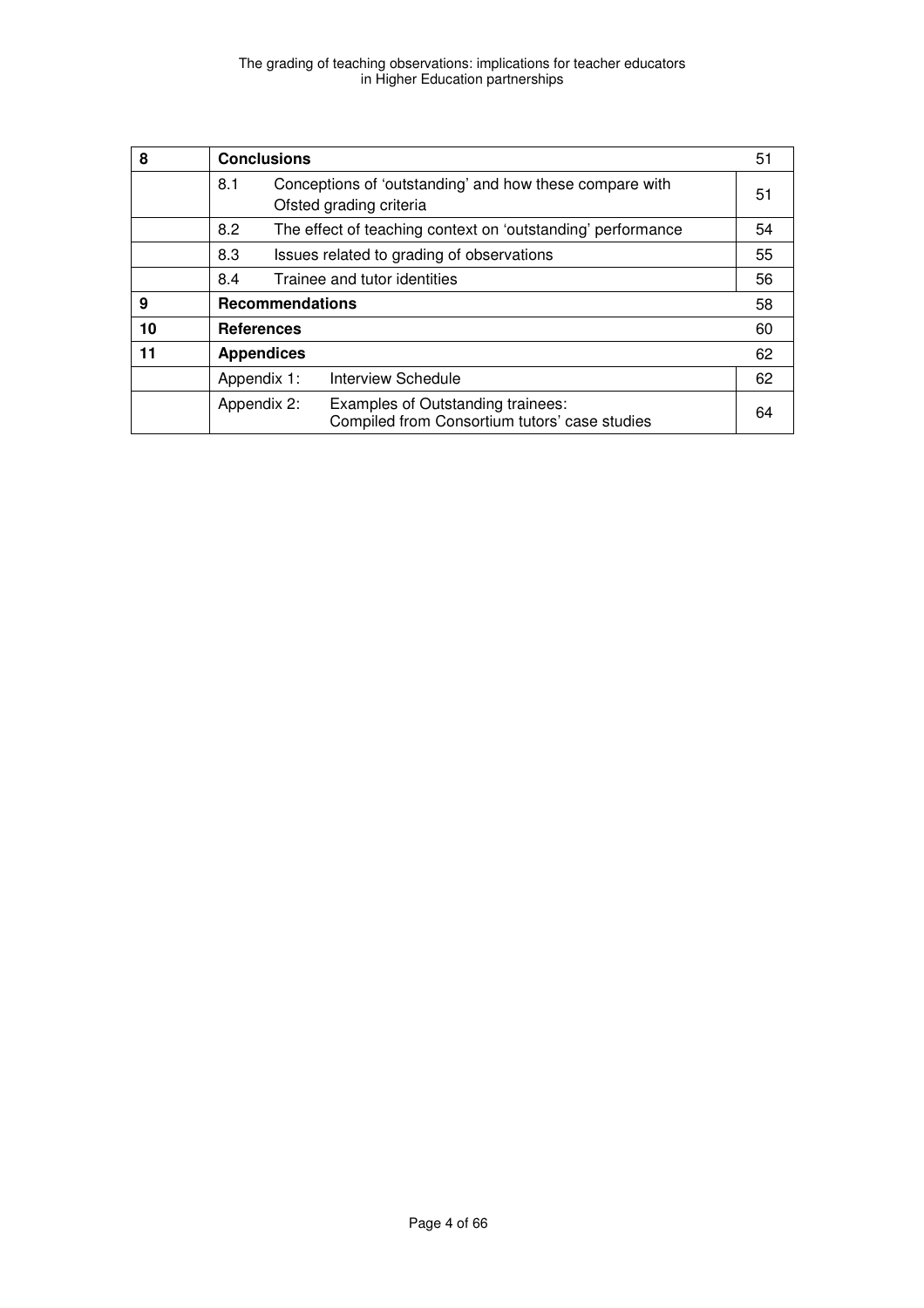# **1 Executive Summary**

This research project was carried out in response to the introduction of Ofsted's new grading criteria for inspection of ITE in the LSS (2009), which state that over fifty percent of trainees need to be judged 'outstanding' for an ITE provider to achieve the highest inspection grade. Ofsted now places an increased emphasis on classroom observation of teaching to provide evidence for inspection, which raises the issue of what tutors observing trainee teachers consider to be 'outstanding' teaching.

The research considered what tutors in the Huddersfield PCET Consortium understand by the term 'outstanding' in relation to trainee performance, with a focus on classroom teaching. The views of tutors involved in teaching observations of trainees on the Certificate in Education/PGCE were compared with a list of features associated with outstanding teaching. This was generated through analysis of case studies of 'outstanding' and 'weak' trainees produced by Consortium Centre managers. The observing tutors were then observed carrying out teaching observations and giving feedback. This was followed by semi-structured interviews and analysis of the documentation supporting the observation.

The features of outstanding teaching generated by the tutors were broadly similar to the key features of outstanding lessons identified in the Ofsted grading criteria. However Ofsted included more emphasis on the measurement and achievement of targets and learning outcomes and the 'Every Child Matters' Agenda, whereas tutors also included less definable, complex features. The research considered the effect of teaching context on notions of 'outstanding' teaching and data indicated that most tutors took the effects of context into account when observing trainees teach. Context could affect the type of students that attended, the way subjects were taught, the kind of teaching approaches that were favoured and the resources that were available. Trainees teaching in an HE in FE context provided an illustration of this, with different teaching spaces, session plans and attitude to measurement of learning outcomes signalling that HE in FE was different from FE teaching. There were characteristics associated with this type of teaching that marked it out from other LSS contexts. Tutors' comments also indicated how the constraints of certain teaching contexts might limit a trainee's potential to demonstrate 'outstanding' teaching.

The processes and content of tutor feedback following observations were analysed, including tutors' views on grading and how the new Ofsted grading criteria affected post-observation feedback. The research considered issues for HE ITE partnerships emerging from the grading of observations for college QA systems, in particular the tensions between the developmental (formative) and judgemental (summative) assessment purposes of teaching observation. This was particularly relevant where trainees on an ITE programme were also members of FE college teaching staff and where some Certificate in Education/PGCE tutors based in FE colleges also carried out a college quality assurance role in relation to observed teaching. In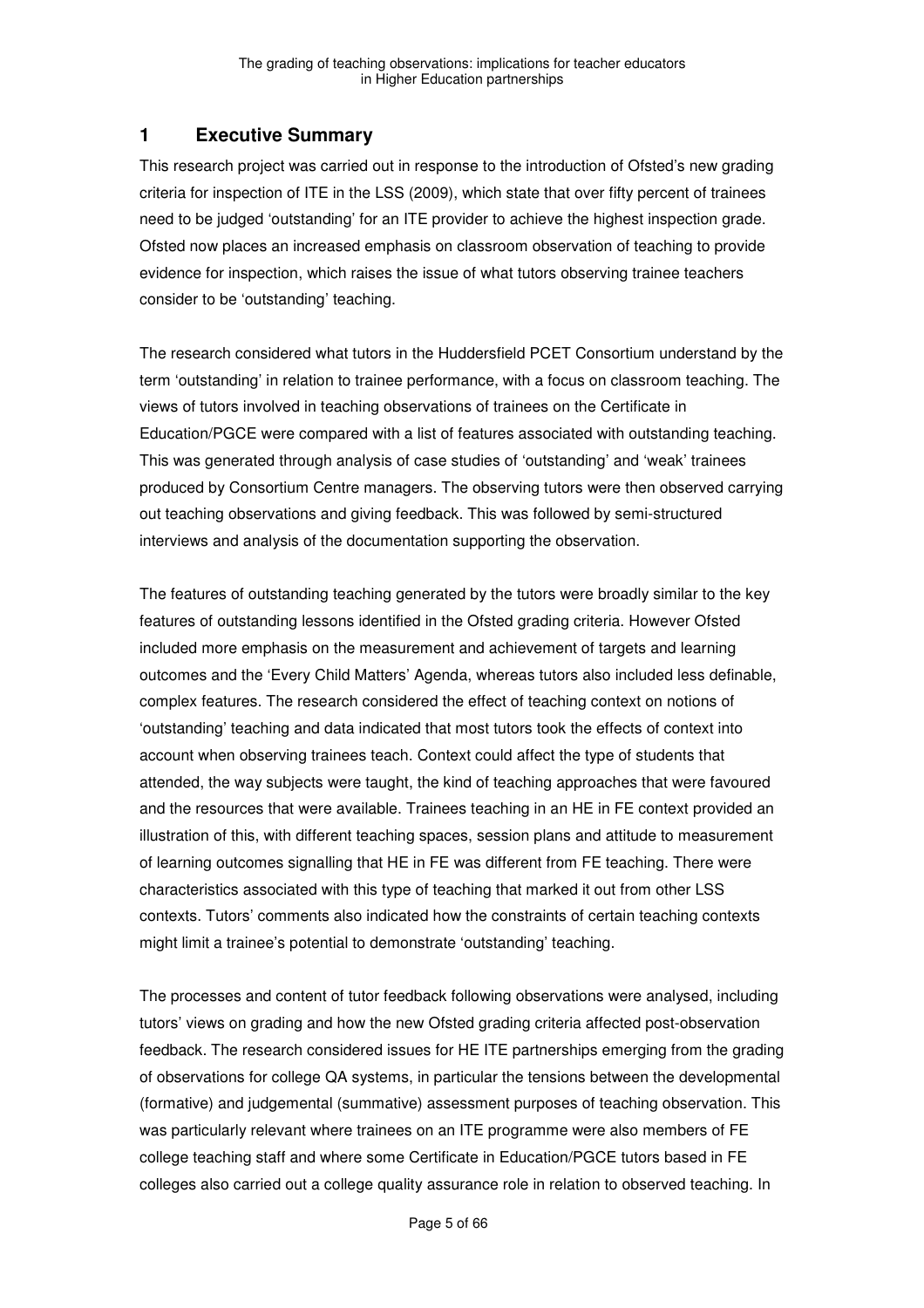order to obtain an FE college perspective, the views of HR managers from different colleges also informed the research.

Many issues emerged related to the effect of Ofsted grading on tutor observations of teaching. Interlinked themes emerging from the data included different perceptions of the purposes of observation, trainee and tutor identities and processes and content of tutor feedback. In-service trainees were 'learners on a course', 'learner teachers on a course' and 'teachers in an FE college'; observing tutors were 'teachers', 'learners' (from their trainees), teachers in an FE college and assessors of teaching quality in an FE college. Tutors had a strong sense of their identities as 'teachers' and showed this through their approach to feedback, which was mainly developmental and supportive. Some tutors appeared reluctant to adopt a summative assessment role in relation to trainees being observed for the ITE course, as they viewed the purpose of observation as developmental in that context. Although previous reports (Peake, 2006; Burrows, 2008) have indicated that trainees appreciate the opportunity for development, tutors were not confident that trainees were clear about the standard of teaching they had achieved.

Views on grading depended on perceptions of the purposes of observation. The research indicated that tutors' resistance to grading derived from a view that it would undermine the developmental nature of observations. Some tutors indicated that trainees would find grading helpful, as it would give them a clear indication of the criteria against which they were being observed. For trainees who were both trainee teacher and college employee, observations served different purposes – for formative development in the ITE course and for summative judgement related to quality assurance of teaching standards as a college employee.

Some tutors were also involved in college observations for QA purposes. These tutors described pressures from management if trainees were given low grades as members of college staff. They also described pressures from trainees who were being inspected for college purposes and who wanted an indication of the grade they might receive. Here tutors were aware of the potential impact on trainees if they adopted the language of Ofsted grading criteria.

The research concluded that the Ofsted grading criteria are likely to have a significant impact on ITE for the LSS and ITE providers will need to consider how they balance underpinning values related to learning and development of trainees, with increasing demands for standards of teaching to be monitored and assured.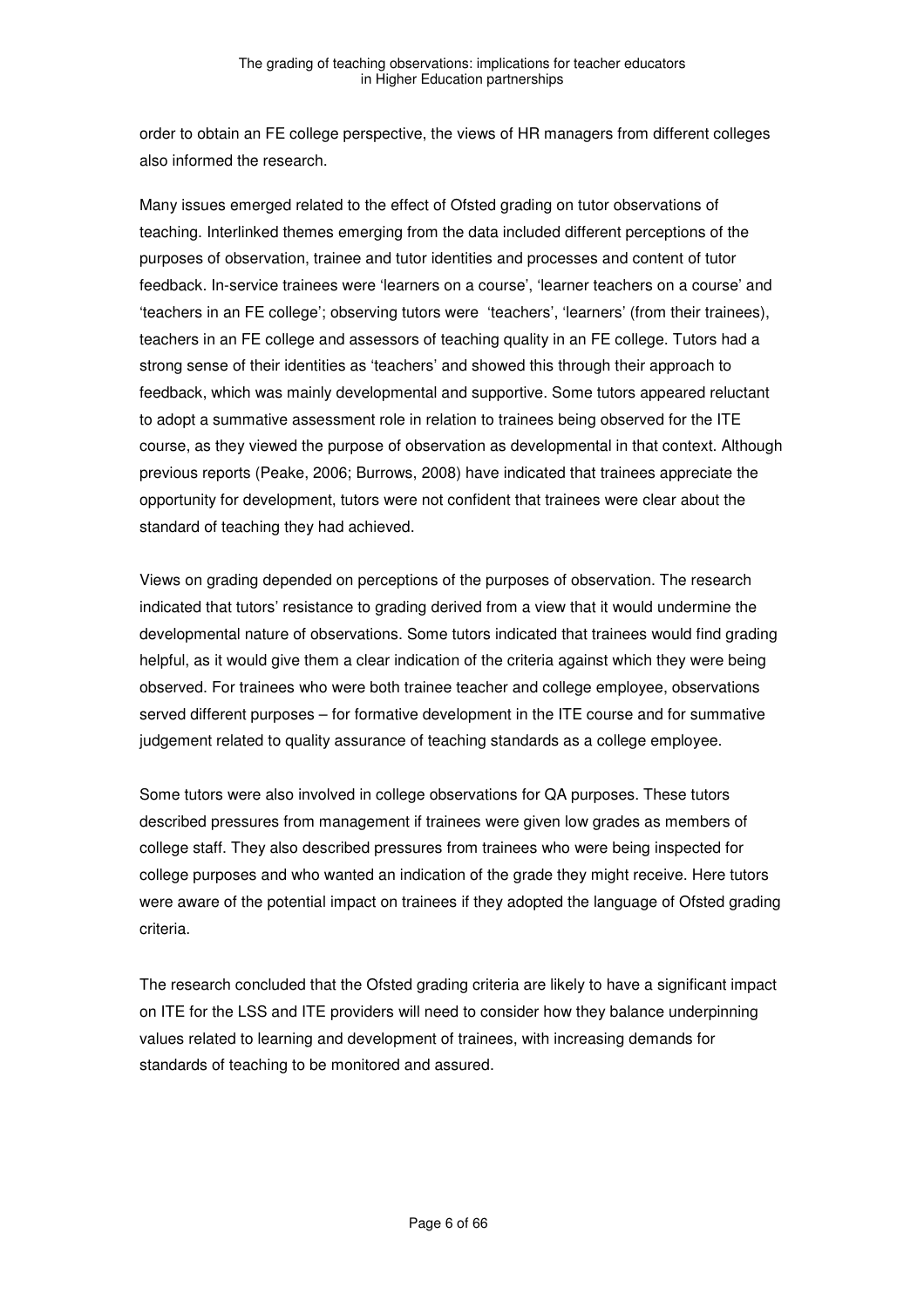# **2 Rationale**

In recent years government reforms of initial teacher education (ITE) for the Lifelong Learning Sector (LSS) have produced changes in ITE programmes such as the Certificate in Education/PGCE. These programmes must be endorsed against the Lifelong Learning UK (LLUK) national standards for teachers in that sector and are also subject to inspection by the Office for Standards in Education, Children's Services and Skills (Ofsted). Government policy emphasises 'excellence' and 'enhancement' of quality and is based on an expectation that individuals and institutions are capable of 'continuous improvement'. This is reflected in the approach taken in the new Ofsted inspection regime, which considers an organisation's capacity to 'improve', as well as the quality of teaching and learning, The use of grading criteria based on four grades – outstanding  $(1)$ , good  $(2)$ , satisfactory  $(3)$  and inadequate $(4)$  – provide a means of judging performance and measuring this improvement. Ofsted not only inspects LSS education and training institutions using the Common Inspection Framework (CIF) for Schools and Colleges, but also ITE, using an inspection framework for ITE provision (Ofsted, 2008a).

Higher Education Institution (HEI) and Further Education (FE) college partnerships, such as the Huddersfield Post-Compulsory Education and Training (PCET) Consortium, offering Certificate in Education/PGCE programmes, are subject to Ofsted ITE inspection. As part of the process self-evaluation documents must be produced, including self-assessment against the four Ofsted grades and demonstrating how their systems are able to monitor and improve performance. A major focus here is the ability to monitor and improve the performance of preservice and in-service trainee teachers on courses offered within their ITE provision.

This research considers these grading issues in relation to a central aspect of ITE - the processes of classroom observation and the judgements made by Certificate in Education/PGCE tutors in the Huddersfield Consortium when observing trainees teach. In particular it investigates the characteristics associated with teaching at the highest grade - 'outstanding' - and whether definitions are affected by different teaching contexts. It considers what tutors believe are characteristics of different teaching contexts, using HE in FE as a specific example. It explores how tutors form judgements about 'outstanding' teaching and how they translate these judgements into feedback to trainees. It also raises issues about the different purposes of classroom observation and how grading impacts upon these functions.

The impact of grading criteria on ITE programmes which previously operated on a pass/fail basis will influence the way that Certificate in Education/PGCE programmes are developed and delivered. Teacher educators in HEI partnerships need to develop shared understandings of what the grading terms mean within the context of their provision. They need to address ways of monitoring stages in a trainee's development throughout programmes such as the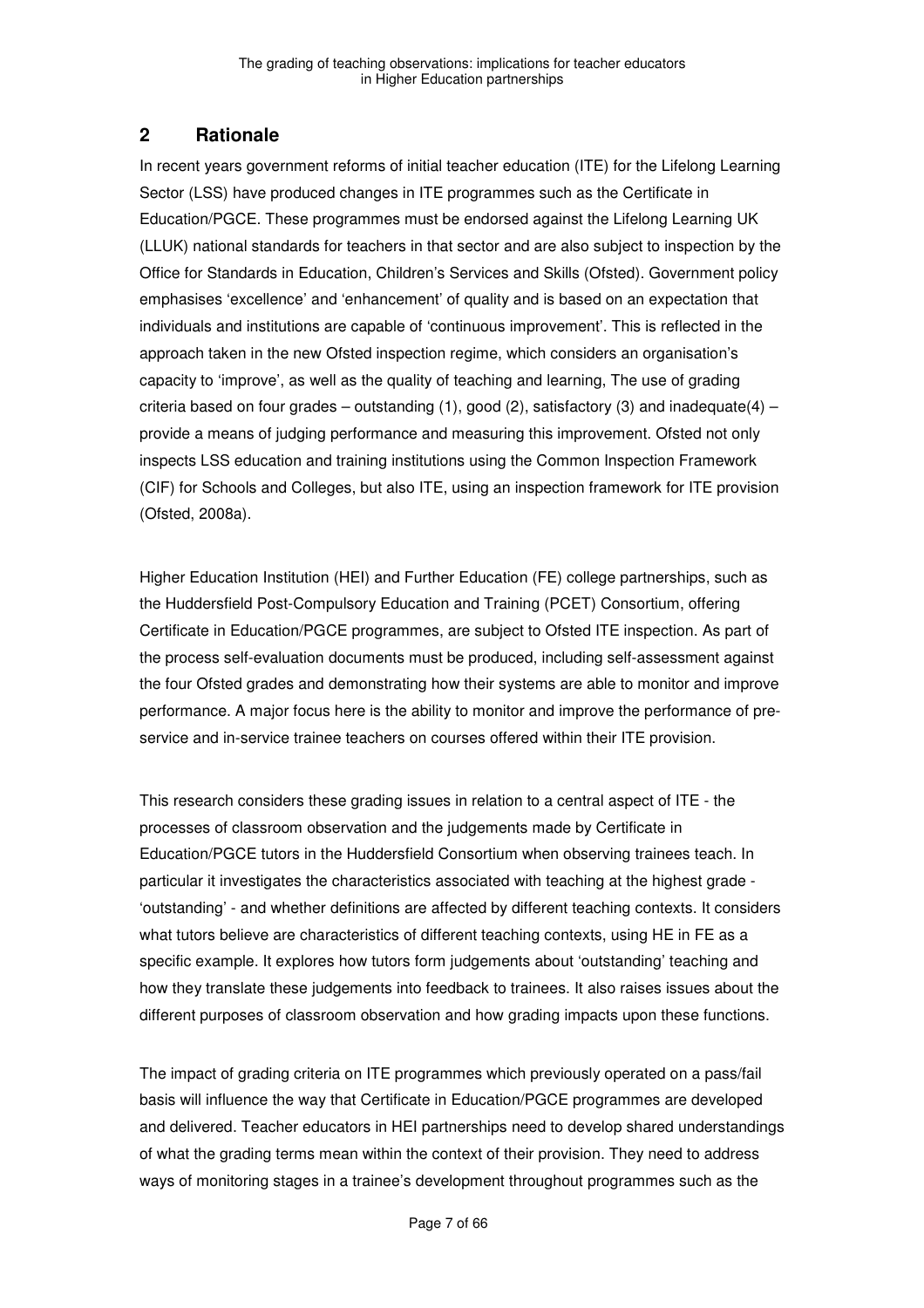Certificate in Education/PGCE and, as part of this, decide whether grading trainee performance is appropriate for their provision. This is not a straightforward decision, but one that involves clarifying the values and beliefs about ITE that underpin their work, whilst adapting to changing policy and inspectoral requirements. It is further complicated by the requirements and standards of the different stakeholders in ITE for LSS. These include the Government, Ofsted, LLUK, FE College and other LSS employers, LSS and HE funding bodies. These factors all impact on the individuals involved in Certificate in Education/PGCE programmes, both tutors and trainees. However full-time pre-service programmes trainees have relatively unambiguous 'trainee' status, whereas the situation is more complex for parttime in-service trainees. These are not only trainee teachers on an ITE course, but are also teaching staff employed in FE colleges or other contexts in the LSS. Given that Ofsted use different criteria in college inspection of teaching staff than are used for ITE programmes involved in developing teachers, these trainees are caught within two different inspection systems. For Certificate in Education/PGCE programmes a major issue is how to balance the tensions between the two sets of requirements for these trainees.

# **2.1 Observation of teaching**

In 2004, a government report recommended more emphasis on the practical aspects of teaching and highlighted the importance of classroom observation (DfES, 2004). Observation of teaching has always been a significant part of ITE programmes, generally with a developmental focus and previously this approach has been compatible with FE college and Ofsted requirements. In the past ITE providers for the LSS have been free to develop their own criteria for observation (Ewens, 2001), but now Ofsted criteria need to be taken into account.

#### **2.1.1 Graded observations**

Recent Ofsted inspections based on the Common Inspection Framework (CIF) for schools and colleges, have raised the profile of observation of teaching in employing institutions. During inspections, selected teachers are observed and the results inform the final Ofsted grade for the provision. Currently the observed teacher is not given a grade by the inspector, although a judgement is made about the grade category in which the teacher would be placed. This is used to inform the overall profile of the quality of teaching and learning within the institution. Ofsted's introduction of the Self Evaluation document, in which institutions must propose grades for their own performance, has led to an increase in teacher monitoring and lesson observations (NUT, 2007) although doubts have been expressed about the positive impact of inspection on classroom performance (O'Leary, 2006). In FE colleges, observations of teaching staff are intended to monitor and improve the quality of teaching and learning, but also serve more managerialist functions (Cockburn, 2005), such as collecting evidence for self- evaluation, appraisal and capability procedures (UCU, 2008).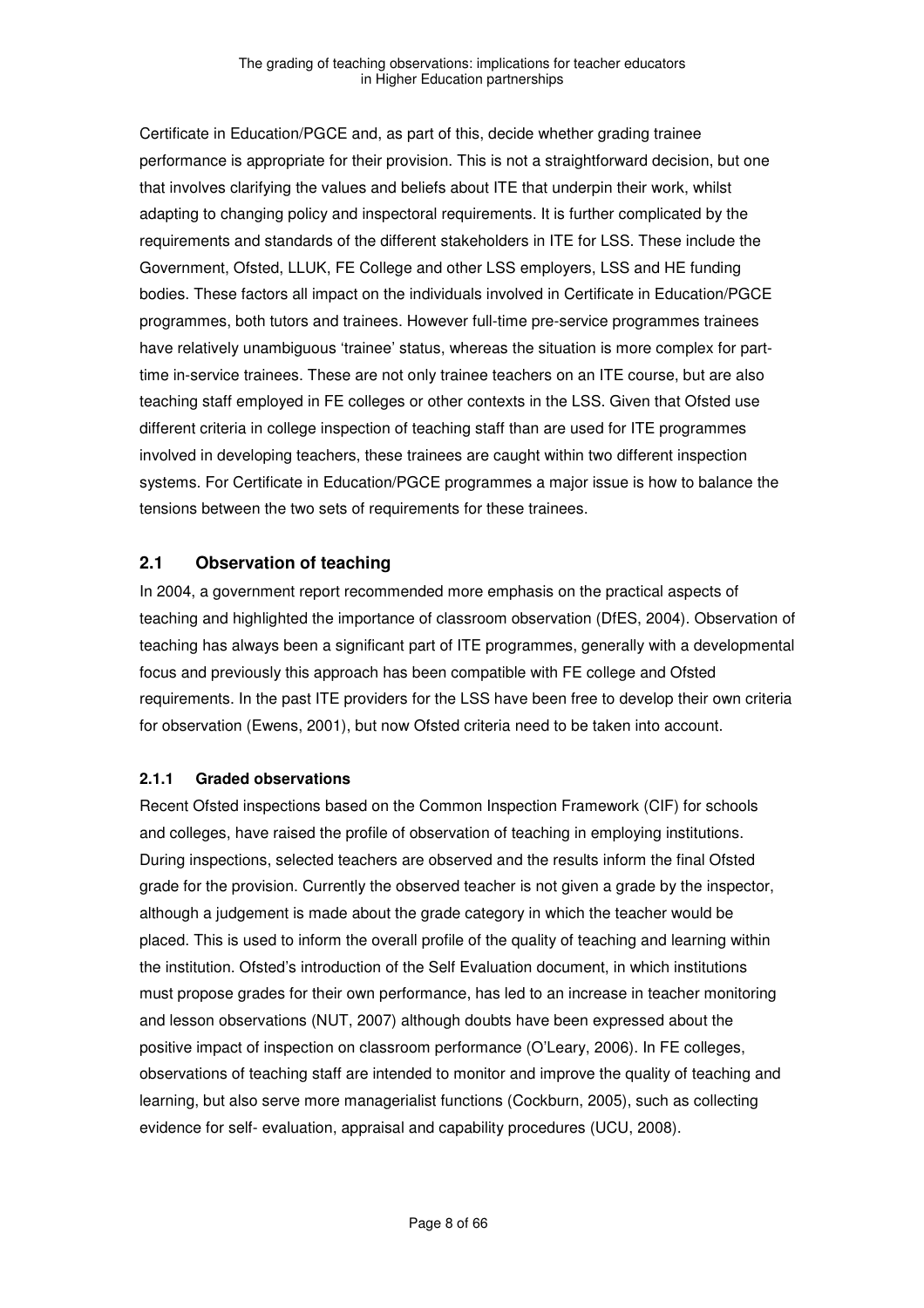In bringing their internal Quality Assurance (QA) observation processes in line with Ofsted CIF criteria, FE colleges have moved towards the use of the four Ofsted grades. Tutors on Certificate in Education/PGCE programmes, faced with Ofsted requirements for selfevaluation against the ITE grade criteria, are now in the position of observing in-service trainees, described as having the 'dual identities' of trainee and employee (Orr and Simmons, in progress). Hence when these trainees are observed teaching for college internal QA they are being graded as 'employees', but when observed teaching as trainees on the Certificate in Education/PGCE programmes programme, they are currently un-graded. This is a potentially confusing situation for both trainee and observing tutor and provokes questions about the relationship between trainee performance on the Certificate in Education/PGCE and their performance in the college environment. Tensions between identities may also arise for tutors who are college employees carrying out observations for internal QA purposes, but also tutors on the Certificate in Education/PGCE.

## **2.1.2 Ofsted grading criteria for ITE**

When inspecting HEI ITE partnerships, such as the Huddersfield PCET Consortium, Ofsted use ITE criteria related to the four grades to measure key aspects of trainees' performance (Ofsted, 2008a). For an institution to gain the top grade (grade 1), Ofsted states that more than half the trainees should be judged 'outstanding', with no more than one tenth judged to be 'satisfactory'. Ofsted's notion of a trainee's 'potential' to be outstanding takes into account four factors: the quality of the trainees' teaching, their work files, their explanations of judgements underpinning teaching and learning and a series of personal and professional characteristics.

The use of the word 'potential' to be 'outstanding' indicates that Ofsted acknowledges that trainees are not fully-developed as teachers. In their inspection guidance, they distinguish between trainees and experienced teachers, specifying that the criteria used relate to the quality of teachers in training, not those of qualified practitioners. (Ofsted, 2009). Ofsted suggest that not all lessons need to be 'outstanding' for a trainee to be considered to have 'outstanding' potential, although some need to be at least 'good'. They also stress the importance of the trainee as learner, including learning from mistakes or when lessons do not go as planned.

#### **2.1.3 Previous research on observation of teaching**

The notion of trainee as learner teacher impacts on the way that observations are perceived. Previous research reports for the Consortium indicated that trainees perceived the observation process in developmental terms. For example, Peake notes: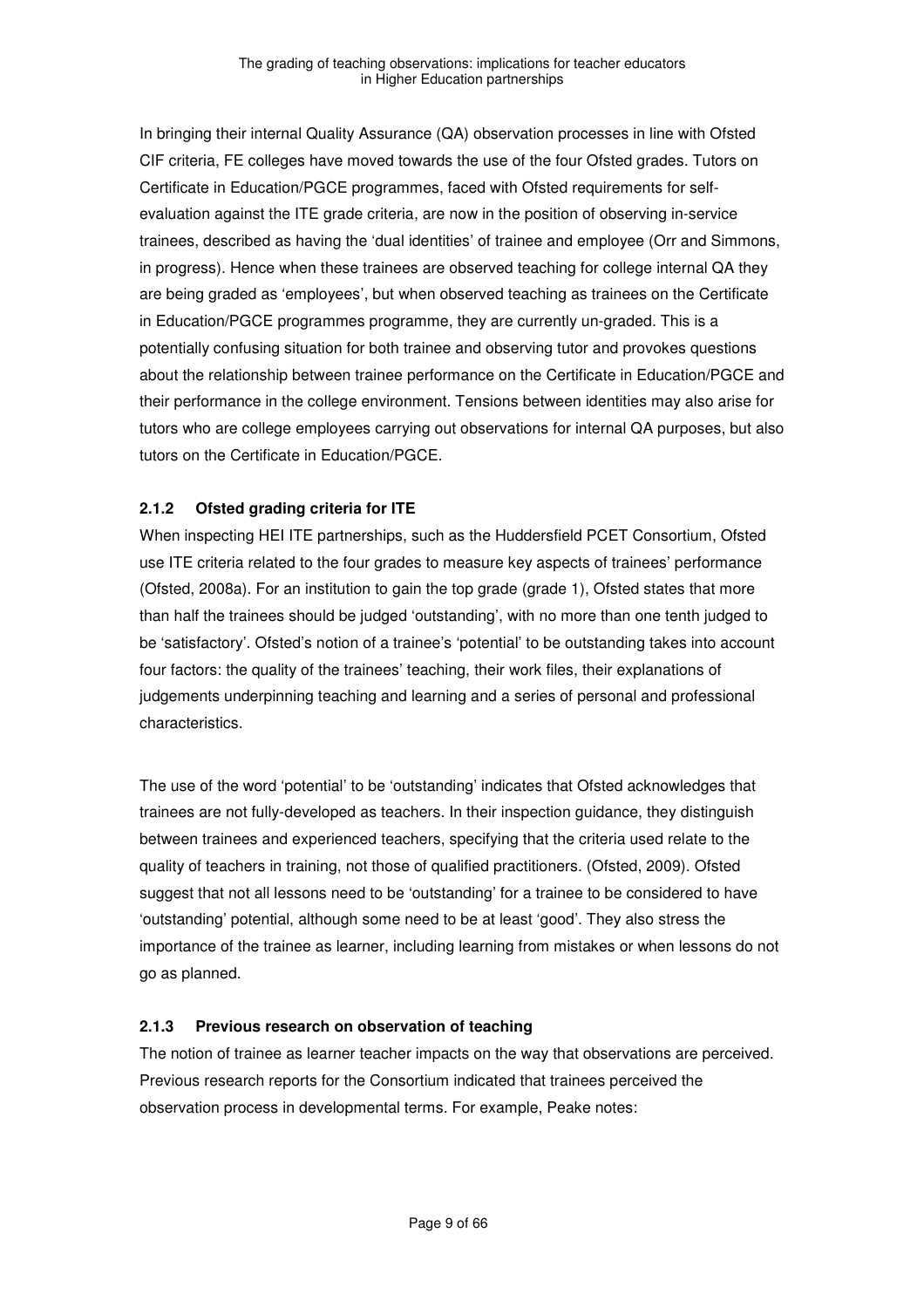'For the trainee, observation is a progressive and developmental process, which reassures and encourages them to strive for the highest level of professionalism within their chosen field' (Peake, 2006, p.8).

Burrows' report published two year's later (2008) confirmed trainees' perception that observed teaching was 'formative' assessment, but also highlighted a lack of understanding that observations had a 'summative' assessment function. In fact, she reports that some trainees believed observations could not be failed. At the time Peake's (2006) report was written, the Ofsted grading criteria for ITE had not been introduced and Ofsted observations in educational institutions were seen as very different from ITE observations. However, by 2008, Burrows indicated the emerging issue of grading of observed teaching and reported that just over a third of trainees would like to receive a grade when being observed.

Research elsewhere on observed teaching has highlighted the differences between development and appraisal functions of teaching observations and the contrast between HE and FE systems of observation (Hardman, 2007). It suggests that FE is more focussed on quality assurance, with HE taking a gentler approach, less linked to performance management and with more use of peer observation (Hardman, 2007). These offer the potential of different models of observation, derived from different purposes, however, this also indicates the tensions that may occur related to observed teaching, when HE provision is located within an FE college (Ewens, and Orr, 2002).

Hardman's (2007) research raises an issue of concern also considered in this current research report - the tensions between in-service trainees who are also FE college employees. She illustrates ways that different colleges have dealt with this issue – from treating trainees as full employees to operating a differentiated system which treats trainees differently. This suggests that in a large consortium in partnership with a number of colleges, a number of different college practices may need to be taken into account.

#### **2.1.4 Ofsted and conceptions of 'outstanding'**

For a trainee to be judged to have 'outstanding potential', their teaching must 'show characteristics of outstanding lessons' (Ofsted, 2009, p.29), although not all lessons need to be 'outstanding'.

A key determinant in the overall grade awarded to ITE provision is 'a provider's ability to ensure consistent quality across all its remits' (Ofsted, 2008a, p.9). This raises the issue of whether all Consortium tutors agree on what is meant by 'outstanding' teaching and how this is translated into judgements on the quality of observed teaching.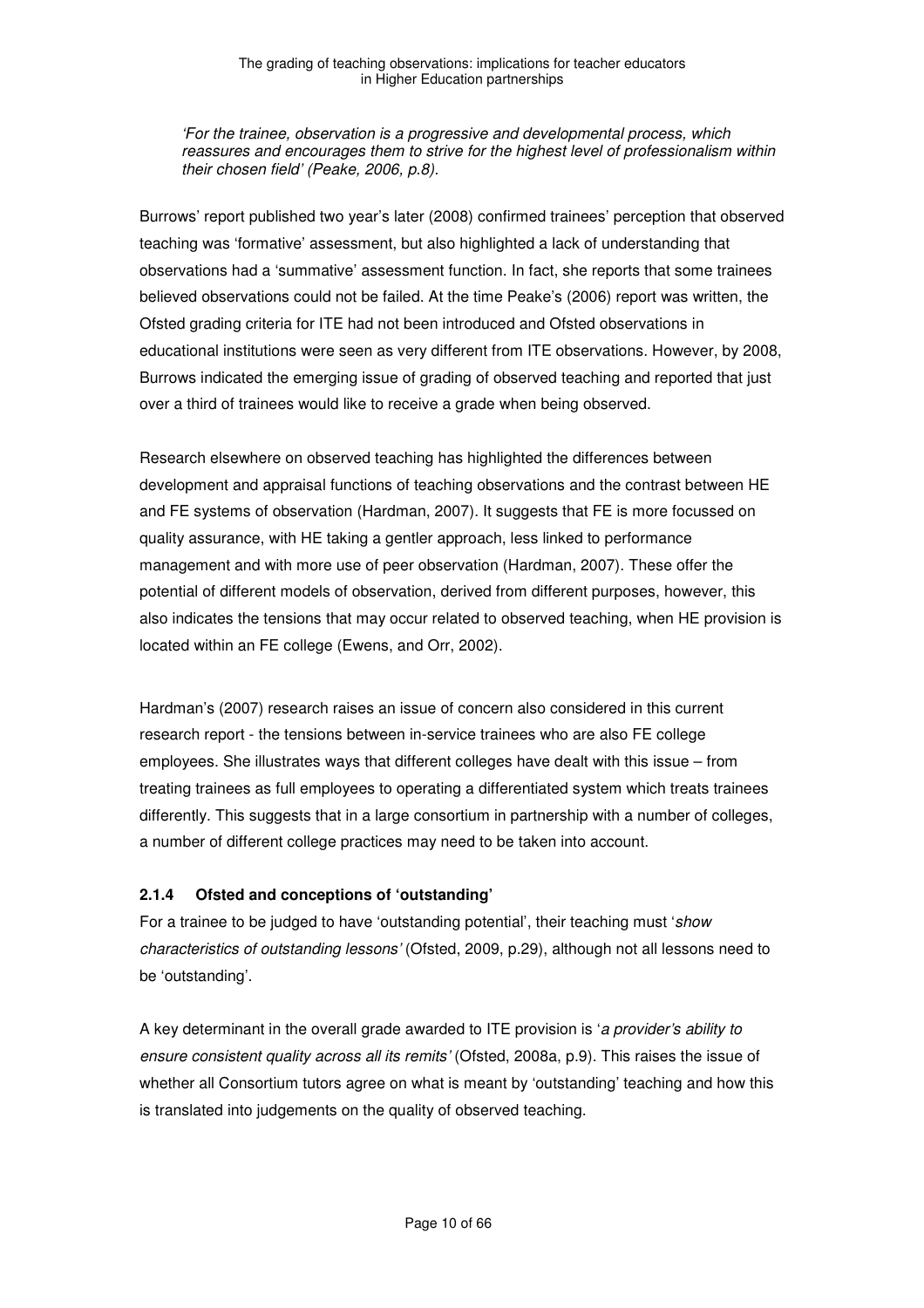Although Ofsted criteria provide some guidance on characteristics associated with different grades, descriptors are not objective measures but always subject to individual interpretation (Wolf, 1993). Problems related to consistency in assessment judgements are endemic in the education sector and students are often unclear about the standards they are required to achieve (Mutch, 2003). It might be tempting to try and avoid problems by adopting a mechanistic approach using Ofsted criteria as a checklist for recording teaching behaviours e.g. those associated with 'outstanding' teaching. However research suggests deficiencies in over-simplistic approaches to defining 'excellence' and argues that notions of 'good practice' need to take into account context and locality. It further argues that these notions are situated within the practices relevant to that context (Coffield and Edwards, 2009). This recognises that professionals do not just decide what is 'good practice' on their own, nor do they adopt 'absolute' conceptions imposed from above, but generate meanings about these concepts through membership of 'communities of practice' (Wenger, 1998). Research also indicates the different ideologies which underpin particular notions of 'good' teaching (Moore, 2004). However there do appear to be broad areas of agreement on what constitutes 'excellent' teaching within the wider community of the teaching profession (Hattie, 2009).

Research on FE indicates flaws in the notion of 'improvement' through sharing of 'best practice', because practices may vary across sites and what works in one setting may not work in another (James and Biesta, 2007). This suggests another important issue for generating understandings of 'outstanding' teaching - whether characteristics of 'outstanding' teaching in one context will be the same as those related to another context. Given the varied teaching contexts of the LSS covered by the Consortium ITE provision including: FE, HE in FE, work-based learning, adult and community learning, police, fire, prison, health and armed services and private training (Noel, 2008), this issue may well be of significance. Indeed Ofsted have acknowledged that different contexts have different cultures and procedures, for example by developing a separate inspection handbook for work based and adult and community learning (Ofsted, 2008b). Although standards are set by Ofsted indicating common features of different grades of performance, Ofsted also suggest that the context may affect judgement and interpretation and indicate a 'best fit' model for trainee teachers in the FE system which 'needs to be interpreted within the setting and context in which the trainees work' (Ofsted, 2009).

For trainees teaching HE in FE, the contextual differences have an additional layer of complexity. Their teaching is all in the same institution, but FE and HE in FE have differentiated educational identities. HE provision within FE colleges is currently working to produce an HE ethos with 'symbolic markers' such as separate spaces and different teaching approaches to create a 'student and staff identity that is distinct and separate' (Jones, 2006). HE in FE provision is not inspected by Ofsted but through Integrated Quality Enhancement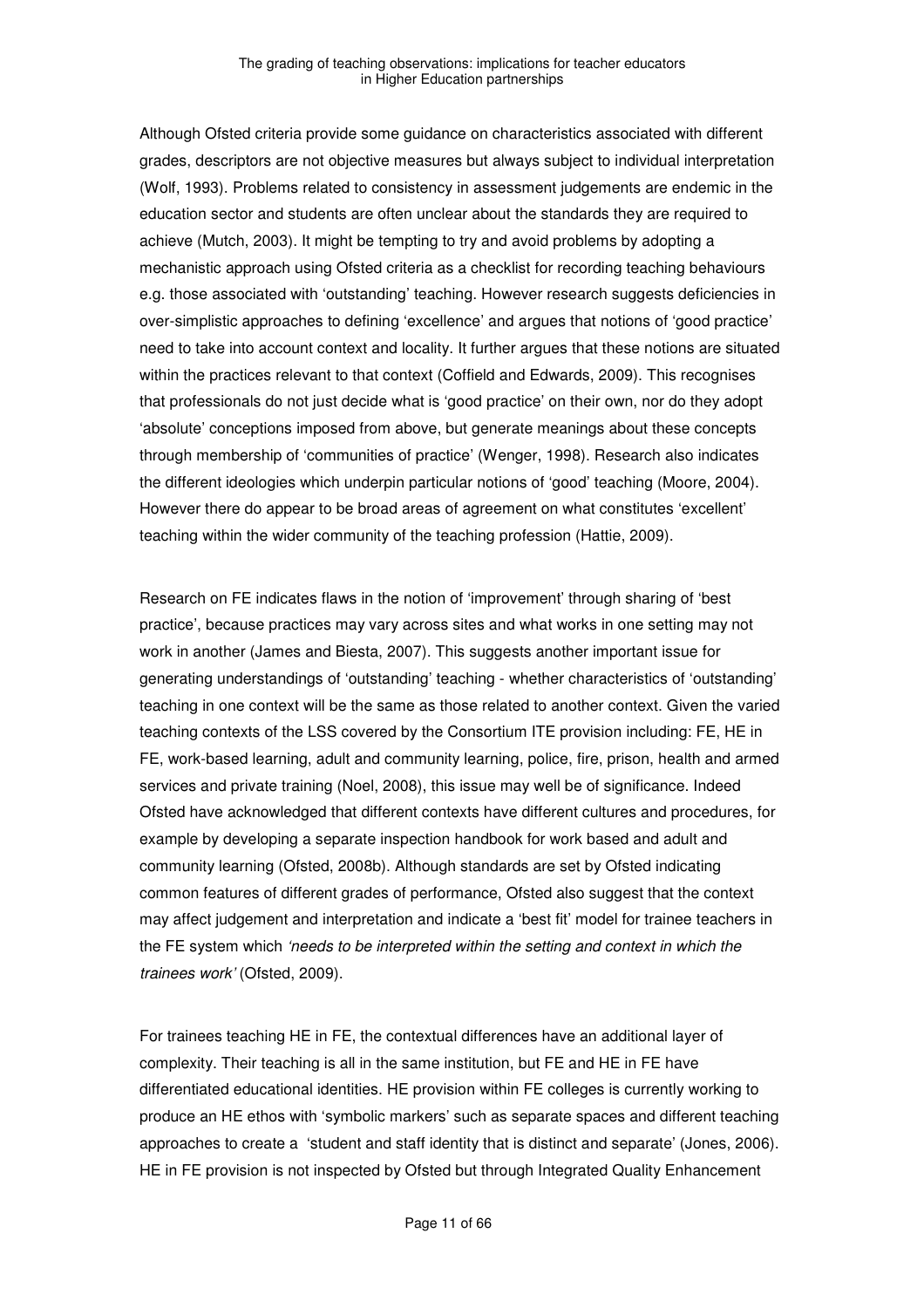Reviews (IQER) carried out by the Quality Assurance Agency. Teachers or trainees also employed as teachers teaching on different courses within a college may face the situation of:

'Mixed loads – teaching students in further education courses one hour and then at level four for the next' (Jones, 2006, p.4)

An interesting question in this situation is whether the Certificate in Education/PGCE tutor observing the same trainee would use different interpretations of 'outstanding' teaching depending on whether they observe the first (FE) hour or the second (HE in FE) hour of that trainee's teaching time.

These complex issues are now to the forefront as the Ofsted grading criteria become more established and the focus on classroom observation increases. The challenge for the Consortium is to develop well-considered and robust notions of what constitutes 'outstanding' teaching, providing the opportunity to clarify expectations about the highest standards to which trainees can aspire. These can provide a benchmark against which to measure the other potential grades in the Ofsted grading criteria for inspection and may also influence Ofsted's own interpretation of how the criteria operate in practice.

In this situation, tutors' beliefs on the characteristics of an 'outstanding' lesson and whether notions of 'outstanding' depend on the teaching context are key issues for Consortium tutors to consider. The challenges to face include whether more precise shared understandings of complex concepts such as 'outstanding' can be developed without reducing them to 'tick boxes' and how ITE providers in HEI partnerships can balance course and employers' requirements for in-service trainees who are both trainees and college employees.

# **3 Project aims**

The aims of this research project were as follows:

- 1. To gain information about teaching observation judgements made by tutors across a PCET ITE network and how these compare with Ofsted grading criteria
- 2. To develop a working conceptualisation of what constitutes 'outstanding' teaching for trainees working in an HE in FE context
- 3. To use this information to further develop staff and quality systems, taking into account issues of grading of trainees' practical teaching
- 4. To publish and disseminate this information to practitioners and academics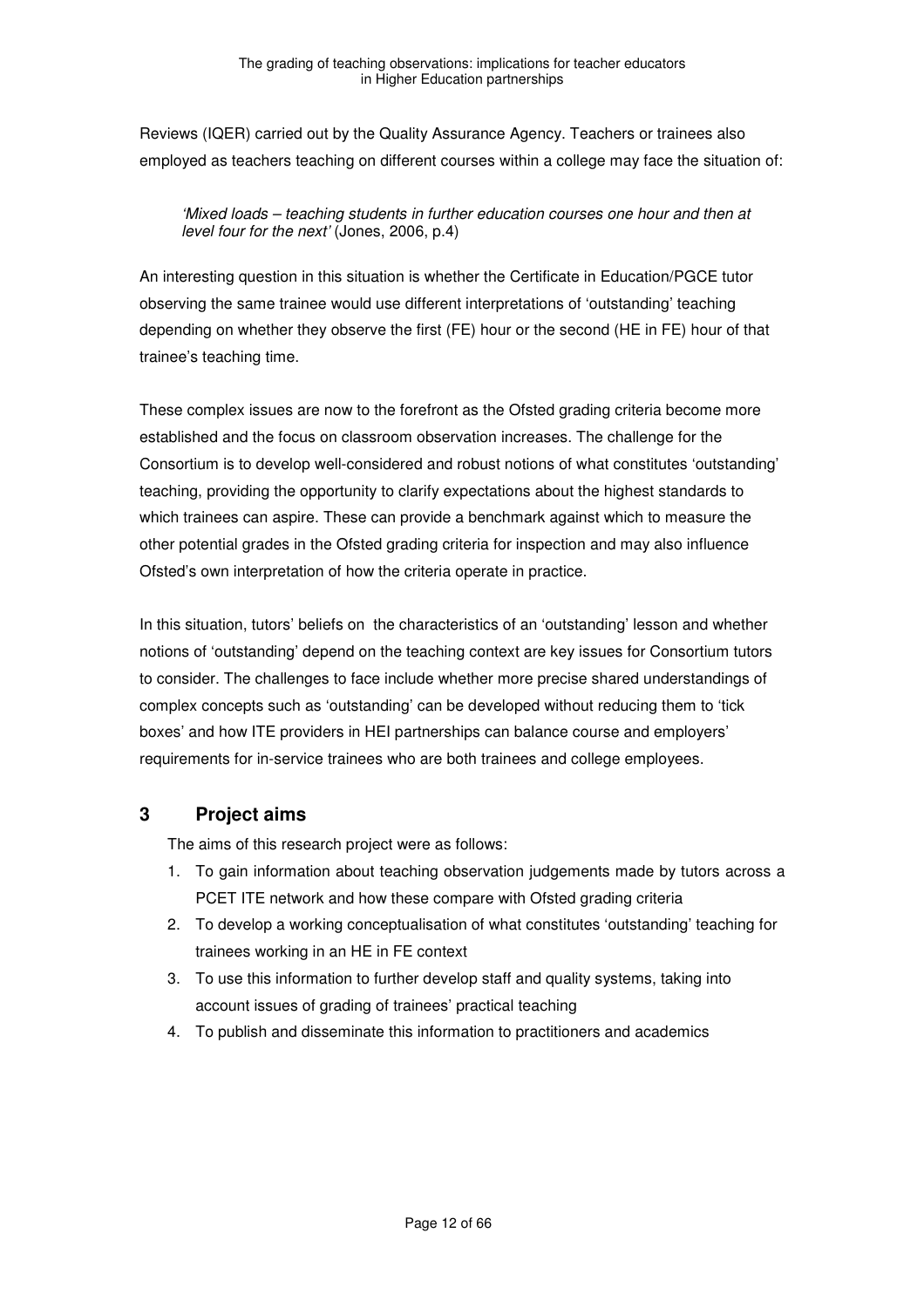# **4 Methodology and Process**

# **4.1 Rationale for methodology**

This research is sited within a community of practice (Wenger, 1998) operating in an HEI ITE partnership for the LSS and was intended to explore how participants understand 'outstanding' teaching in 'classroom' observation of trainees. Here the term 'classroom' is used to indicate any environment where the formal purpose is to enable students to learn. The study concerns how these understandings are put into practice when tutors are making judgements and giving feedback on observed teaching. The LSS has a myriad of different types of learning environments and previous research indicates that ideas of good practice vary across different contexts of teaching (James and Biesta, 2007). Hence this research will also consider how 'outstanding' teaching is understood in a specific context, that of classroom observations of trainees teaching HE in FE.

The research is qualitative and interpretive in nature, concerned with 'the ways that people construct, interpret and give meaning to …experiences' (Gerson and Horowitz, 2002, p.199). It explores the understandings and practices of individual Certificate in Education/PGCE tutors participating in the community of practice of the Huddersfield Consortium ITE provision. However, it also investigates how understandings are shared across the community, where meanings 'are not only produced by individuals but circulate socially' (Lawler, 2002, p.251) and form part of 'public narratives' which occur within 'cultural and institutional formations' (Somers and Gibson, 1994, p.62). This enables us to compare individual and communal understandings of 'outstanding' in terms of scope and consistency.

# **4.2 Research methods**

In interpretive research, the methods are intended to produce data which are 'context-rich and meaningful' and provide an account which 'rings true' (Miles and Huberman, 1994, p.279). A range of methods for gathering data were used:

#### 'Qualitative research is multimethod in focus, involving an interpretive, naturalistic approach to its subject matter.' (Denzin and Lincoln, 1984, p.2)

Interviews and observations are used extensively in qualitative research and these were the main methods selected to gain data from individual participants in this research project. However, to locate their ideas in the wider context of the Huddersfield Consortium ITE community, consisting of the University and FE colleges, focus groups were also used. The qualitative research was supported by a limited amount of quantitative data to provide background information.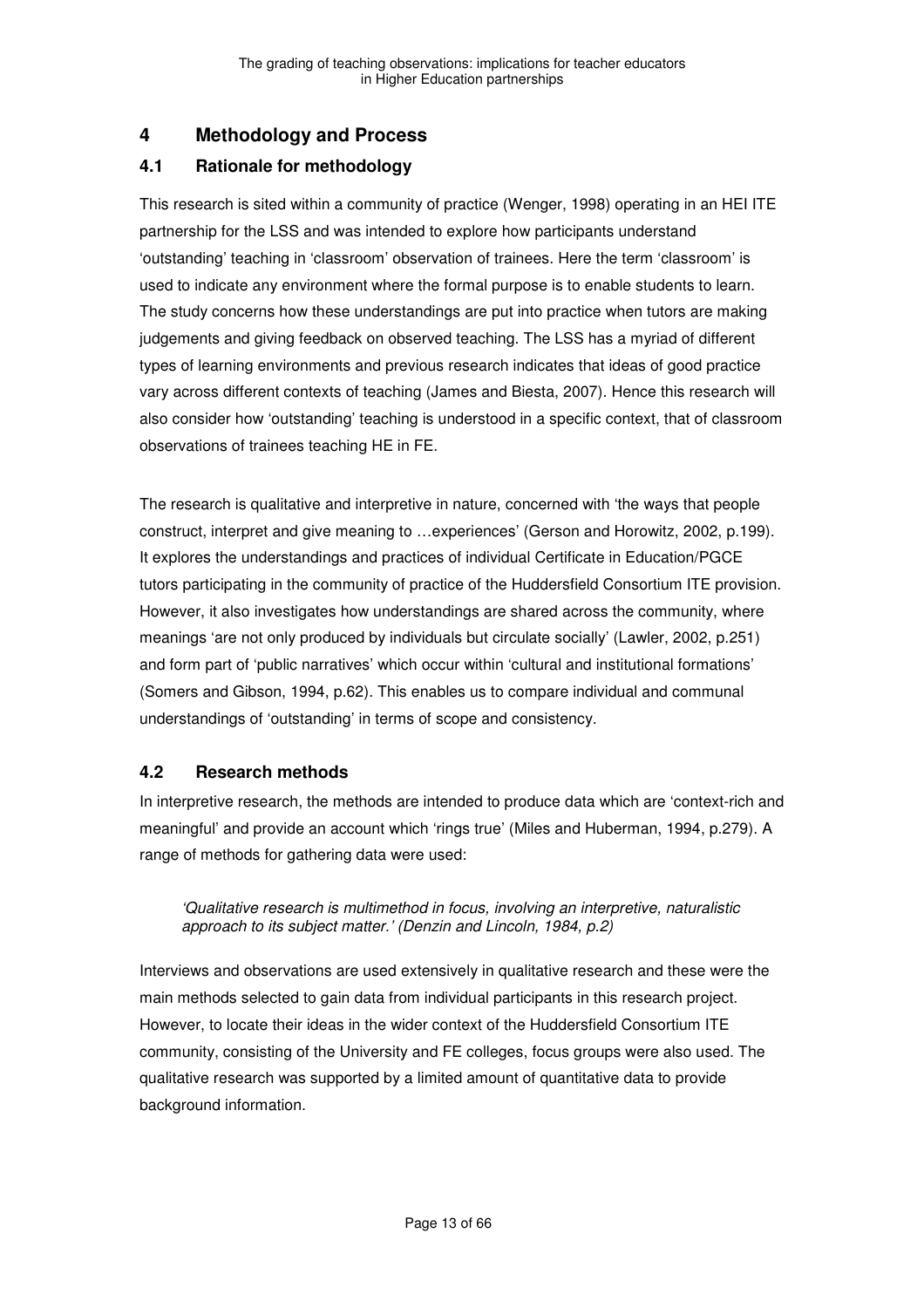## **4.2.1. Sample**

A purposive sample of individual participants was selected, drawn from in-service Certificate in Education/PGCE tutors carrying out observed teaching who were in a position to provide 'insight and understanding' into the research questions (Burns, 2000, p.465). Trainees being observed were all in-service trainees operating with the 'dual identities' (Orr and Simmons, in progress) of learners on an ITE programme and college teaching staff.

This sample was further focussed onto tutors who had trainees teaching HE in FE on the Certificate in Education/PGCE course at their particular centre, with the potential to make comparisons between the requirements of the HE in FE context and other contexts.

#### **4.2.2 Minimising bias**

As the main researcher was also a consortium tutor carrying out observations for the in-service Certificate in Education/PGCE, it was important to minimise researcher bias. Another researcher carried out some of the co-observations and interviews (n=3); this researcher was also involved in discussion of the data as they emerged. Data collection methods were triangulated and at dissemination events, participants were asked to comment on the accuracy of the research findings in relation to their own understandings and perceptions. Comments received both written and verbally were taken into account in the final research analysis.

# **4.2.3 Email questionnaire**

To provide background information and a participant sample to be selected, an email questionnaire was sent to all consortium centre managers (n=32). This asked about grading criteria for observations within their own organisations and the extent of their role in grading observations for internal college Quality Assurance purposes. It also asked about the number of trainees teaching HE in FE on the Certificate in Education/PGCE at their centre.

#### **4.2.4 Consortium tutors' focus group: case studies of trainees**

Focus groups enable participants to share ideas, values, beliefs and their use of language about a particular topic (Kitzinger, 1995). At a consortium network meeting, preparing for an Ofsted inspection, consortium tutors (n=44), including consortium network managers from the in-service programme and tutors from pre-service programmes acted as a focus group, discussing what they understood by 'outstanding' and 'weak' or 'inadequate' trainees. They also discussed issues related to the grading of trainees. These discussions were based on real-life but anonymised written case studies (n=27) provided by centre managers on 'outstanding' and 'weak' trainees. Notes taken during small group discussions followed by the plenary discussion provided data on the range of views held by the community of practitioners in the consortium.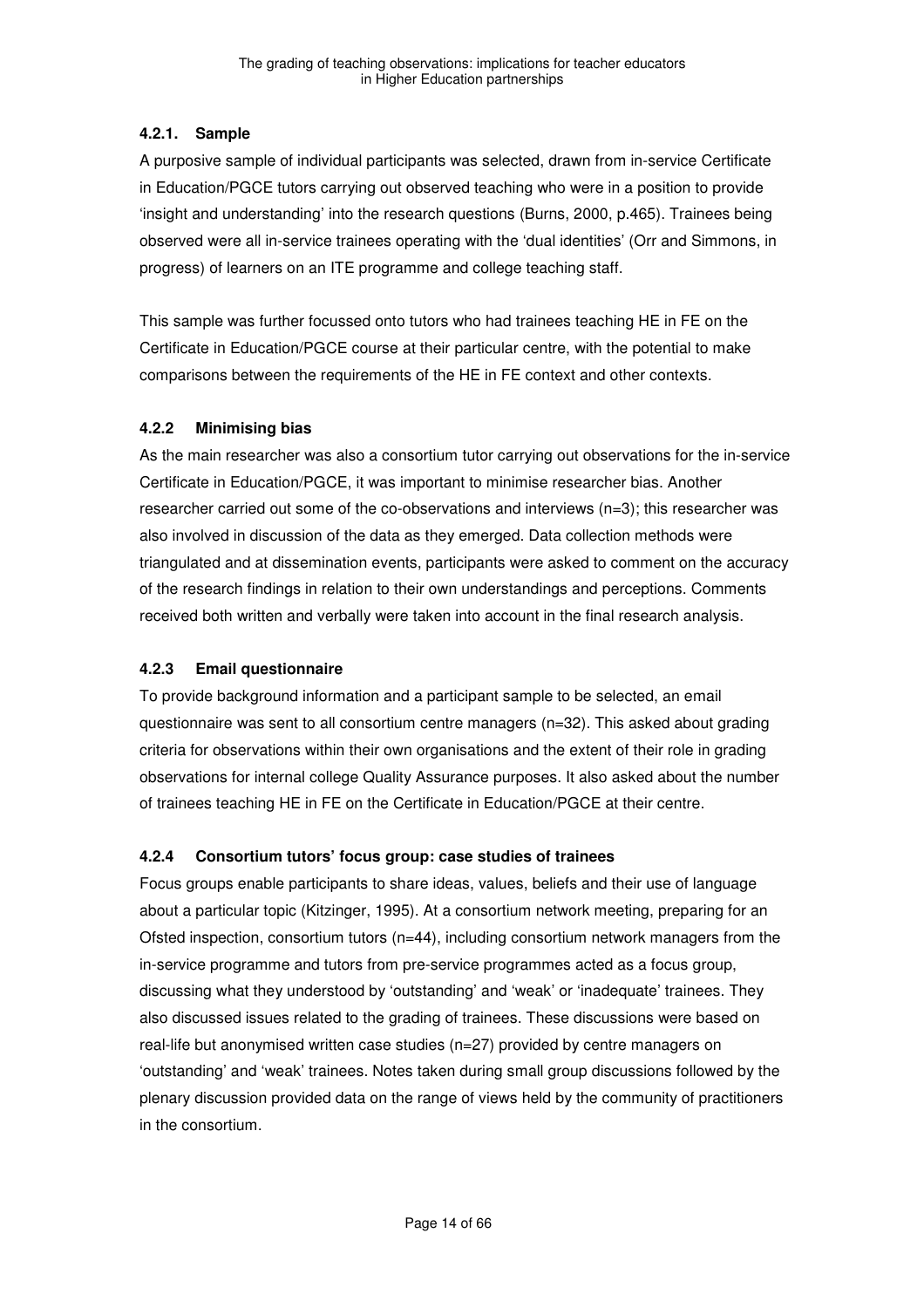#### **4.2.5 Co-observation, observation of feedback and semi-structured interview**

To gain the views of individual tutors  $(n=9)$ , researchers visited the colleges where the tutors worked. Denzin and Lincoln highlight the importance of research being conducted in participants' natural settings, so that ideas are situated in concrete practices illuminating participants' accounts and helping researchers:

#### '..to make sense of, or interpret, phenomena in terms of the meanings people bring to them.' (Denzin and Lincoln, 1984, p.2)

Researchers on this project each co-observed tutors carrying out an observation of a trainee, then observed the process of feedback. The post-observation feedback to the trainee was then observed and notes taken about the use of tutor language and the feedback process. After the trainee had left, the researcher conducted a semi-structured interview with the tutor focussing initially on understandings and judgements of 'outstanding' related to the specific observation (Appendix 1). This interview was audio-recorded and later transcribed.

The majority of interview questions had been sent beforehand to participants. Participants were experienced ITE tutors and, as such were treated as informed participants who could bring professional knowledge to the research discussion. Questions were only withheld beforehand if included to establish internal validity or if they might have significantly prejudiced the tutor's interview response. A pilot interview without co-observation had previously been conducted to trial the interview questions and as a result two questions were added to the original schedule. All but one of the co-observations were conducted with a tutor observing a trainee teaching HE in FE. The remaining co-observation involved a trainee teaching a traditional FE craft course. Although only a single instance, this provided some possibility for comparison between the FE and FE/HE college contexts.

#### **4.2.6 Supporting documents**

The research drew on various supporting artefacts. The written case studies provided for the focus group discussion at the consortium network meeting were analysed in detail. Documents supporting the observation process were also included. These were as follows:

- Form TP1: Completed by the trainee, providing details of their group and the planning process and given to the tutor prior to observation
- Form TP2: Tutor feedback form completed standard proforma used by consortium tutors
- Form TP3: Reflections written by the trainee following the observed session
- Copies of the trainee's session plan and accompanying resources.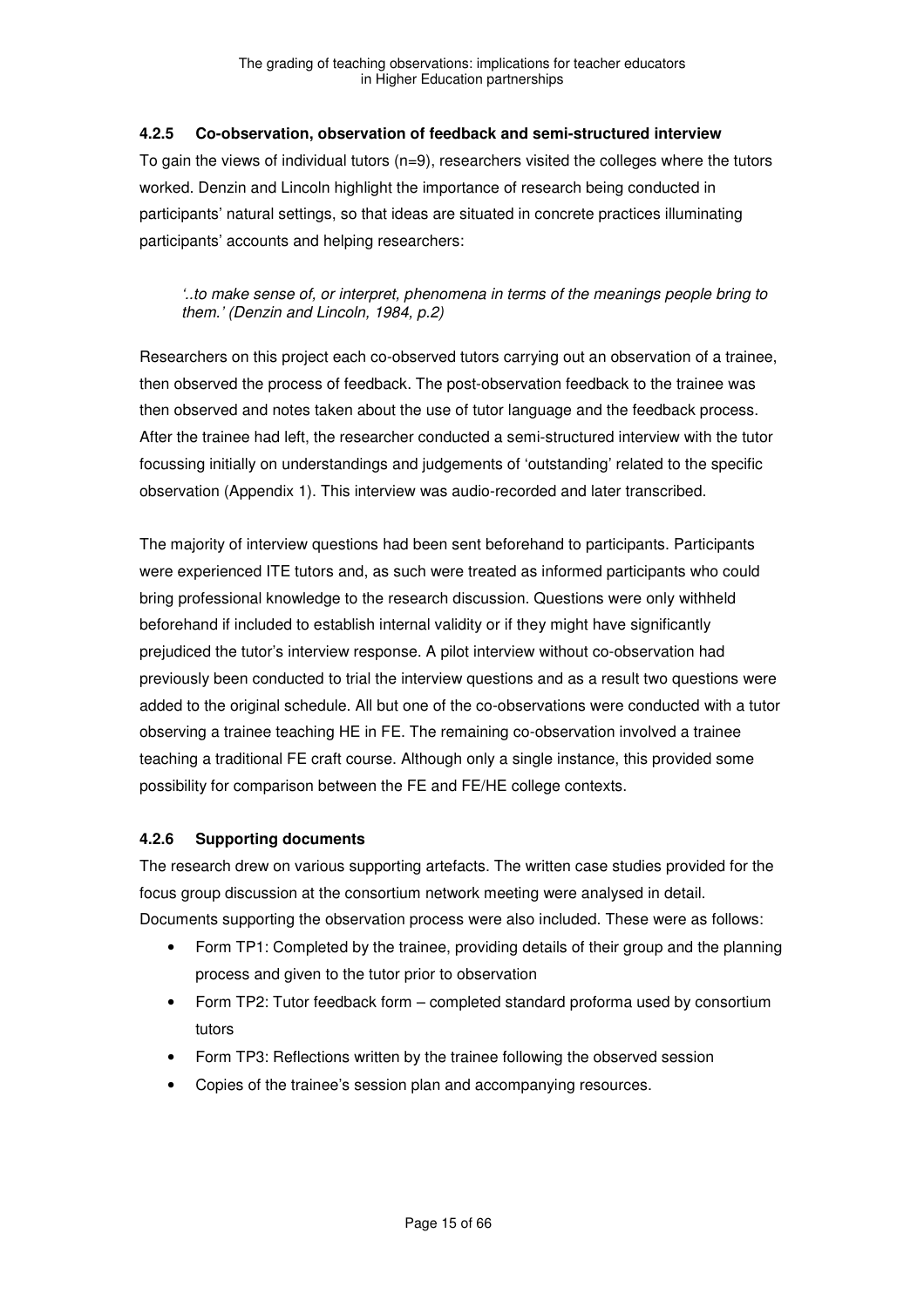## **4.2.7 Human Resource (HR) managers focus group**

A significant issue was the potential conflict between the trainee as learner on an ITE programme and trainee as college employer. Taking an opportunistic approach, a group of HR managers from a variety of FE colleges (n=9) attending a HUDCETT event were invited to act as a focus group. The HR managers were presented with interim research findings and invited to discuss these from a college HR perspective, using a series of question prompts.

These HR managers were from different FE colleges than the nine co-observed research participants. Although this meant the data could not be used in direct triangulation of individual participants' views on grading, it had the advantage of increasing the range of college perspectives available.

## **4.2.8 Data analysis**

Transcripts of the research interviews were analysed in detail, using an approach derived from grounded theory (Strauss and Corbin, 1990). Rather than pre-imposing hypotheses, ideas are drawn from the data, through a process of categorisation and re-categorisation. In this process themes emerge and are strengthened or re-categorised as more data are considered. Research notes from the observed feedback, from the two focus group discussions and from supporting documentation were also analysed and used to inform the development of major themes.

Towards the end of the research process, analysis of the data showed that the data sources produced 'generally converging conclusions' (Miles and Huberman, 1994, p.279) and 'repetition from multiple sources' indicated that 'sufficient data have been collected' and it was reasonable to assume that 'saturation' had occurred (Morse, 1994, p.230).

# **4.2.9 Limitations of the data**

Due to limitations of time and resources, only a small number of co-observations and semistructured interviews were conducted. These were mainly on one teaching context – HE in FE. More co-observations of trainees teaching in a range of LSS contexts may have provided more comparative data. Another limitation is that trainees' views were only sought briefly about aspects of the observation. Although research has already been completed about trainees' views of observations (Burrows, 2008), it would have been useful to focus also on trainees' understanding of the standards they demonstrated in their teaching and how these matched with tutor judgements. This may form the subject of future research. Another limitation was that workplace mentors supporting trainees on ITE programmes were not involved. Obviously issues of grading will affect mentor observations as well and need to be taken into account in future research on observations.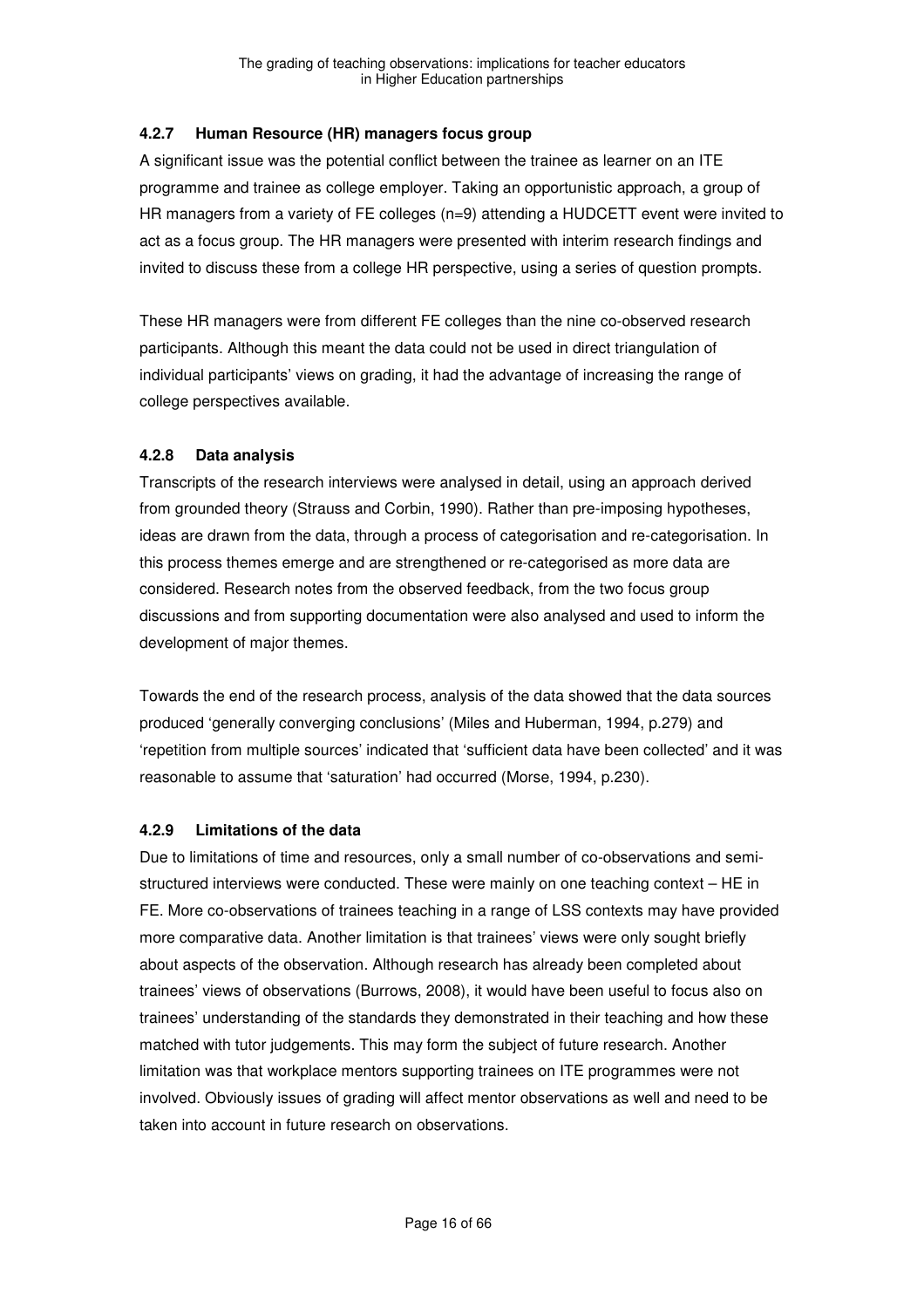# **4.3 Participant profiles related to grading of teaching observations**

Questionnaire responses (n=30) showed that all college centres graded teaching observations as part of college Quality Assurance (QA) systems, using grading criteria based on the Ofsted Common Inspection Framework criteria for FE inspection. Some tutors involved as research participants were only observing in their role as Certificate in Education/PGCE tutor, with no current involvement in grading observations. However a number of consortium tutors were also involved in observations for their college QA system. In this situation there is a possibility of role conflict, through involvement in two different observation systems

#### **4.3.1 Consortium centre managers involvement in grading observations**

All consortium centres, apart from those based on University of Huddersfield sites, are based in FE colleges. As well as being tutors themselves, centre managers within the consortium have a management, development and quality assurance role relating to their tutor team on the Certificate in Education/PGCE in their centres. Hence the centre manager has considerable influence on how the team operates. Nearly 50% of centre managers in FE colleges in the consortium were also involved in college QA of teaching observations as well as observations for Cert Ed/PGCE.

|                                                                                     | Percentage of total<br>sample | <b>Number</b> |
|-------------------------------------------------------------------------------------|-------------------------------|---------------|
| Centre managers taking part in<br>grading of observations for own<br>college QA     | 46.66                         | $N = 14$      |
| Centre managers NOT taking part in<br>grading of observations for own<br>college QA | 53.34                         | $N = 16$      |

#### **4.3.2 Tutors co-observed carrying out observations**

Out of the nine tutors co-observed carrying out teaching observations, nearly half (n=4) were involved in grading for their own colleges QA. All but two of the tutors were full-time with both teaching and observation of teaching roles on the Certificate in Education/PGCE. Two parttime tutors were included, of these one tutor was involved only in observation of teaching for the Certificate in Education/PGCE.

| <b>Observing Tutor</b> | Role                                           | Involved in grading for<br>organisation |
|------------------------|------------------------------------------------|-----------------------------------------|
| Part-time              | Tutor involved solely in teaching observations | No                                      |
| Part-time              | Tutor involved in observations and teaching    | No                                      |
| Full-time              | Centre manager                                 | Yes                                     |
| Full-time              | Centre manager                                 | No                                      |
| Full-time              | Centre manager                                 | No                                      |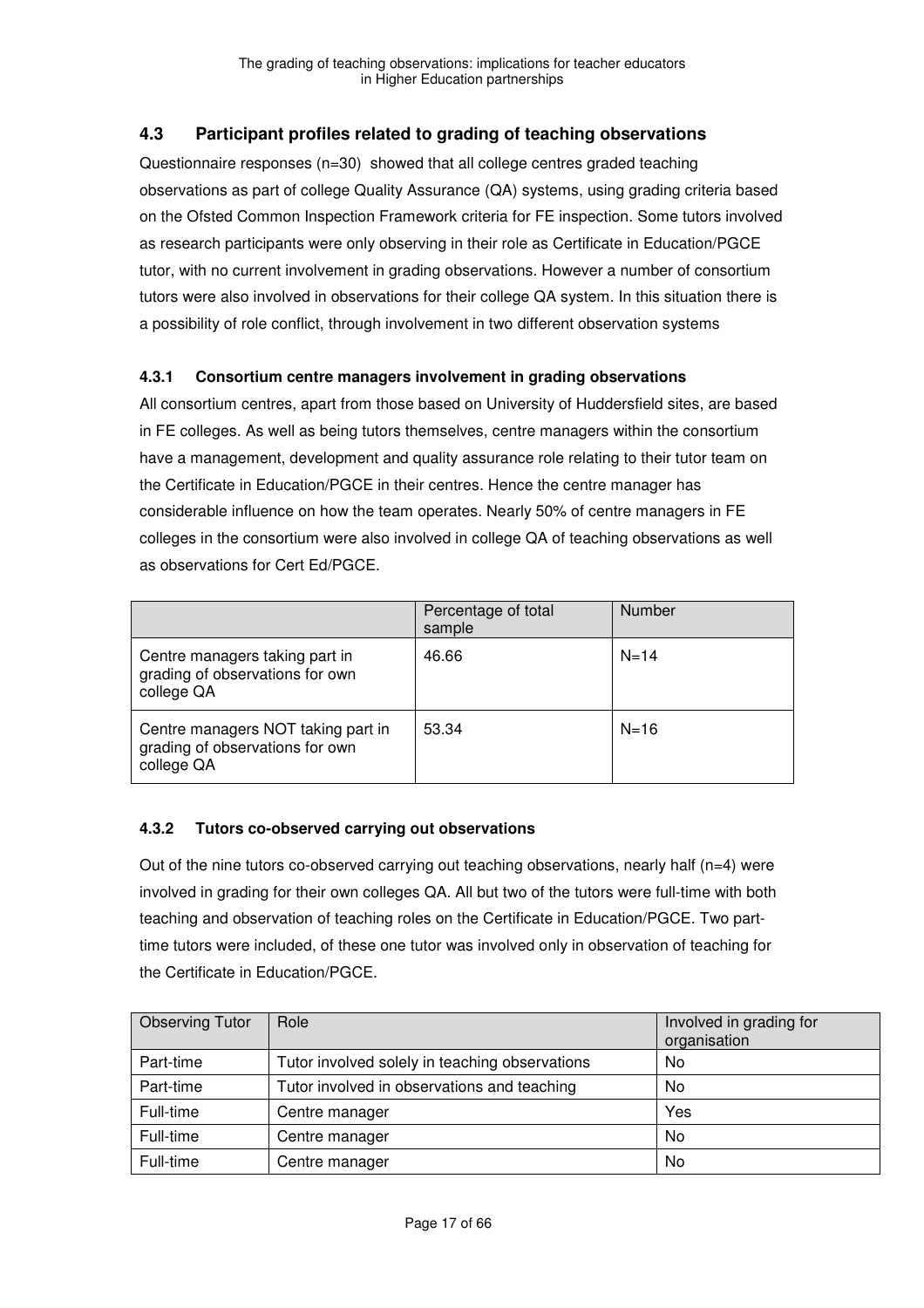| Full-time | Centre manager                              | Yes |
|-----------|---------------------------------------------|-----|
| Full-time | Centre manager                              | Yes |
| Full-time | Centre manager                              | No  |
| Full-time | Centre manager                              | Yes |
| Full-time | Tutor involved in observations and teaching | No  |

# **4.4 Dissemination of research so far**

Presentations of the research so far have been at:

- University Council for Education of Teachers (UCET) post–sixteen committee: an interim report on the research given at the request of UCET committee members. The emerging issues were confirmed as significant in discussion at this event, which was attended by approximately fifty members.
- Consortium network conference: The research was presented at a workshop of Huddersfield Consortium tutors, attended by forty tutors. Oral and written comments were invited as to the accuracy of the research and the issues identified.
- Journal of Vocational Education and Training International Conference, Oxford University: Paper delivered to approximately twenty five participants.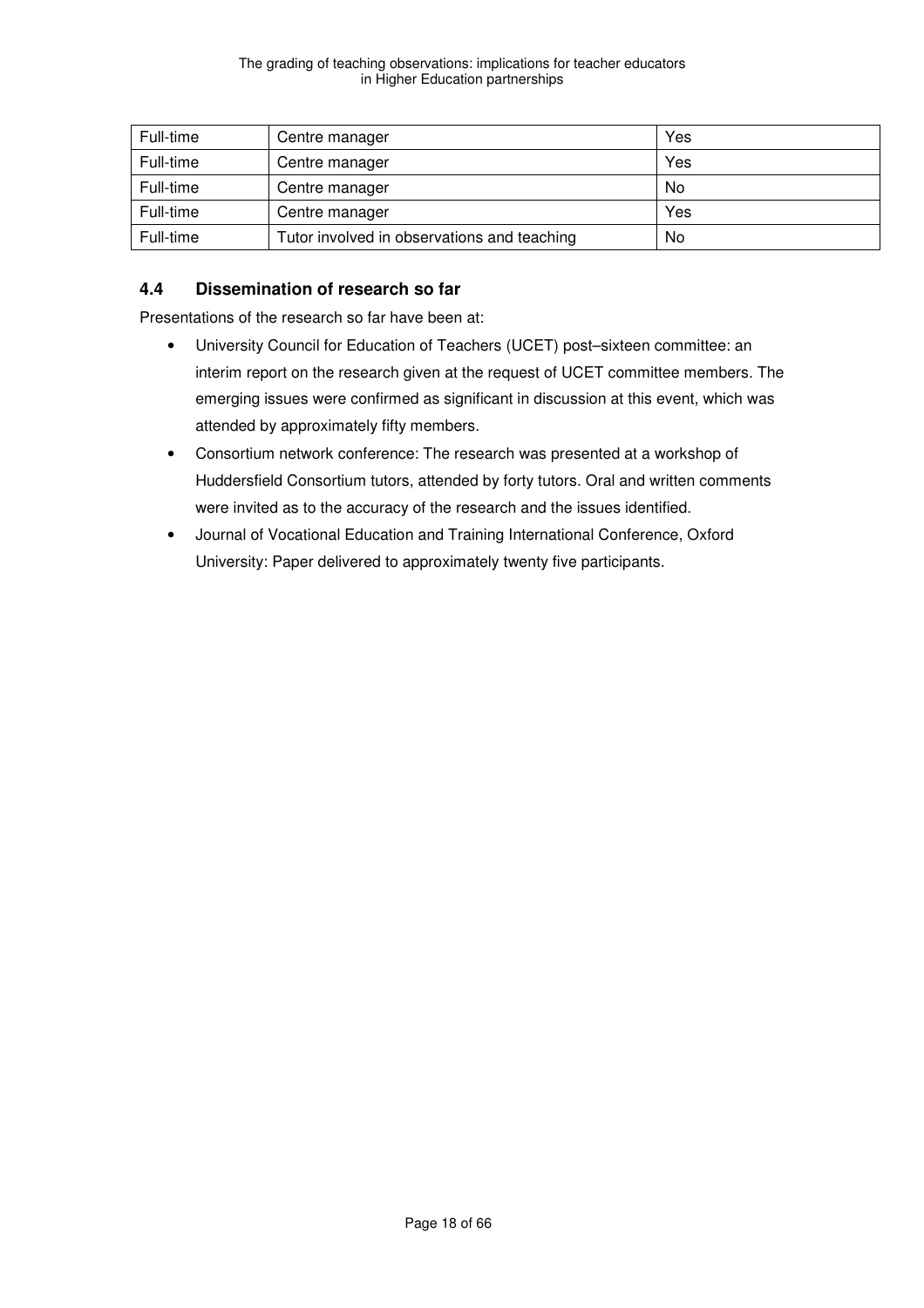# **5. Tutors' judgements of trainee performance - Analysis**

### **5.1 Case studies of 'outstanding' and 'weak' trainees**

This section begins by considering how the wider 'community of practice' (Wenger, 1998) of Consortium network tutors involved in the Certificate in Education/PGCE conceive the notion of 'outstanding' in relation to trainees. Discussions and stories related to excellent and poor performance create a culture within which individual tutor's observations of teaching, and judgements of 'outstanding' take place. Hence this section then goes on to explore how certain members of that community – tutors carrying out teaching observations – understand 'outstanding' teaching. However, these tutors draw on the concrete experience of observing a specific trainee as well as their own experiences.

An analysis of the case studies discussed in the focus group of Consortium tutors indicates how the Consortium 'community' views 'outstanding' and 'weak' performance. The case studies recognised trainee identities both as teacher and as learner.

#### **5.1.1 'Outstanding' trainees as teachers**

When consortium tutors described 'outstanding' trainees, there was generally more emphasis on trainees' capacities as teachers than as learners. This might suggest that the trainee as learner gave no cause for concern, allowing tutors to concentrate on the main focus of an ITE programme i.e. developing an individual's capacity as a teacher. Some of the most commonly identified aspects of 'outstanding' teaching are represented by the following descriptions in the case studies:

- *'Embraced principles of teaching and learning'*
- *'Motivated and open to new ideas. Enthuses learners personality and belief in what* teaching'
- $\blacksquare$  'Inspires and challenges, but achievable targets. Effective embedding of ICT'
- 'Wide variety of delivery approaches'
- Good range of learning activities, addresses different learning styles'
- Good formative assessment, clear feedback'
- 'Always trying new ideas, technology, strategies'
- 'Good planning'
- 'Teaching incorporated differentiation, literacy, language and numeracy'

A full list of these can be found in Appendix 2.

#### **5.1.2 'Outstanding' trainees as learners**

In learning, as in teaching, an active and enthusiastic approach was highly valued, where the trainee immersed themselves in the development opportunities provided by the ITE programme. Apart from high quality 'performance' as a learner, manifested by excellent assignment work, the list below also indicates how the learner/teacher identities overlap. The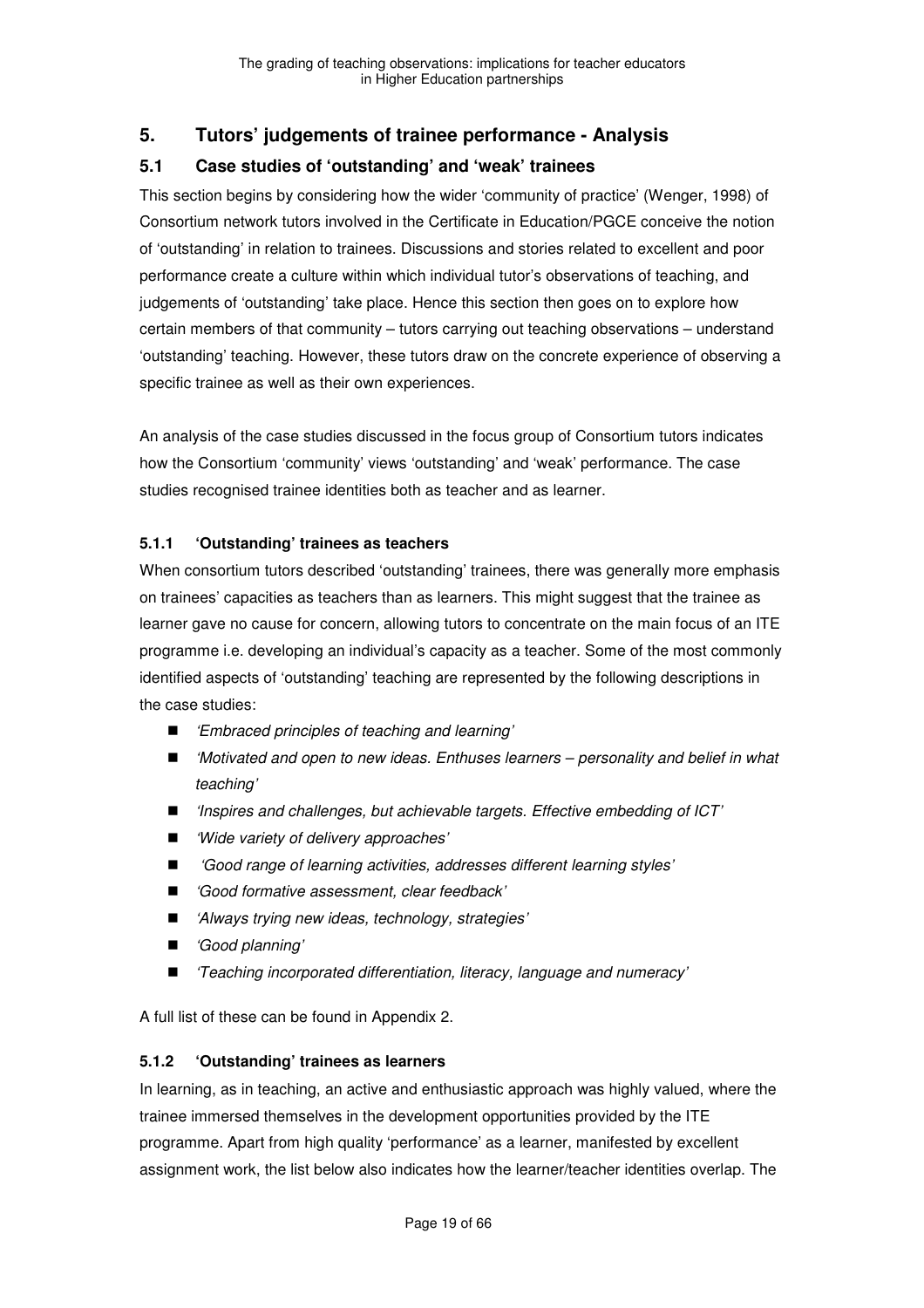trainee's job as a teacher is to enthuse others about learning, and enjoyment and commitment to their own learning is highly compatible with this. However, one case study gives an example of the trainee 'teaching' and supporting peers within their Certificate in Education/PGCE group. Here an indication of an 'outstanding' trainee included the willingness to move from the learning role into the teaching role, even when not a job requirement. Also of significance is the trainee's capacity to use and learn from tutor feedback. Comments from the case studies illustrate characteristics of the 'outstanding' trainee as learner:

- 'Active learner and team player'
- 'Diligent, enthusiastic'
- 'Embraced all aspects of Cert Ed and 'more importantly' applied this to own teaching'
- 'Attended all taught sessions. Actively seeking out learning'
- Showing evidence of embedding reflective practice and some basis theoretical approaches in written work'
- *'Own written work linked theory and practice, wide reading, contributed in class'*
- 'Performs above expectations in module'
- 'Supports and motivates other trainees, helps them to engage with learning theory'
- Accepted tutor feedback. Incorporating suggestions into future practice'
- 'Constant improvement throughout Cert Ed'

A full list can be found in Appendix 2.

#### **5.1.3 'Weak' trainees**

In contrast to the case studies of 'outstanding' trainees, descriptions of 'weak' trainees placed more emphasis on the trainee as 'learner' on the ITE course, rather than on the trainee as a 'teacher'. Struggles with assignments, poor literacy and numeracy, lack of ability to cope with academic requirements all indicated a barrier to progressing successfully with the ITE course. In relation to teaching, a common characteristic of a 'weak' trainee' was a limited capacity to take risks and extend their teaching range, through learning from reading, class discussion, their own reflection and from tutor feedback. Again this places more emphasis on the trainee's problems with learning from their participation on the ITE course. This view implies that the 'weak' trainee is unable to move forward with learning to teach, until they have learned how to learn about teaching. Conversely, the 'outstanding' trainee has learned this skill.

#### **5.1.4 Contextual factors related to 'weak' trainees**

Unlike 'outstanding' trainees, where case studies made no reference to the effect of context on their performance, the effect of teaching context was a factor in relation to the performance of 'weak' trainees. A 'weak' trainee was often poorly motivated and lacked enthusiasm about teaching or learning. Comments referred to trainees having a small number of teaching hours, often in an unstable work situation where hours could be reduced or withdrawn. Lack of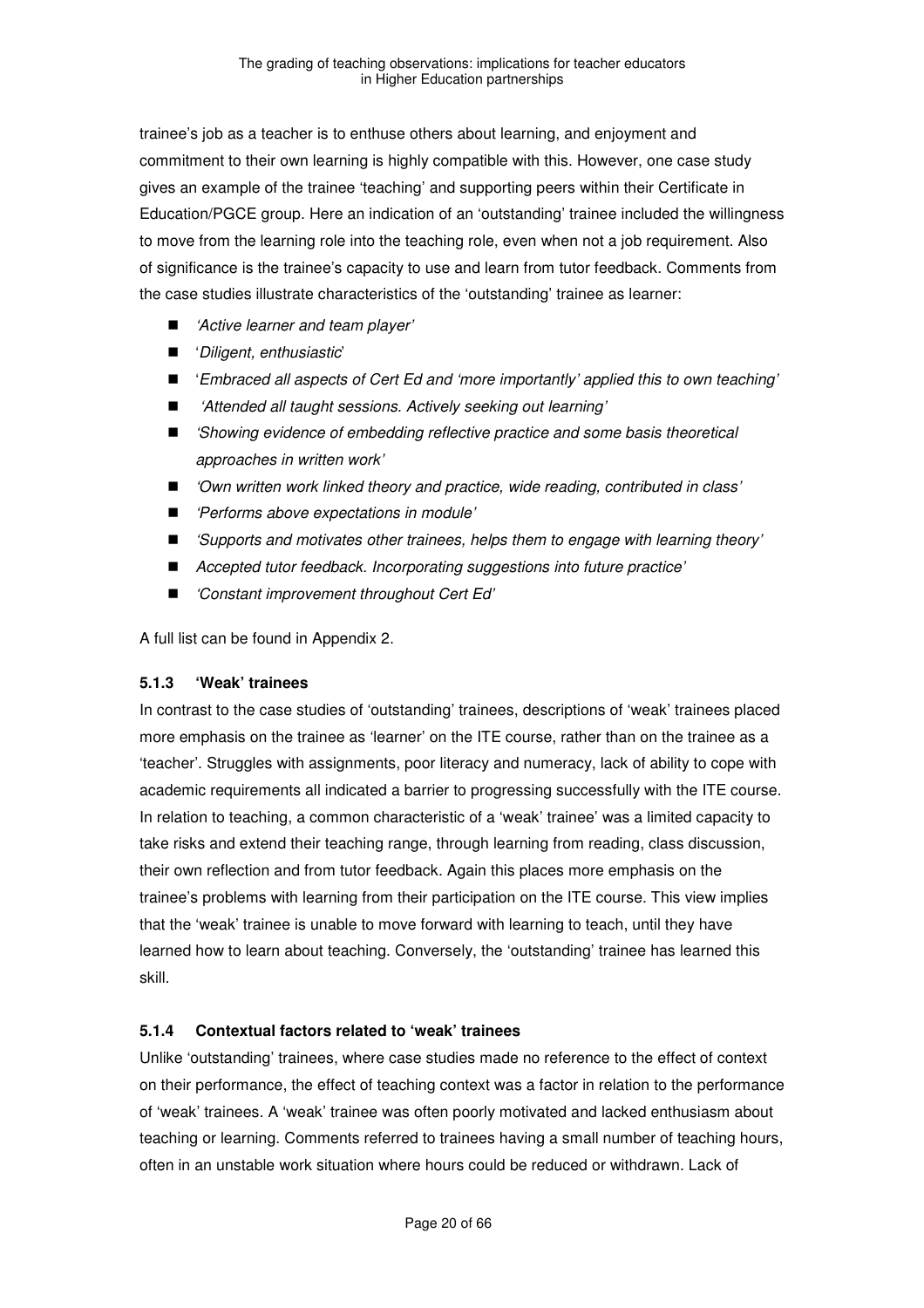personal motivation and commitment to the ITE course and to their teaching was often ascribed to these external factors. The LSS encompasses many different forms of provision, not only FE colleges, but many smaller organisations in a continual chase after funding to survive. Given the increasing profile of non-FE work contexts in the Consortium (Noel, 2008) the issue of contextual factors affecting the quality of trainee performance is of growing significance to ITE provision.

### **5.1.5 Gender profiles of 'outstanding' and 'weak' trainees**

An analysis of the case studies in terms of the gender profiles of 'outstanding' and 'weak' trainees indicated that there was a significantly higher proportion of males identified as 'weak' than would be expected in the overall gender profile of the consortium Certificate in Education/PGCE.

#### **Gender profiles of 'outstanding' trainees**

| Number of total where<br>gender was specified | Percentage of total where gender<br>was specified | Male  | Female |
|-----------------------------------------------|---------------------------------------------------|-------|--------|
| 18 out of 27                                  | 66.6%                                             | 18.5% | 48.1%  |

There is a far greater percentage of females identified as 'outstanding' compared to males. However, this imbalance could be explained by the greater numbers of women on the course as identified in a previous project on trainee profiles (Noel, 2008).

#### **Gender profiles of 'weak' trainees**

| Number of total where | Percentage of total where gender | Male   |         |
|-----------------------|----------------------------------|--------|---------|
| gender specified      | was specified                    | Female |         |
| l 17 out of 27        | 62.9%                            | 55.5%  | $7.4\%$ |

This indicates a significant gender imbalance in the trainees identified as weak. In the light of the greater number of women on the course, it could be anticipated that more females would be picked out as examples of 'weak' students. This is not the case, as the majority of weaker students identified are male. There are a number of possible reasons why this might be the case, including a greater number of males from craft backgrounds with few previous academic qualifications. However this is an area which needs further consideration by the Consortium.

# **5.2 Purposes of observation of teaching**

Comments from the research participants suggested that the way a trainee's performance was measured, including how 'outstanding' was interpreted could depend on the purposes of the teaching observation. The data revealed a number of different purposes for teaching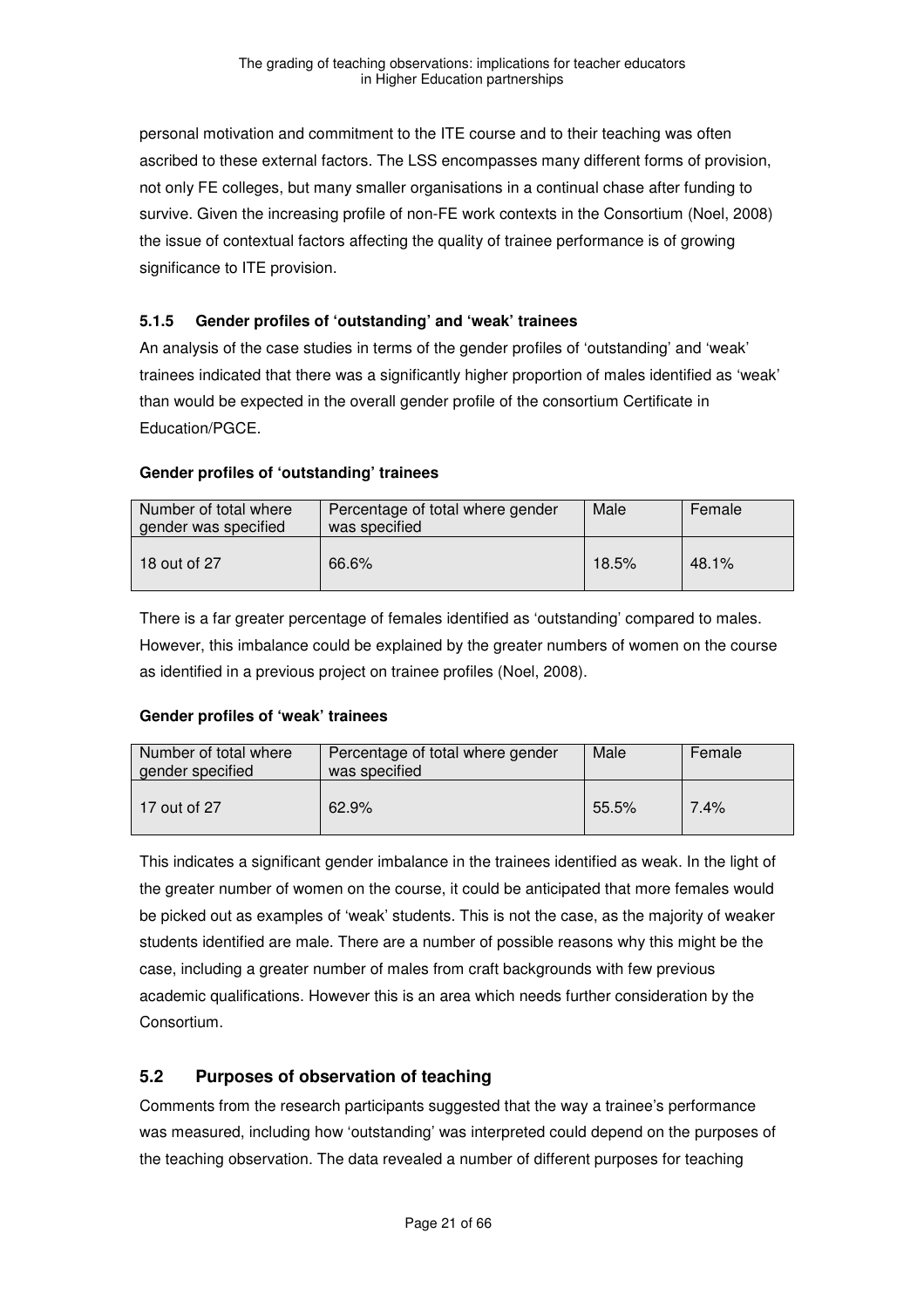observations, dependent on the context in which they occurred. The main purposes were as follows:

#### **5.2.1 Developing teachers' skills and knowledge**

All observing tutors saw the main purpose of the Certificate in Education/PGCE observations as developmental to help the trainee become a better teacher. As one tutor put it:

'Teaching is a skill and it can be learnt and it can be learnt through practice, it isn't a case of just putting somebody in a classroom and hoping that they'll manage'.

HR managers supported this view, describing the role of the Certificate in Education/PGCE tutor as 'developmental – moving the person forward'.

#### **5.2.2 Assuring standards of teaching**

None of the observing Certificate in Education/PGCE tutors directly mentioned the purpose of teaching observations in terms of assuring standards of teaching, although this view was implicit in many of their comments. In contrast, HR managers were explicit in viewing observations undertaken for college QA purposes as part of a process of:

#### 'Driving up standards, driving success rates, aspiring to excellence'

HR managers described a number of different systems of organising college QA observations, including centralised quality units and line management observation at departmental level. Two colleges used external consultants for internal QA observation of teaching.

Significantly, although HR managers saw the role of the Certificate in Education/PGCE tutor as developmental , they also implied responsibility on the part of these tutors to assure standards of teaching:

#### 'it's about development; it's about trusting the tutors are clear about the standard'

An issue here is what 'standard' is being expected – the standard of a person in training, or the standard expected of a fully trained teacher? HR managers did recognise this distinction, although they were divided in their views. One participant recognised the ambiguity of the notion of teaching 'standard' and asked:

'Why not have a trainee grade? We need to clarify and define what we are assessing against'

Some HR managers were unaware that Ofsted inspections used a different grading system for trainees on ITE programmes to college inspections. However another participant maintained that there should be no distinction between trainee and college employee as: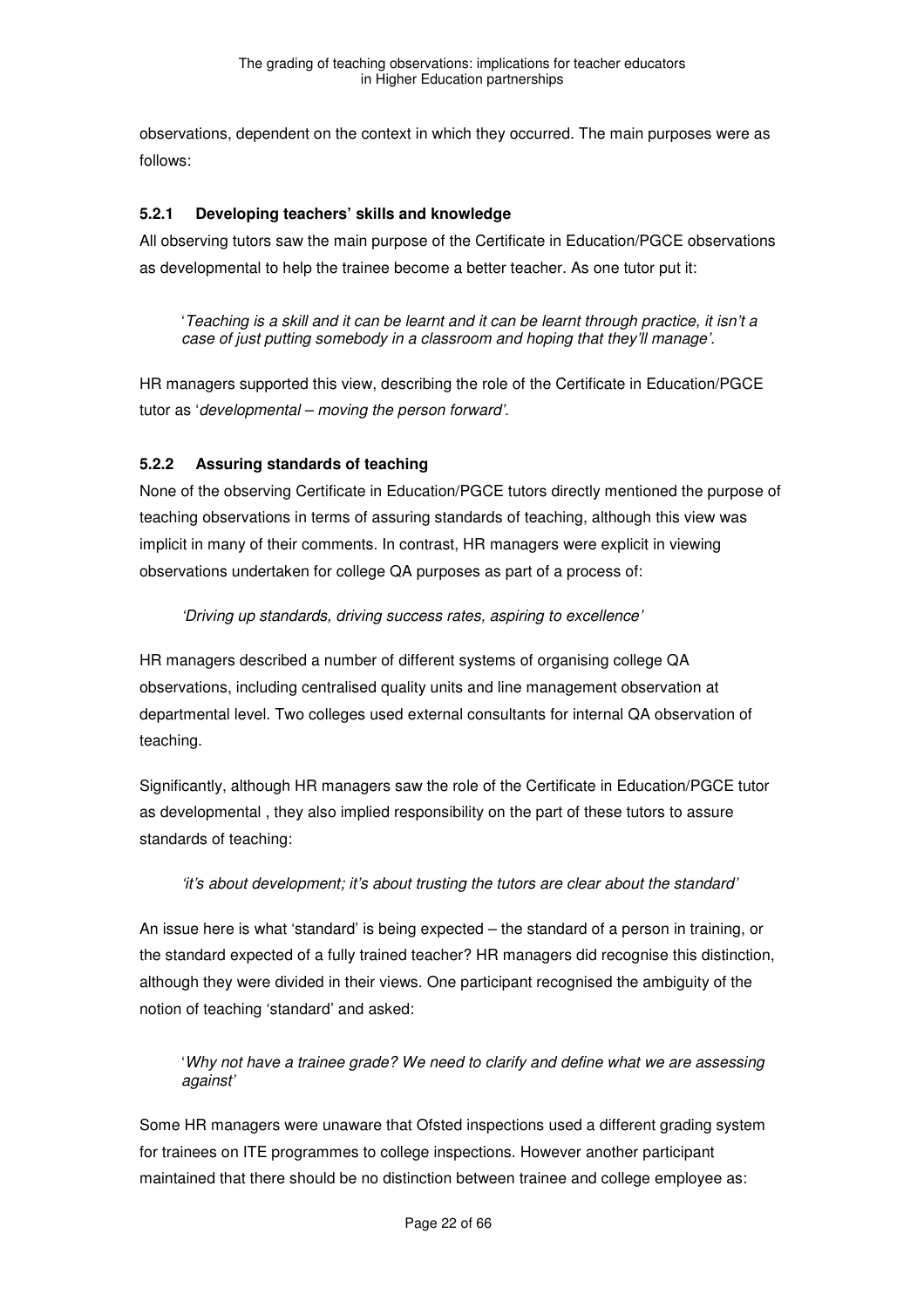'All students are entitled to the same quality of teaching'

### **5.2.3 Informing college QA systems**

HR managers also described how the results of internal QA observations would be used quantitatively to give an overall picture of the organisation, an overall view of college staff and also a view of each department. This would enable them to create departmental profiles to see patterns and trends. For example, one participant talked about looking at departmental profiles:

'If there were large numbers of grade 3 then there would be cause for concern'

HR managers described how they would also look at correlations between observation rates and results and student achievement. This would indicate areas of 'good' practice and areas where development was needed.

# **5.2.4 Preparing for inspection**

HR managers discussed the impact of Ofsted inspections on colleges and indicated how continual monitoring and improvement of the quality of teaching was an important measure of success in the overall college grade. However some Certificate in Education/PGCE tutors described the college QA observation process as a tough and potentially destructive for trainees:

'It's a little bit like a mock exam…..I think in some respects that's what organisations do, that they focus very, very harshly, hoping that when the real inspection comes along it will go through a lot smoother because people have really gone into it'

In contrast, the Certificate in Education/PGCE tutor acted as a counterbalance to the 'harsh' pre-inspection process, with an essentially supportive role:

'We need to generate confidence in their abilities – not 'shoot them down in flames' people bruise easy'

The four purposes of teaching observation identified by research participants indicate the potential tensions that might exist in relation to the expectations and understandings of the observation process driven by different stakeholder requirements.

# **5.3 Tutor judgements on observed teaching**

The data from the interviews following the co-observation and feedback to trainee, produced many 'thick' descriptions' (Geertz, 1973) of how notions of 'outstanding' performance given in the case studies were translated into practice by the observing tutors. In their discussions of the interview questions (Appendix 1) they used examples from the co-observed teaching, but also drew on detailed examples from previous observations of other trainees.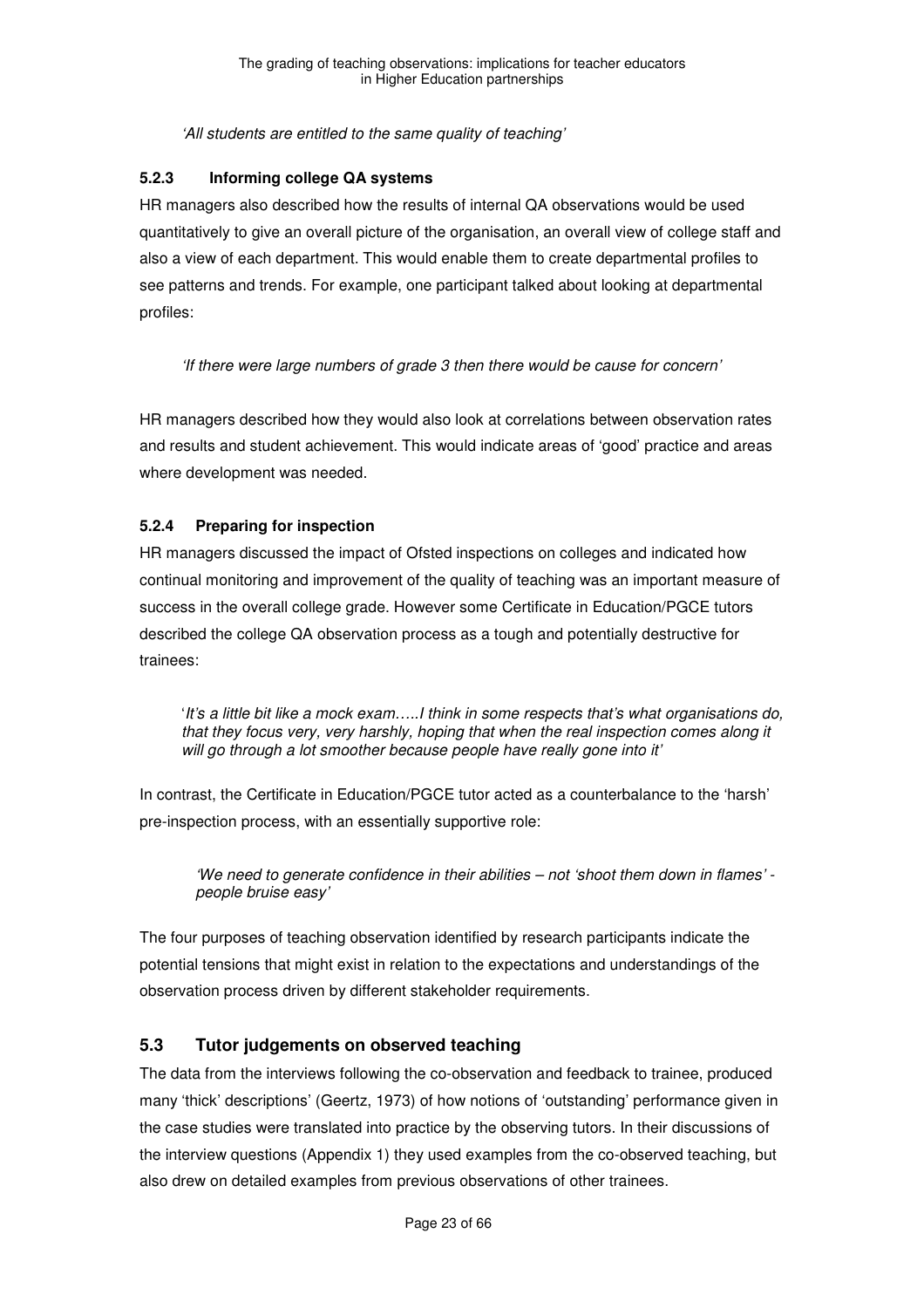#### **5.3.1 Process of observation**

All tutors carried out a similar process of observation (Peake, 2006), making themselves as unobtrusive as possible whilst carrying out the observation (Harvey, 2006). However, one tutor did walk round the classroom during small group work and talk to the students about what they were doing. The tutor later used these discussions to inform the written observation feedback. Some tutors managed to speak to the trainee beforehand, whereas others went in half-way through a longer session. The majority wrote comments directly on the observation proforma, which were then handed to the trainee after feedback was discussed. One tutor used a laptop typing directly onto the observation proforma. This tutor and another tutor, who wrote rough notes, said they preferred to have time to think carefully about what they wanted to write, before giving the trainee the final written observation report. In one case, the tutor was very aware of the need to take care in the use of evaluative language, bearing in mind the Ofsted grades. This is an important issue which will be covered in detail in a later section.

#### **5.3.2 What tutors looked for when carrying out teaching observations**

Tutors described their initial focus when beginning to observe a trainee's teaching session. Some began by developing a feel for some kind of 'baseline' performance.

## 'The baseline: "is learning taking place?" '

This emphasised what the tutor observed about the 'learning' taking place within the session rather than the 'teaching', focussing on students' responses, looking for clues that something was being learned. This echoes Ofsted's emphasis on the importance of the learner experience. The relational aspects of teaching and learning were to the forefront in this tutor's account:

'.. is there a kind of relationship between the lecturer or the tutor and the group, is there some kind of interaction going on, are the group responding to him or her as a person and is he responding to them as a person?'

In this example, the tutor appeared concerned with the basics of human relationships, with individuals responding to each other as 'people' rather than as teacher and student. At the same time, the tutor was gaining a sense of how the trainee teacher fitted within that relationship. This focus on the teacher and learner relationships was echoed in comments by other tutors, and it was evident that this was considered key in any determinants of 'outstanding' teaching. Other key aspects included whether the teacher was projecting confidence and purpose, but also whether there was a sense of common purpose within this environment:

'Does the deliverer have a sense of purpose…is it a kind of common journey taking place'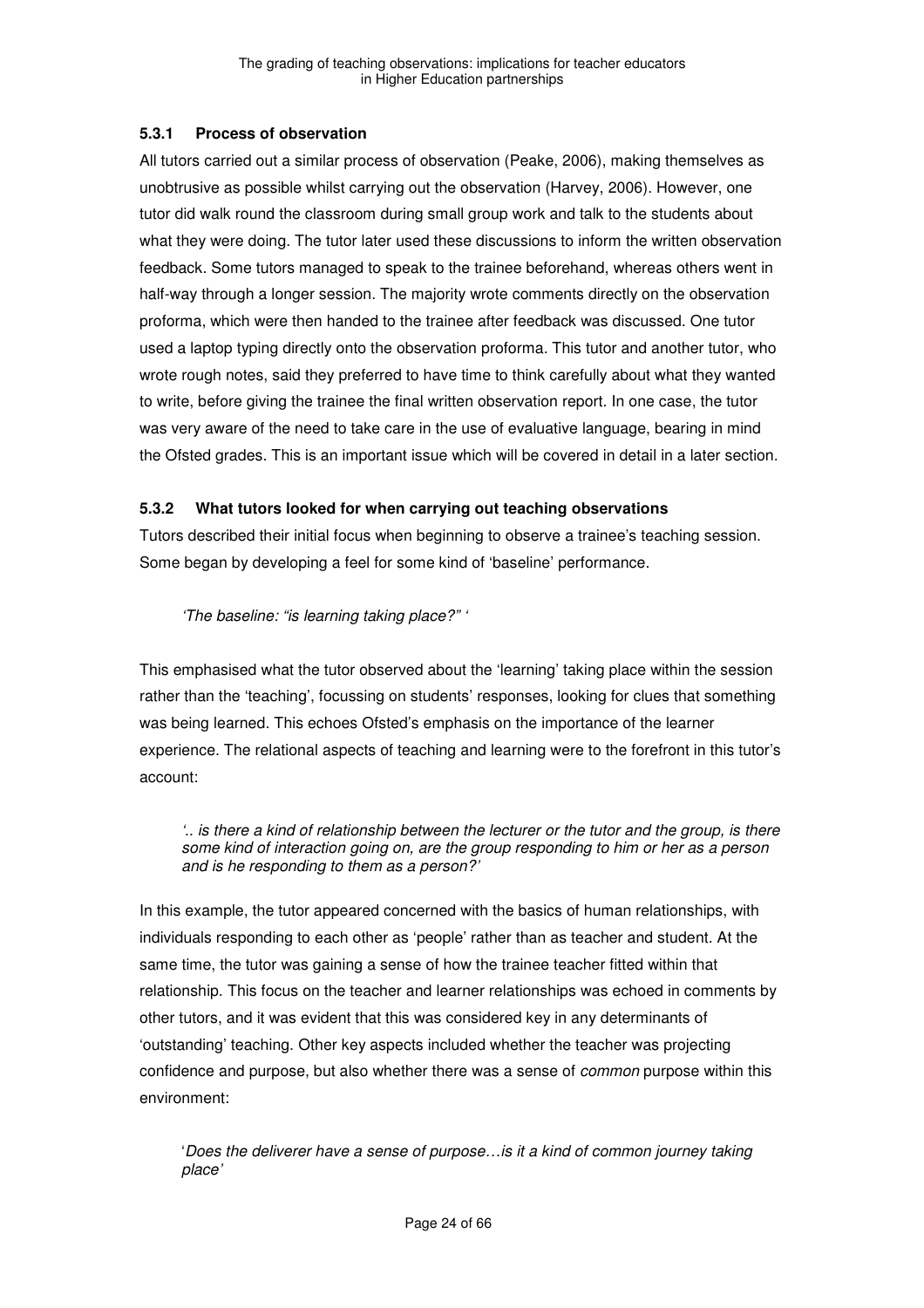Tutors described becoming sensitised to the 'feel' of a session and what this told them about the quality of teaching. One tutor described looking for an intangible 'energy' within the classroom which gave them a sense that something 'outstanding' might be occurring:

'I'm looking for a feel, there's a feel for something which is outstanding and it's an energy almost. So I'm looking for a learning environment which is really purposeful.'

Some tutors looked systematically for learner involvement, but here involvement or lack of involvement was also sensed rather than measured:

'… if there's a learner who is not contributing or who is disengaged then that's like a blind spot of the energy in the room'

Another feature described by observing tutors was how an 'outstanding' teacher would deviate considerably from a session plan because of that teacher's own sensitivity to the relational aspect of the teaching and learning process. This echoed comments about 'flexibility and responsiveness' from the Consortium tutors' focus group and also Ofsted's key aspects of outstanding lessons (Ofsted 2009). However this was brought to life by the description of one observing tutor. The trainee teacher in this description 'read' the responses of the learners and adjusted her approach:

**'**At times she didn't stick to her lesson plan, she diverted, but she was able to adapt really quickly and seamlessly to the situation whilst meeting the learning outcomes. And as soon as a couple of them became disruptive she launched into a practical thing. And she just had that adaptability. She was completely flexible.....her differentiation was outstanding……every learner was learning, every learner was engaged, and none of the learners wanted to go to break'.

Again the observer was considering the impact the teacher had on the learners and evidence that the learners were engaged. However the tutor recognised the signs that the teacher was responding and adjusting their activities very quickly in response to individuals in the group. Hence the teacher is both teaching the group, but differentiating between members of that group at the same time – complex and high level skills.

#### **5.3.3 Observing tutor as 'teacher', looking for signs that the trainee has learned**

Section 5.1 referred to trainee identities as both teacher and learner. However the data also showed how observing tutors adopted different identities in the observation process. Whereas some observing tutors focussed initially on the trainee in their teaching role, other tutors described how their first concern was with the trainee as learner:

'The first thing… I was particularly looking for is that (trainee name) ... had actually taken on board any of the constructive suggestions that were made in order to make the presentation of that session better'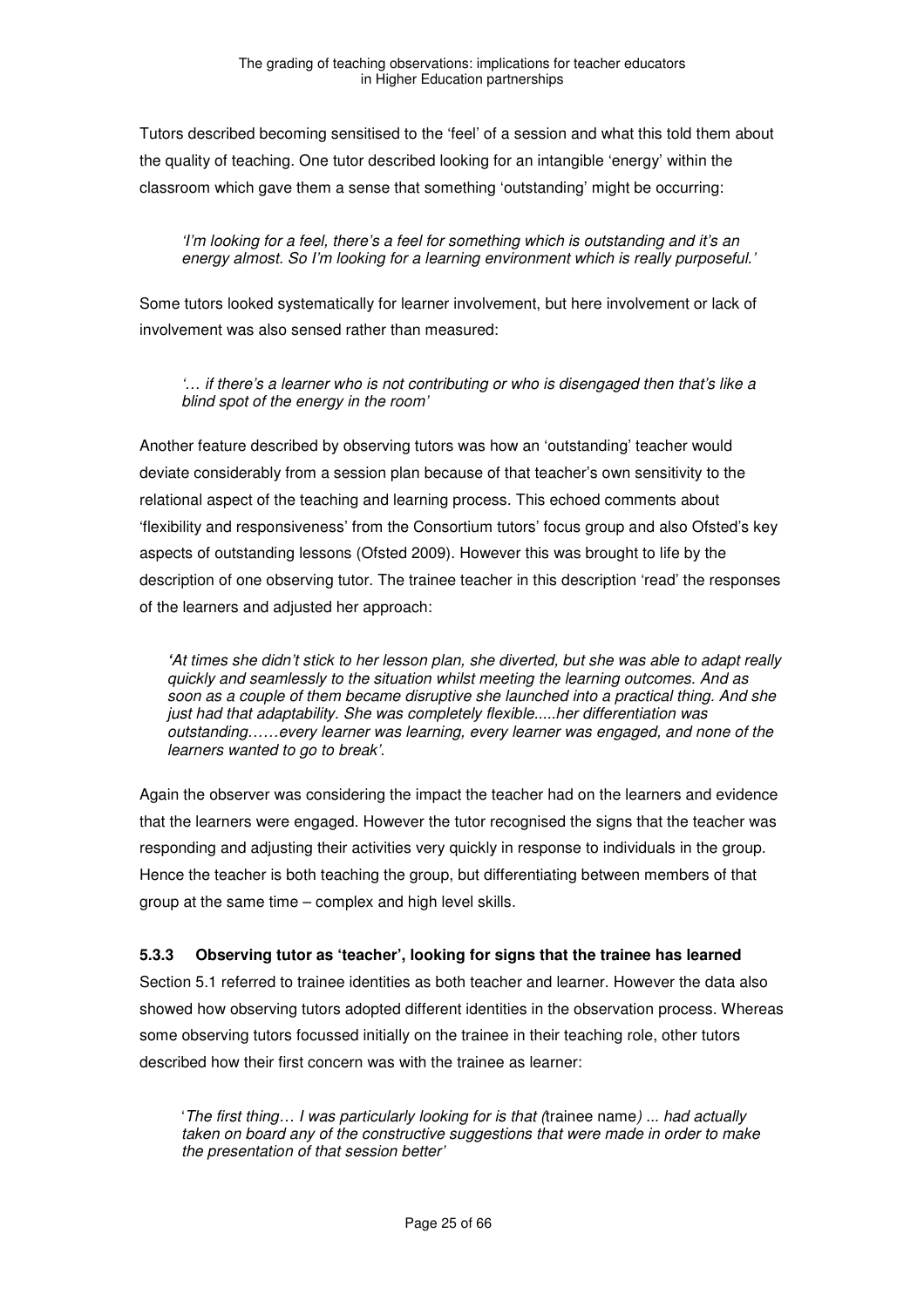Here the observing tutor was acting more in their identity as a teacher seeing if their 'student' had learned. The tutor looked for signs that the trainee had moved on from previous observations and was using this learning to 'feed forward' (Mutch, 2003) into improving their teaching. This was considered a strong aspect of 'outstanding' performance and indicates the way in which a trainee's 'potential' to be 'outstanding' might be confirmed or contradicted as a result of seeing if they had learned and developed.

If the trainee is learning about teaching, part of this may be due to the quality of the tutor feedback they are receiving. An important component of this is the trainee understanding and acting on the feedback they have been given. Tutors used the trainee's performance in an observed session to check whether the trainee had acted on previous tutor comments. Here tutors described looking for different signs of development. During the observed teaching within the research project, one tutor looked at whether a trainee had developed more confidence in teaching since the previous observation; another tutor looked at whether more technical classroom skills were demonstrated.

#### 'One thing that I was looking for was ….that she'd taken on board some of the things we discussed at her first observation'

In these examples, it is evident that the observing tutor is looking at the trainee both as teacher and as learner and uses both dimensions to form a judgement on the 'potential' to be 'outstanding' as well as the actual performance of that trainee.

This indicates the strong developmental aspect of Certificate in Education/PGCE observations and the tutor/trainee relationship which may underpin the observed teaching. The 'relational' nature of the feedback process is not just about the tutor 'giving' feedback - a didactic teaching model - but is part of an ongoing teaching and learning dialogue with the trainee - a constructivist teaching model. In this process the observing tutor is acting as a 'teacher', helping the trainee to construct new knowledge about teaching and coaching them to develop their skills further.

Thinking back to the different purposes of observation, the tutor's 'teaching' role is entirely appropriate as long as the observation is formative and developmental, but problems may arise if the observation needs to measure standards of practice. In that case the observing tutor's role is that of an assessor judging what standards have been met.

#### **5.3.4 Observing tutor as 'connoisseur' and 'learner'**

In the process of describing the characteristics of 'outstanding' teaching, observing tutors shifted into different identities during the observation process. Although the standard inservice Certificate in Education/PGCE observation proforma provided a structure and some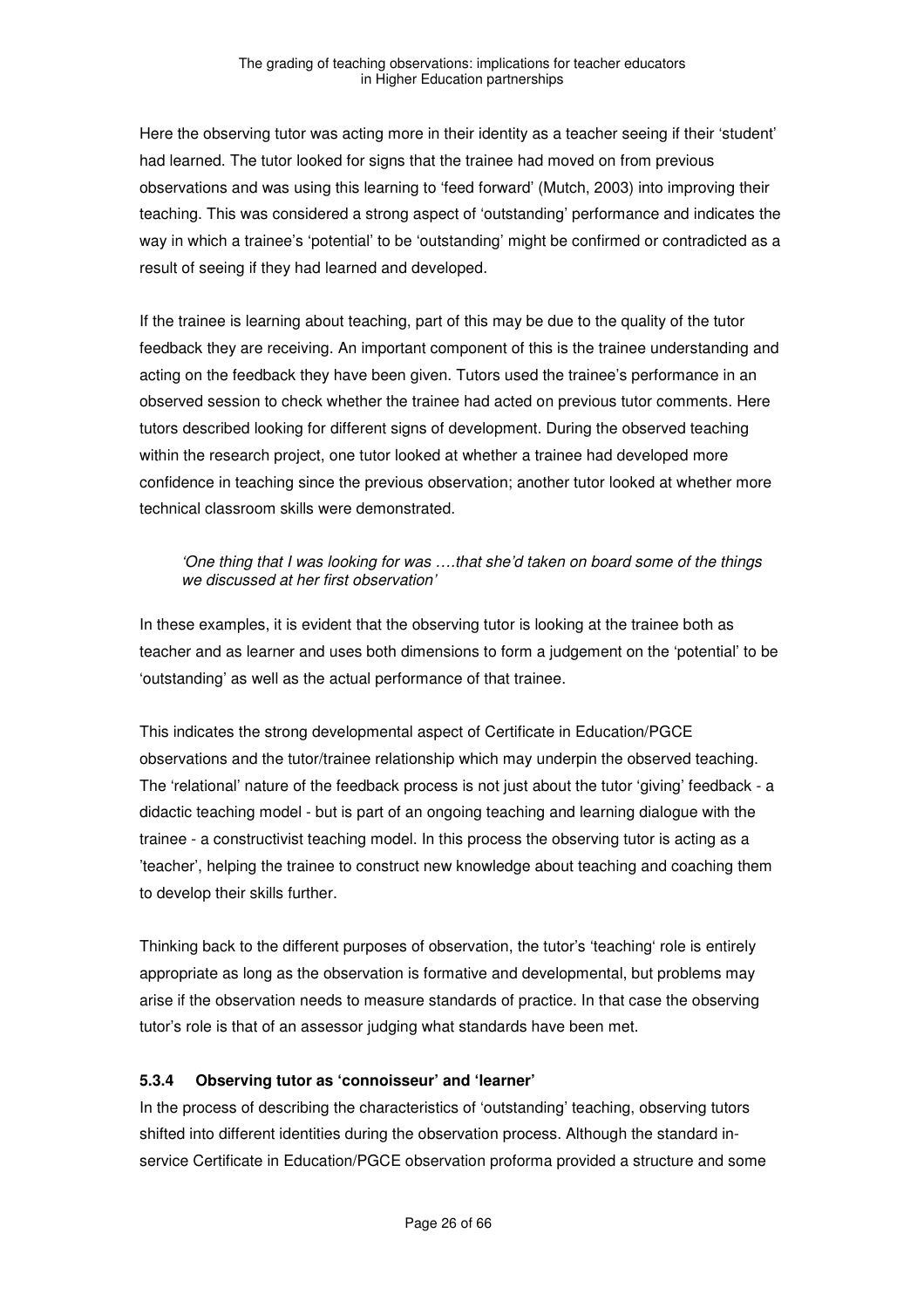kind of objective focus to what was being observed, tutors also described the experience subjectively, wanting to feel caught up in the learning experience:

#### 'What I'm looking for is really to be engaged, to be inspired'

Here the observing tutor seemed more a 'connoisseur' of the teaching process, an 'expert' wanting to revel in the experience of wonderful teaching. The characteristics of engaging and inspiring learners were considered important by all tutors, but here the observing tutor described almost 'willing' the trainee to enthuse the tutor as well as their students. One tutor articulated this as an appreciation of the 'aesthetic' of teaching. Tutors described becoming totally engaged when observing high quality teaching. In this process they moved between being an assessor, a teacher (of the trainee) and a connoisseur of good practice. However possibly the strongest sign of 'outstanding teaching' was when the observing tutor became so absorbed that they could not tear themselves away, in spite of over-running into their own time. This seemed the most profound sign of 'outstanding' teaching – when the observing tutor actually moved into the role of 'learner', entranced by what was being taught:

'I stayed two and a half hours because I just needed to see. And I thought "I'm a student, I've gone into that role of student" and I couldn't go home because I wanted to see the ending, I needed to see the conclusion. It's as if she'd built up this....it were like reading a really good novel. She started it off really well and it was exciting, it had everything.'

What was evident from tutors' comments was that the term 'teaching performance' with, as one tutor put it, echoes of the 'firework display' put on to impress, did not necessarily correspond to 'outstanding' teaching:

'I observed somebody last week who is very quiet and she's not the most academic of students, she's good in the group but she lets everybody else interact, she's not dominant in any way. And....I'd only been in her lesson half an hour and I thought "she's absolutely outstanding". Something....you have to sort of....I go in and I have to feel a lesson and I usually know.'

Interestingly, in this case the trainee did not appear to have the characteristics of an 'outstanding' learner as identified in the focus group case studies, nor did she manifest signs of being a 'teacher' in her low key presence within her course peer group. However in the actual teaching context, the tutor described becoming attuned to the subtle, 'silent' pedagogical skills, highly sensitive to students' responses and needs (Ollin, 2008) manifested by the trainee, which slowly signalled to the tutor that this was 'outstanding' teaching.

#### **5.3.5 Observing tutors' notions of 'outstanding'**

When discussing their ideas on 'outstanding' teaching, all observing tutors discussed how the nature of students and the context of teaching would be taken into account in their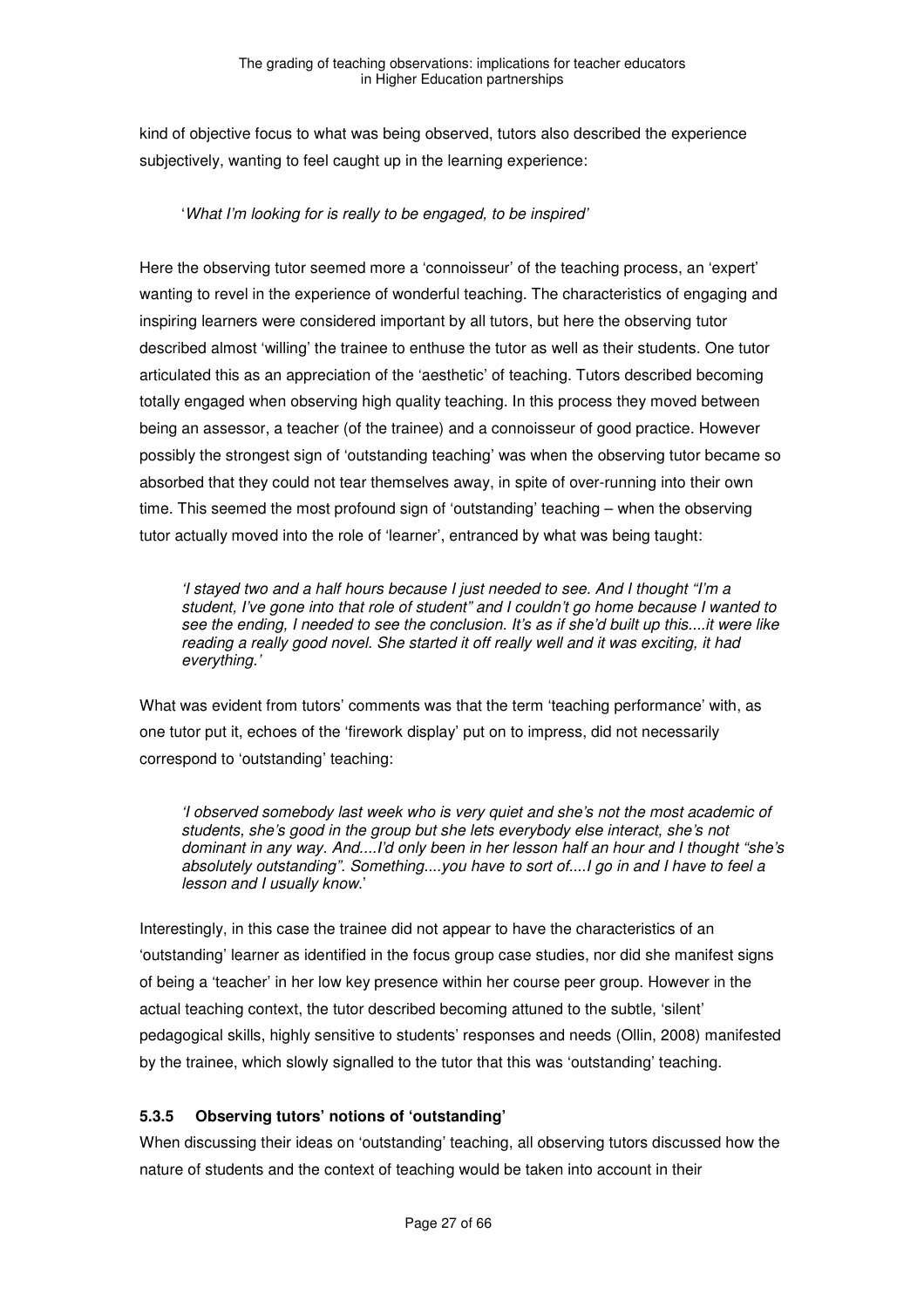judgements. Although the specific effects of teaching context will be considered in Section 6 of this report, all tutors emphasised the importance of the teacher using a style relevant to the learners and learning context. The relevance of this style would be measured mainly by the level of positive response and engagement of students. All tutors emphasised the importance of the trainee's own joy in teaching and learning, communicated to their learners, together with a central focus on helping learners to learn were essential. As one tutor put it:

#### **'...'**outstanding' comes down to the enthusiasm, the innovation, their ability to actually inspire and motivate the learners. And inherent in that is their ability to be extremely effective in helping learners to learn'

An aspect of 'outstanding' teaching emphasised by some tutors was the trainee's ability to plan. This was also identified in the case studies from the Consortium tutors' focus group. In observations tutors would look for evidence of planning which met the observer's expectations of what the learners might be expected to achieve in that taught session. They would also look for evidence that the trainee had planned for differentiation and inclusion, and had embedded literacy and numeracy, although it was unclear as to whether this was more a recognition of government priorities than their own notions of 'outstanding'. However it was the symbolic significance of good planning that seemed to be most important in tutors' comments. A trainee who 'takes planning seriously', who plans meaningfully 'nothing that's tokenistic' and who puts the 'learner not the teacher' at the centre of the planning process, signals much more than the completion of documents:

#### 'Good planning is a key indication that the trainee is committed and prepared to engage at a deep level with what they will teach and how learners will learn it in the most effective way'

However, other tutors placed far less emphasis on good planning as an indication of 'outstanding' performance, emphasising areas such as innovative practice, excellent relationships with students or stimulating approaches. Although overall, the views on 'outstanding' teaching expressed by the observing tutors were similar to those represented within the case studies, this illustrates the interplay between the individual tutor's own preferences and interests and the views of the wider community of practice.

However in tutors' descriptions of what they would judge 'outstanding' when observing, the quality of the actual teaching and planning would not be the only factor. As indicated previously in this report, the qualities of the trainee as 'learner', would also be taken into account. The tutor would look for a number of signs that the learner was actively seeking to develop and was taking steps to improve their performance.

Tutors suggested that the quality of the trainee's preparatory sheet for observation (TP1) not only indicated the depth of analysis of students' needs, but indicated the specific feedback the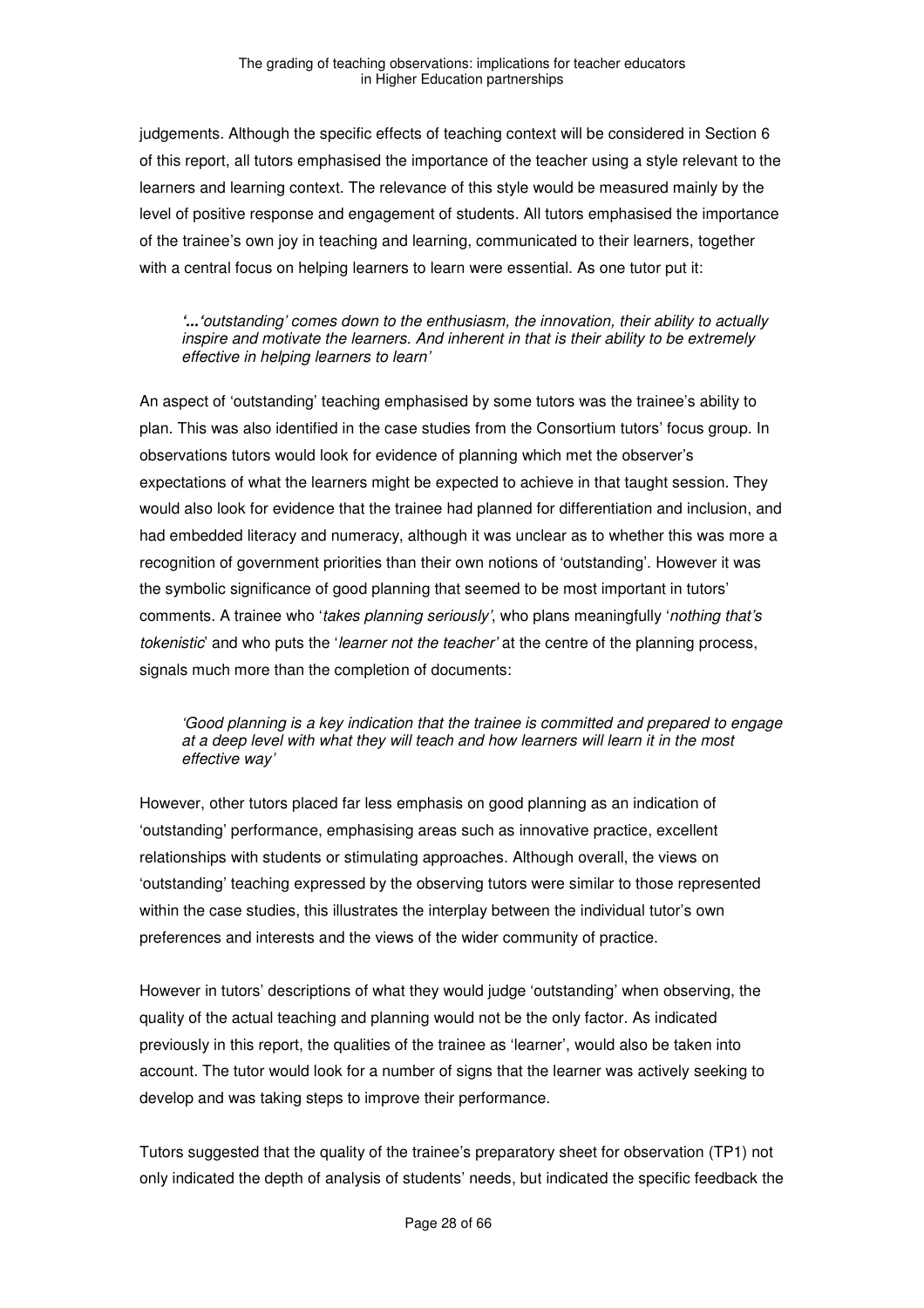trainee wanted to improve their teaching. If non-existent, or vague this could signal lack of engagement in the development process; if detailed and specific, especially if building on previous observation feedback, this would signal the trainee as an active learner, prepared to look in depth at how to develop. Interestingly some tutors put more emphasis on the quality of this TP1 preparatory sheet than the TP3 where trainees reflect on their learning from the observed teaching. The reason given was that the TP1 showed the trainee's capacity to 'feed forward' (Mutch, 2003) actions from the previous observations into the current observation. Underpinning the quality of this documentation was the importance attached to signals that the trainee had learned from previous formative feedback. This was of special interest to tutors who had conducted earlier observations, in that trainees were showing evidence of learning from previous feedback. This also validated the tutors' own effectiveness as a teacher. The developmental nature of the observation process for Certificate in Education/PGCE tutors meant that trainees as learners needed to take their learning seriously and use it for their development as teachers:

'That for me was a potential for an outstanding student, because they're not dismissive of things, they listen to you, they might come back and argue - which is brilliant because I like that debate, but then they acknowledge when they've maybe been a bit wrong in the past and how they're developing'

#### **5.3.6 What would a trainee have to do to achieve a grade of outstanding?**

In the interviews following the observed session and feedback, tutors discussed what the observed trainee would have needed to have done in that session to be awarded an 'outstanding' grade. Some of these suggestions were at a 'technical' level referring to better management of the environment in terms of lighting and sound, or with producing more professional quality resources. Some were concerned with the trainee's communication skills, for example, one of the trainees was asking questions of her students but the tutor thought they were not probing or challenging enough.

'She could have asked deeper questions "well is it fair to treat everybody exactly the same or does that lead to inequality in some cases?" That type of instant reaction to learners…the ability to think on their feet and this reflection in action and then put it into action..'

Here the tutor was able to give an example of the kind of question that would contribute to considering a trainee 'outstanding'. This is fairly specific and easy to articulate. However the comments after the example are much harder to capture clearly. For example, using another tutor's example, it is difficult to pin down 'confidence':

'One of the things you notice with an outstanding trainee is there is a confidence … and the students pick up on that confidence and it spreads and there is a definite feel - it's not the only thing you would grade an outstanding but there is a definite feel.'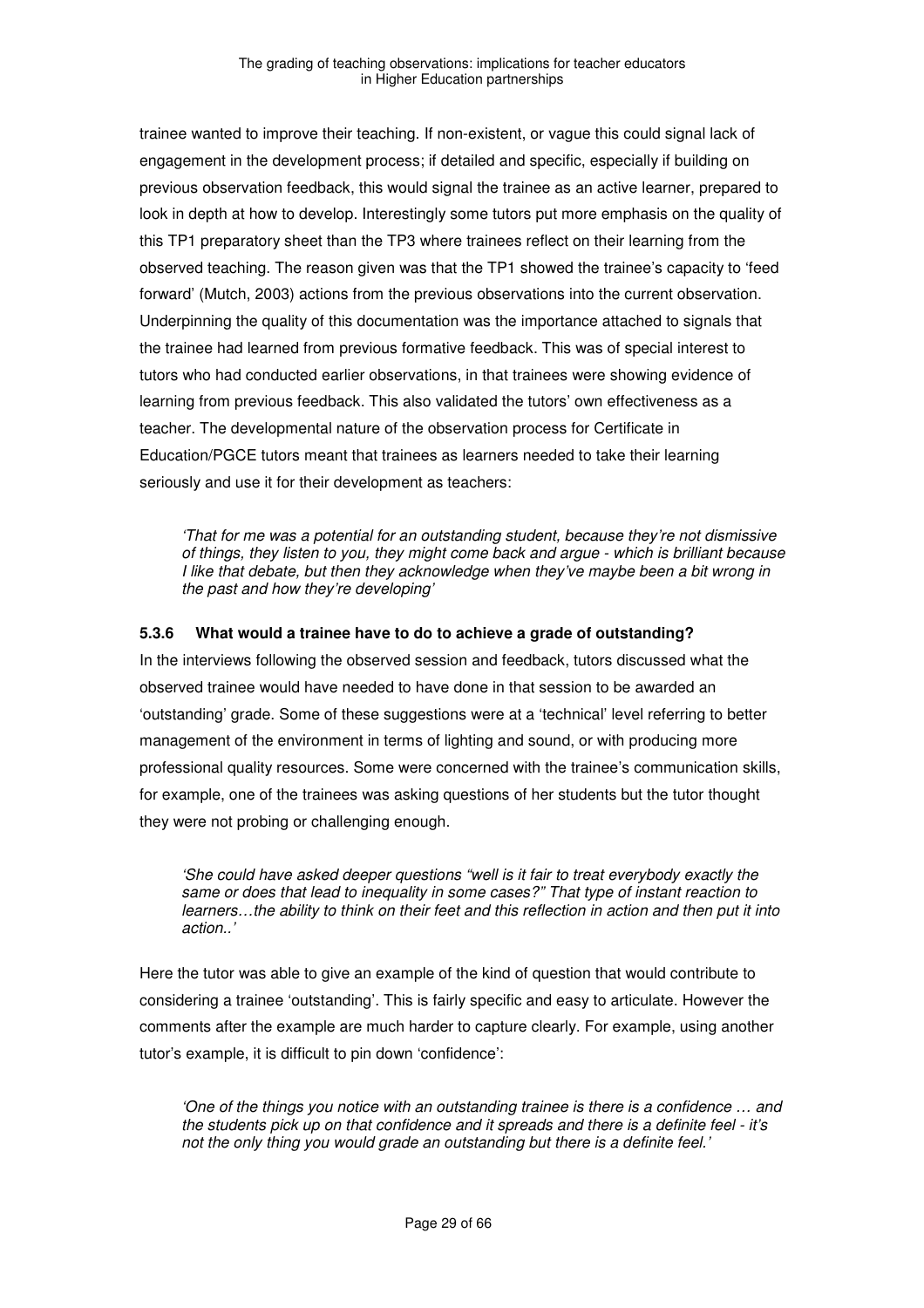As in earlier comments on 'outstanding' performance, it is interesting that the tutor talks about a 'feel' to a session where the teacher is confident in what they do. The tutor is discussing this from the point of view of an expert teacher who has internalised many aspects of high quality performance. However this can be difficult to articulate in terms of specific guidance for a trainee – how can a trainee be taught to develop 'confidence' and 'presence'?

Another example of indicating broader, but more complex areas for development concerned the way a trainee worked with a group of students. Here there was general reference to inclusion and interactivity:

'…achieve more inclusion and interactivity between tutor and students, and students and students.'

Another tutor identified the need for a trainee to increase their sensitivity to their learners. In the interview, this tutor re-enacted the essence of the 'message' to the trainee who had just been observed:

'...take yourself completely out of the equation and look at it from the perspective of "what are all your learners doing". Because it doesn't matter if you're whiz, bang, doing this that and the other at the front if they're not. So I think there needs to be more engagement of all the learners, more participation equally from all'

All of these examples seem informed by a notion of 'outstanding' teaching and a major skill of observing tutor is to illustrate to a trainee best practice through giving practical examples of how to improve. Even though the tutor has an idea of what the trainee would have to do to be 'outstanding', the more complex the aspect of teaching and learning being considered, the harder it might be for both tutor and trainee to make this explicit and 'action plan' to carry development forward. 'Outstanding' teaching is more than the sum of its parts.

#### **5.3.7 Trainee's potential to be 'outstanding'**

Ofsted make a point of using the term 'potential' to be outstanding, to indicate the difference between a trainee developing their expertise and an experienced teacher. Observing tutors discussed what would indicate to them that a trainee had the 'potential' to be 'outstanding'. They identified many of the same characteristics to indicate 'potential' as those used to describe a trainee who was already considered 'outstanding'. However, some tutors suggested that potential might be identified even before observing the trainee in the classroom:

'How they interact with their colleagues, their enthusiasm for the job, really chomping at the bit and want to be in there and they want to get stuck in…'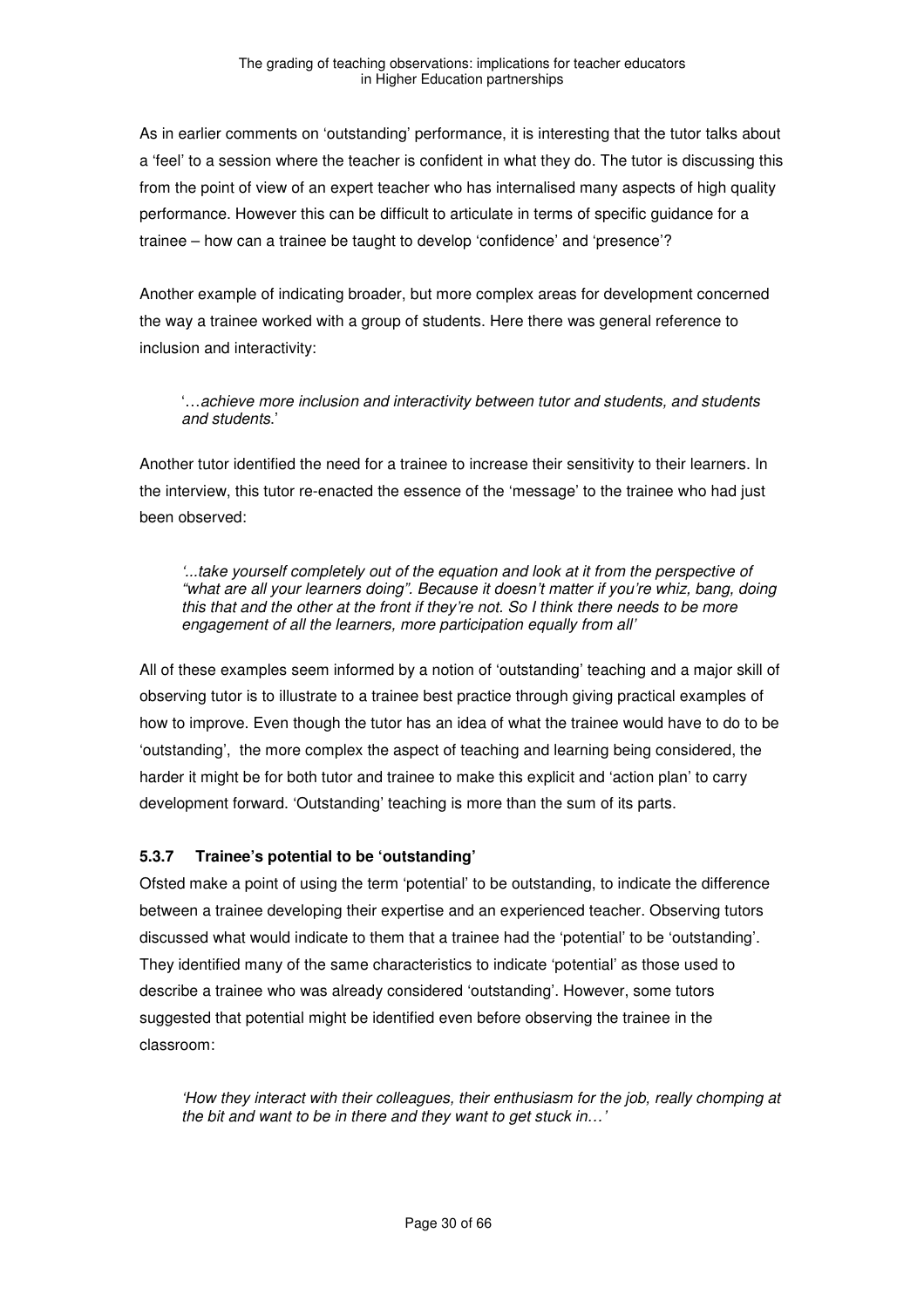This illustrated a distinction between an actual teaching performance and signs of a trainee's overall potential to be 'outstanding' as a teacher, which might also include a trainee's ability to learn from feedback. Potential might be identified early on in a course and the term could be meaningful at that point. However, apart from a feeling that a trainee might be 'one to watch', tutors made little distinction between 'potential' and 'actual' performance. Their comments indicated that the 'potential' needed to be demonstrated in a tangible way to justify being considered 'outstanding'. In other words, the trainee could be incredibly enthusiastic as a learner outside the classroom, but this needed to be translated into high quality classroom practice. For in-service trainees who are also college employees, the notion of potential is even more confusing, as their students will not be interested in their 'potential' as a teacher, but in the 'actual' quality of their teaching.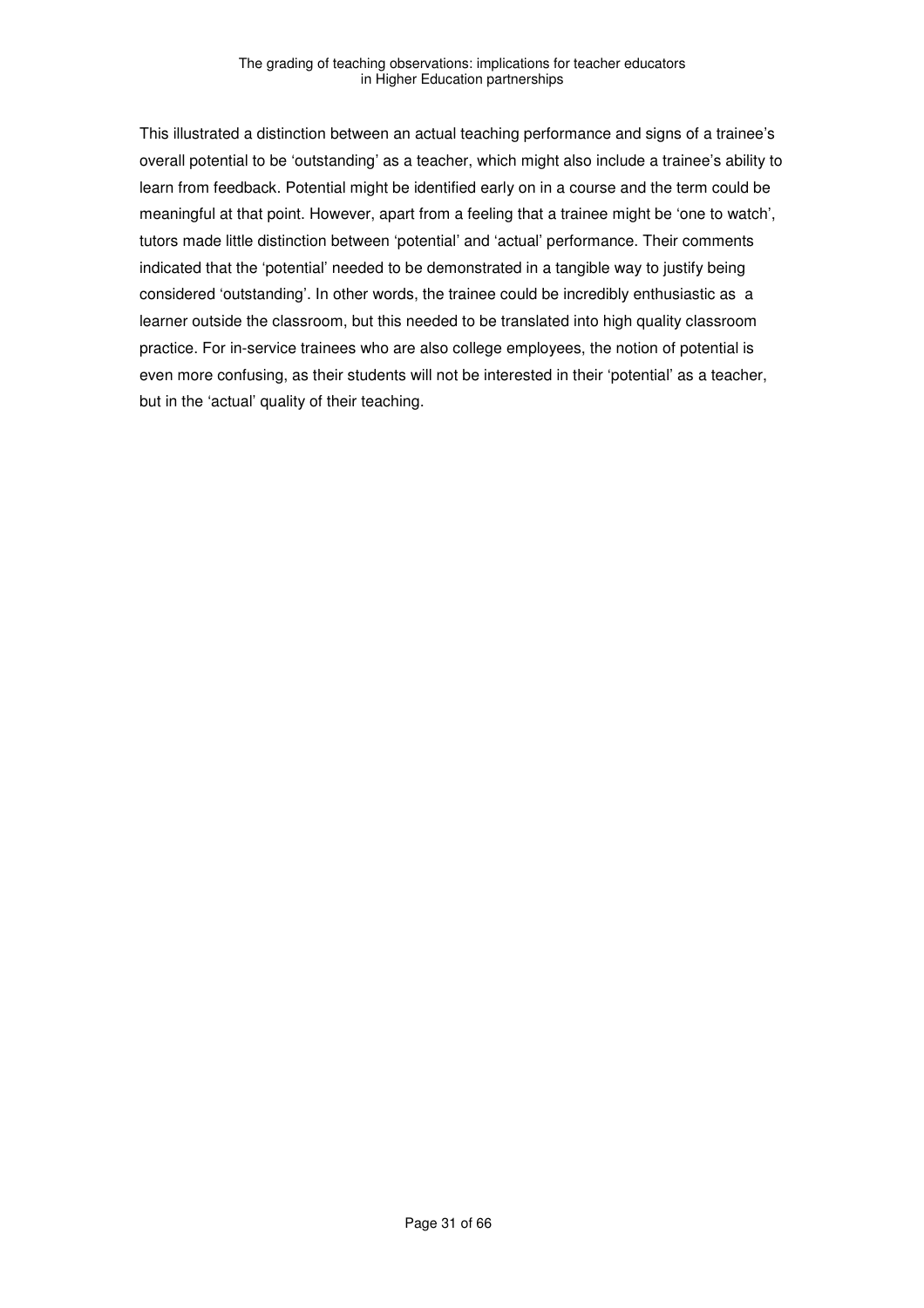# **6. Effect of different teaching contexts on judgements of 'outstanding'**

Recent research on the FE sector has highlighted the impact of the learning context on the way teaching is conducted, suggesting the constraints and preferred approaches linked to particular learning contexts:

'..the location and resources of the learning site which are not neutral, but enable some approaches and attitudes, and constrain or prevent others' (Hodkinson et al, 2007, p.399)

This section considers participants' views on whether teaching and learning contexts can affect how 'outstanding' is understood by tutors and whether the context may limit the potential of trainees to achieve an 'outstanding' grade. It begins by considering a range of different contexts and then considers teaching in a particular context, HE in FE to indicate the kind of factors which might influence tutors' judgements of 'outstanding' teaching.

# **6.1 Range of teaching contexts**

All participants described observing across a range of teaching contexts including FE colleges, adult and community learning, work-based learning, fire, police, health, armed services and private training. Some tutors felt the context had little influence on whether they judged a trainee's teaching as outstanding or not. These tutors believed they applied the same internalised criteria to judgements in one context as to judgements in another. However other tutors believed the context, including the types of learners, did influence their judgements. In their discussions they described the different types of teaching valued in specific teaching and learning cultures:

'You do recognise certain patterns or trends of delivery styles associated loosely with different types of contexts, like HE in FE, or out in the workplace, or some church hall hired to deliver a certain type of teaching and learning'

The nature of the learners would also be different:

'I would expect, …teachers to be different in different contexts because of the different nature of the learning group'

Sometimes the quality of the learners would raise the quality of a teacher's performance:

'Sometimes a teacher will just have a really good group who require very little input. they can make for themselves a very good lesson with sometimes minimum input from the teacher.'

One tutor suggested that a trainee might be considered 'outstanding' in cultures where there is little training for teachers. Typically, these would be organisations with a public purpose unrelated to education, such as the army.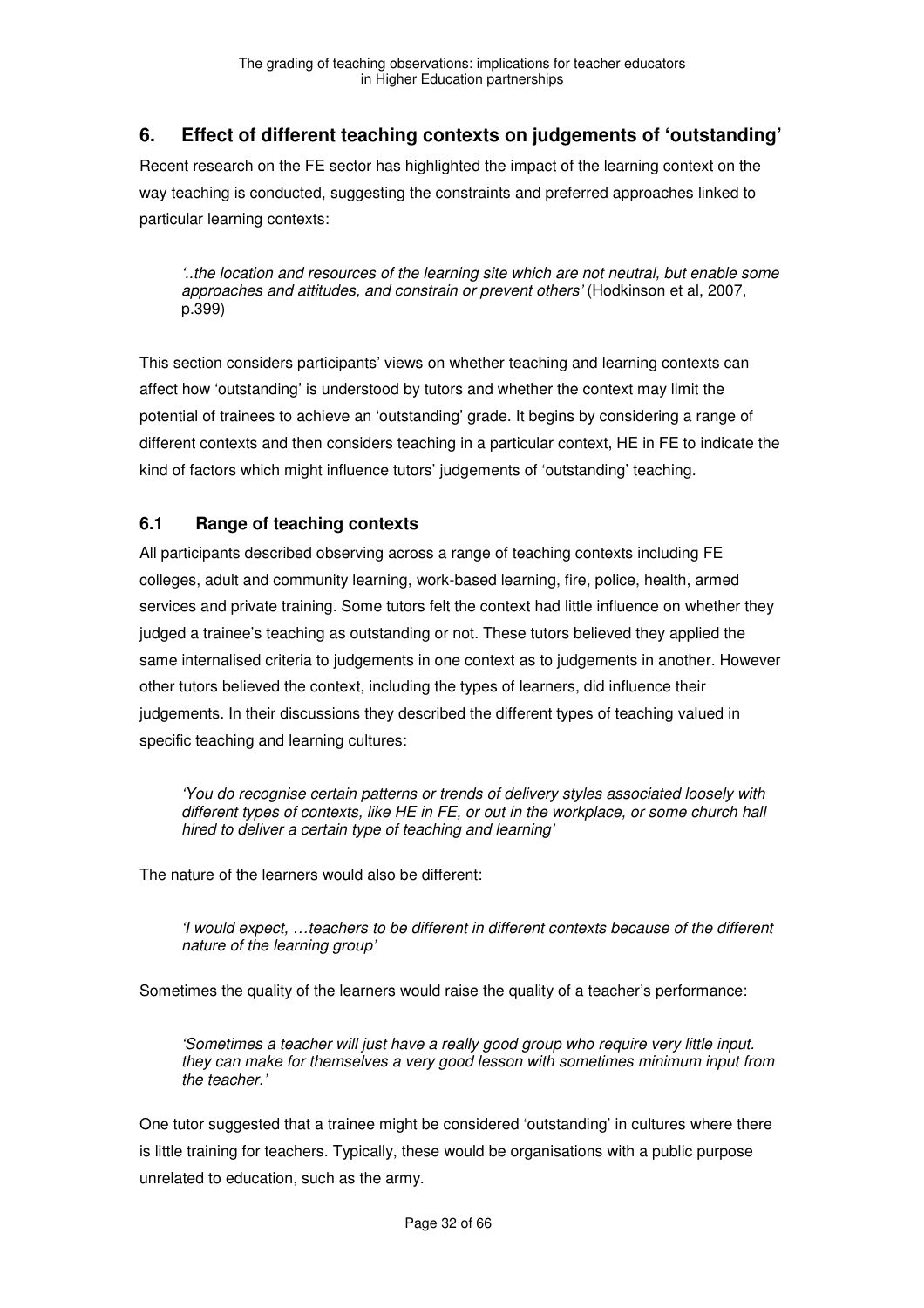'Sometimes it's purely practical skills like drills and it has to be done in a military style, there's not much scope for a humanist approach ……I've got a lot of people that teach literacy and numeracy and the key skills elements to the Army and they get 40 soldiers into the classroom and most of them have Army backgrounds as well and they're used to shouting at students.'

The tutor suggested that if the trainee were to teach in a college using skills valued in the army, judgements on their teaching might be very different. Ideally Certificate in Education/PGCE trainees would be observed in a range of different contexts to see how they adapted to the needs of the learners, but, as tutors pointed out, there were often limited possibilities to do this. The issue then is whether the quality of teaching is judged more on appropriateness for context rather than with certain generic expectations, such as a wide variety of delivery methods and considerable learner participation. In other words, does the observing tutor manage their expectations according to the values and priorities of a particular learning culture? This will be considered in more detail in a later section when discussing FE and HE/FE observations.

Other contexts mentioned specifically were prison education and adult and community learning:

'In the prison the person that we observed not so long since, she said "90% of my class are here because they're locked up 24 hours a day and if they come to my class it's because they can have 1 hour drawing - they don't really want to be artists but it gets them out of their room".

The prison context had an effect on the type of resources available:

'If I go into a prison, straightaway I know I'm not going to find a teacher using a digital camera, the internet, a projector, all these kinds of things. So very quickly the context has a very.....a large effect really.'

The prison environment also inhibited a trainee's flexibility and responsiveness:

'Trainees who work in secure environments such as the local prisons, … work on very tight constraints in terms of spontaneity, access to materials and so on.'

Tutors also suggested that the teaching context affected the type of delivery methods used:

'it doesn't necessarily affect how I judge the session but I think it influences heavily how the session is delivered'

A number of tutors used community education as an example where a particular teaching approach was appropriate, where learners were often vulnerable and professional boundaries needed to be drawn.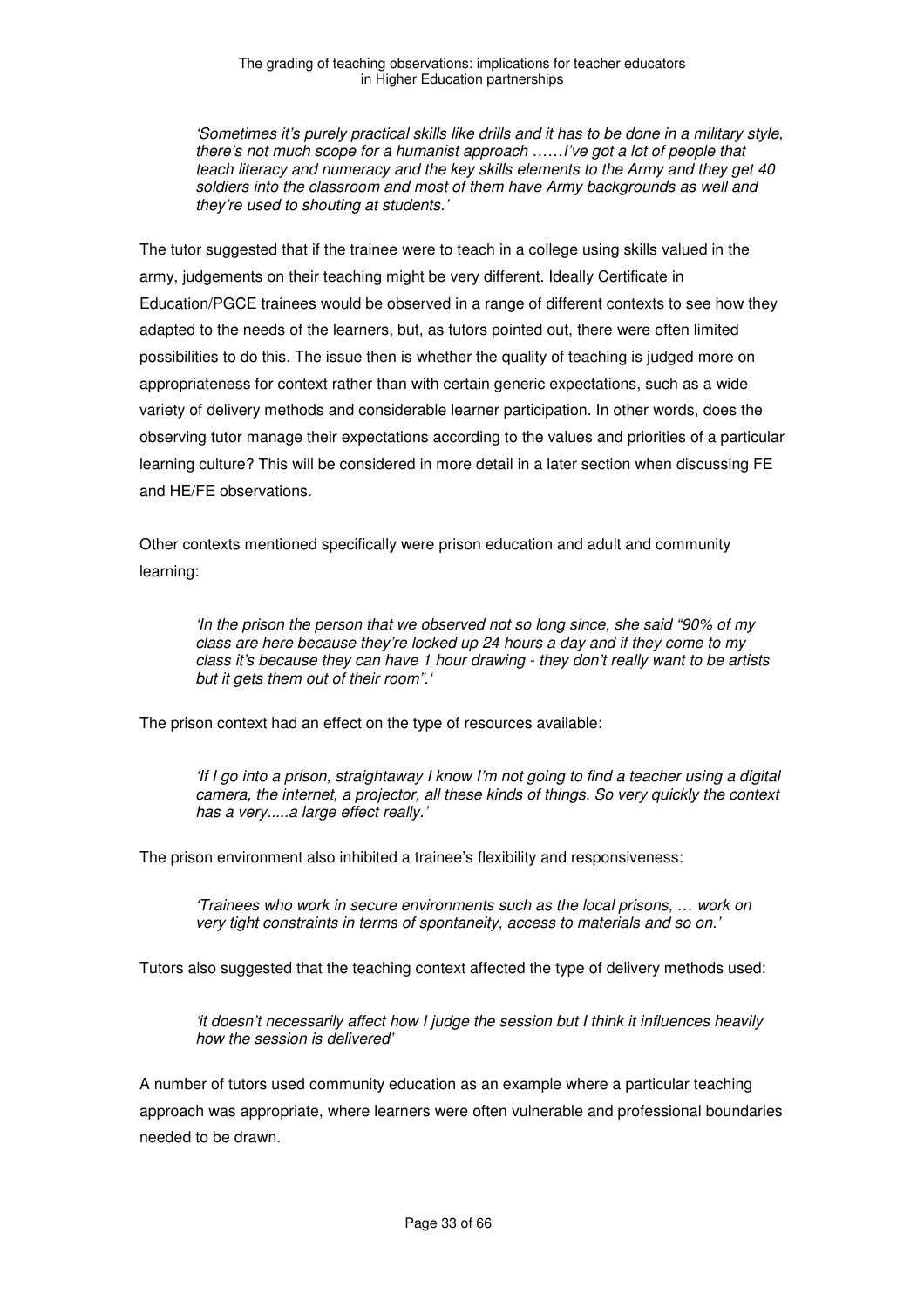'In community teaching tutors often need to be supportive, nurturing……. I think that if you actually challenged a lot of people in the voluntary community then they would feel threatened and worried by that……often they've come along and it's not for the academic challenge, they've come along because they've got to do a course to do with specific things they've done in the community.'

This can be contrasted with the discussion on HE in FE in a later section, where challenge would be an integral component in 'outstanding' teaching, but where 'nurturing' would not be a valued part of the culture.

The potential limitations of Ofsted standards were discussed in the context of the less formal types of teaching in community contexts:

'These standards are being set by OFSTED are for an organised, structured learning environment, they're not for an environment which is effectively people volunteering, coming in in their own time in a relaxed environment to learn at their own pace, at their own time with no structured classroom base activity happening.'

Tutors discussed whether the context affected their judgements of a trainee's teaching. Some tutors suggested they would look for the same features wherever they observed:

'I would still look for the same thing, the relationship, the structure'

They indicated that certain generic components of 'outstanding teaching' would be evident whatever the subject:

'I would expect to see the features of 'outstanding' in Motor Vehicle and in HE or GCSE Sociology, I would be looking for the same things to make that judgement'

However, other tutors suggested that context did affect the ability of a trainee to be considered 'outstanding' because certain elements would be missing which would affect the tutor's judgement. One tutor gave the example of a drop in centre, where students came and went, there was little continuity and it was difficult for the trainee to be learner-centred in their planning because they did not know who would turn up that day.

'(context) does affect it a lot but I am still trying to be objective and see what would be suitable in that environment and judge it by that'

In this situation, a trainee may also be limited in their opportunities to build up a relationship with a group over a period of time, due to the changing student population. This could disadvantage them in comparison with a trainee being observed in another context with ample opportunities of build up good tutor/student interaction. Another example of a lessstructured learning environment was the 'workshop' type of class, which might not provide the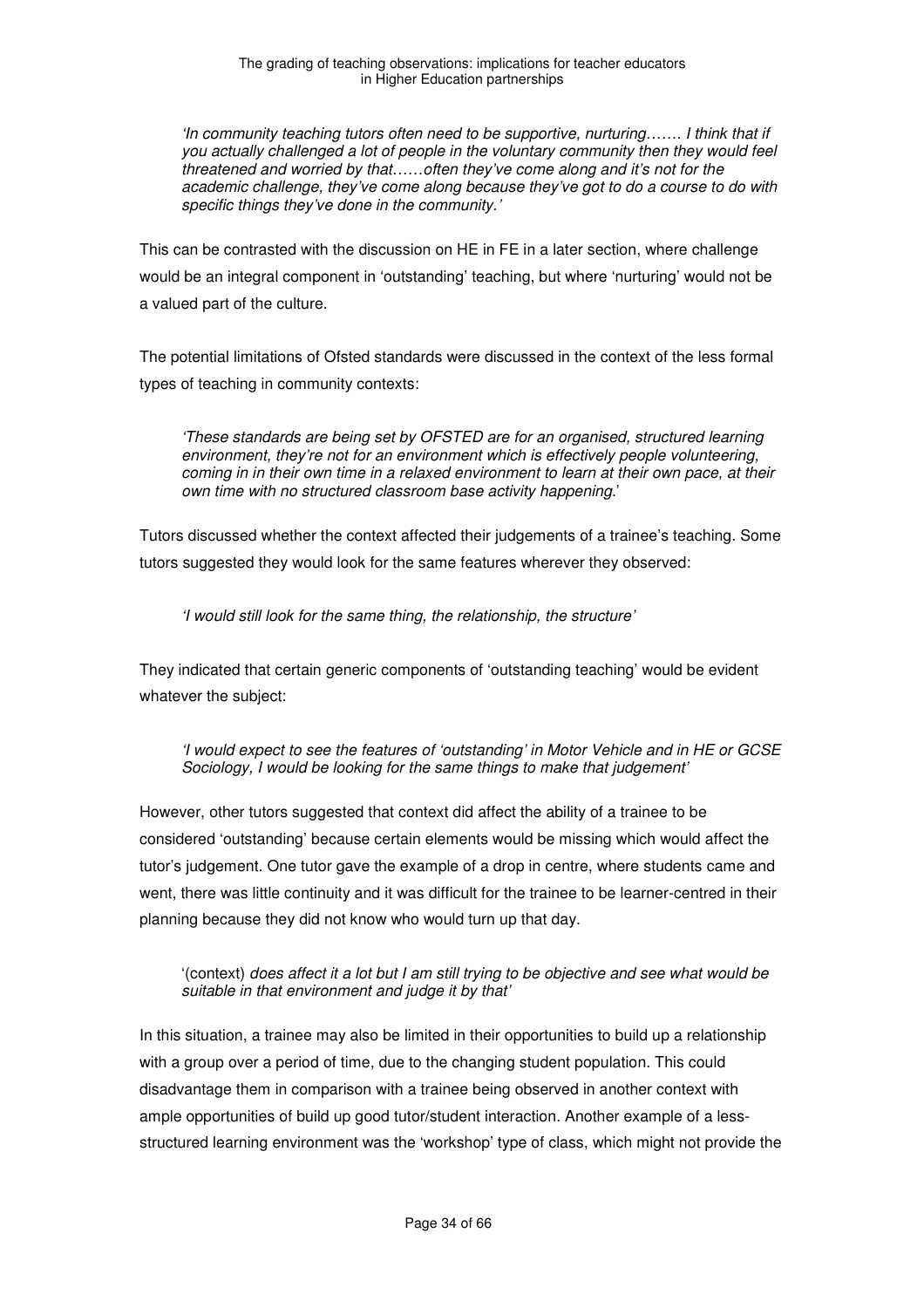opportunities for the type of teacher input and range of learner activities which might signal 'outstanding' performance. Here more subtle teaching strategies might not be recognised:

'Facilitating could be outstanding teaching – but the issue is that the teacher might be seen to be doing very little'

The constraints on a trainee's ability to be judged 'outstanding' through teaching in a particular context was illustrated by tutors' comments on evidence of planning learning sessions. One tutor expressed a 'generic' position in relation to judgements on the quality of teaching:

'it doesn't matter to me what context anybody is teaching in, the planning should be there, the use of different methods of teaching, the engagement of the learners'

However, other tutors identified constraints on planning caused by trainees having to use ineffective organisational planning documents:

'For example, today, the planning template that the student used was only satisfactory, well only allowed her to be satisfactory - not even good - she used it well enough so I think she could have used it better, but it did not give her the opportunity to do justice to her practice, her practice was good and the planning could only show me a satisfactory teacher'

The ability to create detailed meaningful session plans was identified as a characteristic of 'outstanding' teaching in the Consortium tutors' case studies and by some of the observing tutors. This trainee's constraints on developing a high quality plan, through having to use a prescribed template could limit her potential for 'outstanding' performance and provides an example of how contextual factors might affect a trainee's ability to achieve.

#### **6.2 Particular characteristics of teaching HE in FE**

The previous section considered the potential effect of culture and context on a trainee's capacity to demonstrate outstanding teaching. Using HE in FE as an example of a specific context, this section considers what Certificate in Education/PGCE tutors understand to be the characteristics of teaching in that context. When observing trainees teaching HE in FE do their notions of 'outstanding' teaching differ from purely FE observations?

#### **6.2.1 HE in FE cultures**

The majority of colleges in which the observing tutors worked had separate HE centres which were in the process of developing an HE ethos to their work. One tutor described the separate HE centre which had a lock on the door so the FE students could not enter - only the HE students had access. Tutors described how the HE centres worked to develop a distinctive culture and ethos which differentiated their teaching from the rest of the FE college.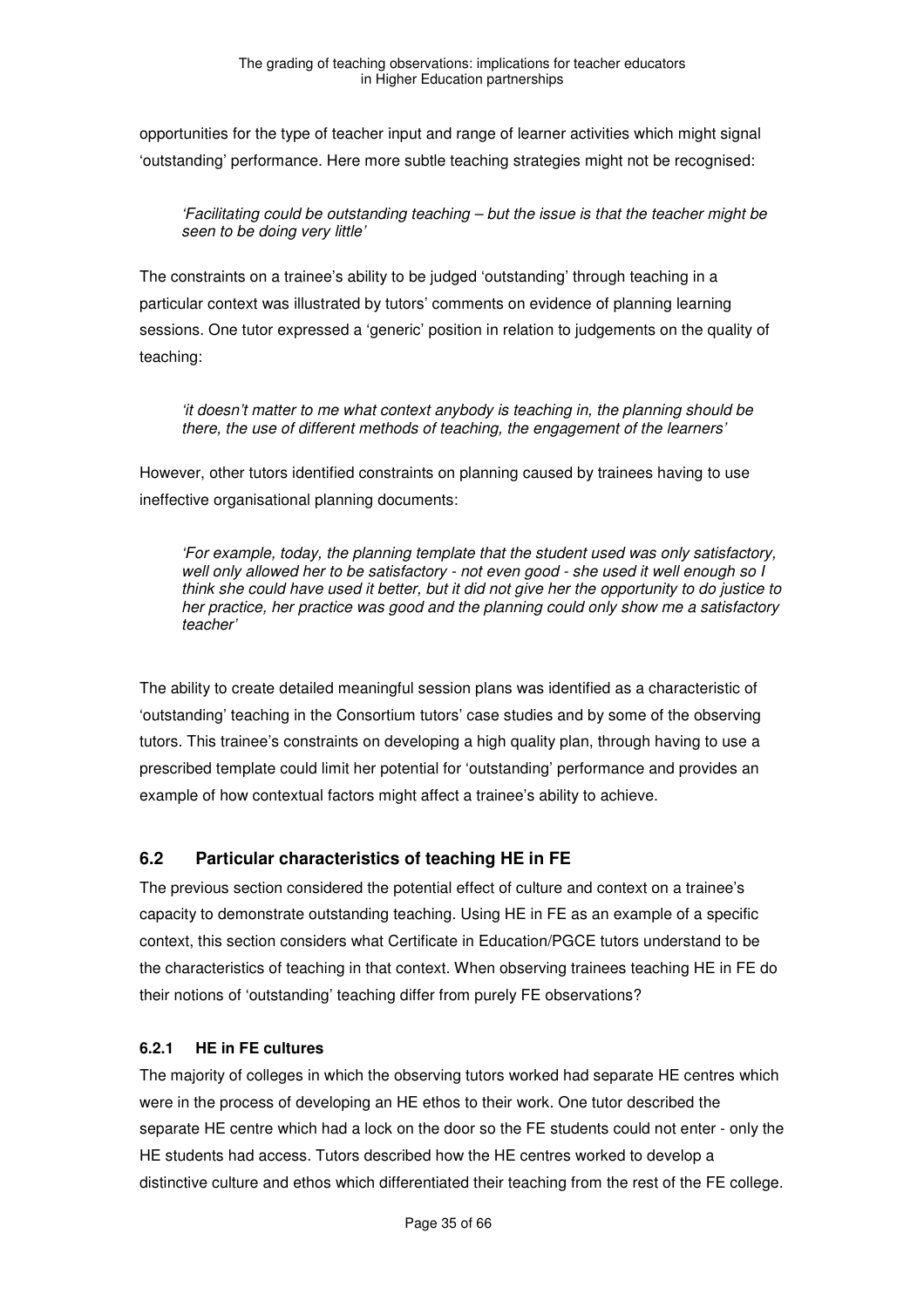They indicate an essential difference between FE and HE in FE teaching. In the HE class the student has paid to attend and the tutor implied that this not only increased student expectations of the standards of the course, but also gave them more 'consumer power' to do something about it:

'So there's a very different dynamic in that class to someone who has paid £800 to do an HE course isn't there?'

A particular area where differences between FE and HE in FE emerged was in the use of learning outcomes and session plans. Some tutors described how the HE centres in their colleges used different session plans to the rest of the FE college.

'The feeling was that the FE lesson plan involved putting on large amounts of information each week, or each session, which weren't actually particularly relevant or which could be taken as read.'

The HE/FE session plans had much broader learning outcomes, if they appeared at all:

'Because HE in FE is not 'Ofsteded' there is a lot of resistance to session plans with tight learning objectives'

Sessions also had a looser structure, often based around a fairly didactic view of teaching, with lecturing being a favoured style 'more appropriate' to HE teaching:

'The expectation is the learners will go away with that information-rich delivery and do something with it, rather than do something with it in the classroom, so that there is a beginning, middle and an end.'

In general teaching approaches were based on the idea that adults studying HE should be able to take responsibility for their learning and some tutors described how evidence (or lack of evidence) for this would affect their judgements as to whether a session was 'outstanding' or not. However the supposition of student autonomy in HE was not always seen as positive by the observing tutor. Tutors discussed teacher-led sessions in the HE class, often in the form of lectures, which acted as 'symbolic markers' of 'HE-ness' (Jones, 2006). However these could occur at the expense of using the wide range of teaching and learning strategies and structured plans for delivery encouraged on the Certificate in Education/PGCE programme.

'There are aspects that seem to be different ..in most of the HE in FE classes that I've observed it's very tutor-led… So although the tutor's working very hard there is a lack of acknowledgement of different teaching and learning strategies that might help the learners in their approach to their studies…'

This is an example of where the trainee may be conforming to a particular 'culture' of teaching as encouraged by the HE in FE centre but in doing so is limiting their range of strategies. But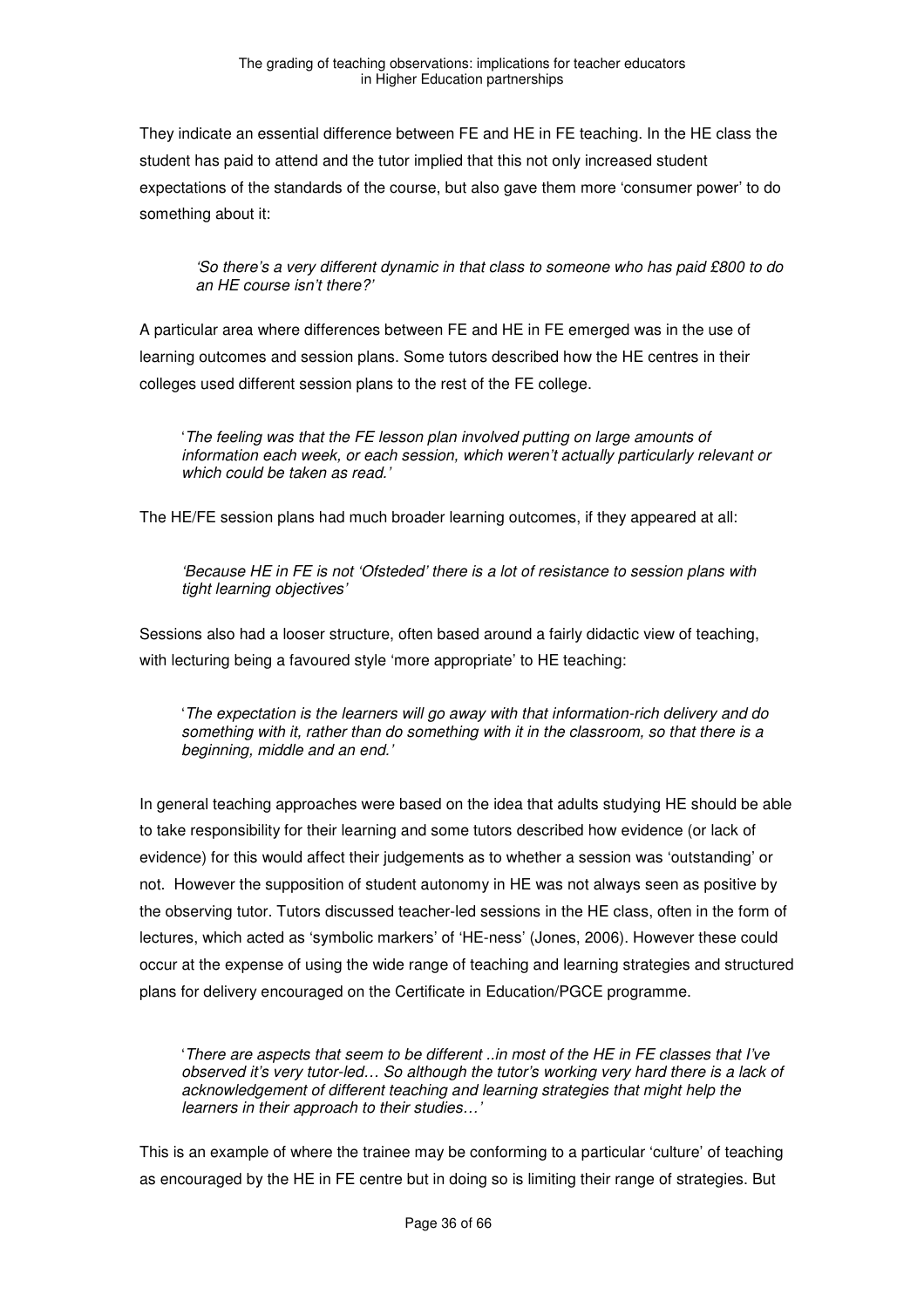does the observing tutor judge according to the conventions of the culture or to a broader notion of what constitutes 'outstanding' teaching'? For example, would there be an expectation that an 'outstanding' teacher would use whatever strategies were at their disposal to meet the needs of their students? If so, would an 'HE' culture which was biased towards lectures disadvantage trainees being observed on a Certificate in Education/PGCE course? These mixed messages could also be confusing for trainees who taught both FE and HE in FE, as the trainees themselves would need to 'flip' between cultures (Jones, 2006).

#### **6.2.2 Observing tutors' expectations of HE in FE teaching**

There were many aspects of 'outstanding' teaching which related to all contexts – enthusiasm for and knowledge of the subject, the ability to inspire and motivate students and excellent relational skills were aspects identified by all observing tutors. Some tutors believed that they would make the same judgements irrespective of context, however most tutors had specific expectations and notions of 'outstanding' for this type of teaching. One tutor suggested:

'I would expect the standards to be a lot higher if one is teaching an HE programme in an FE environment because the level and ability of the students, the expectations, is a lot higher'

It is unclear here whether the tutor is discussing standards of teaching or standards of content. However most tutors had higher expectations in the level of subject knowledge of the trainee and the level of subject content of the session being observed than their expectations of trainees in other contexts:

'The subject knowledge needs to be deeper, you need to have more of a reserve, more is expected of you and you may have more challenge.'

Another tutor talked about expecting an HE session to be different from observations in other settings, with different expectations of what would be observed in terms of the trainee teacher's own challenge to the students:

'If it's an HE class I expect some form of criticality, some critical evaluation going on within that, some deeper level thinking, maybe some philosophical debates somehow interwoven with it, and I wouldn't expect that in, say for example, and E to E class or in other sectors.'

This implied that a trainee would not be considered 'outstanding' in the HE context if these components were not present, however, in a FE class concerned with entry to employment (E to E) those components could be missing entirely and an 'outstanding' session could still be observed.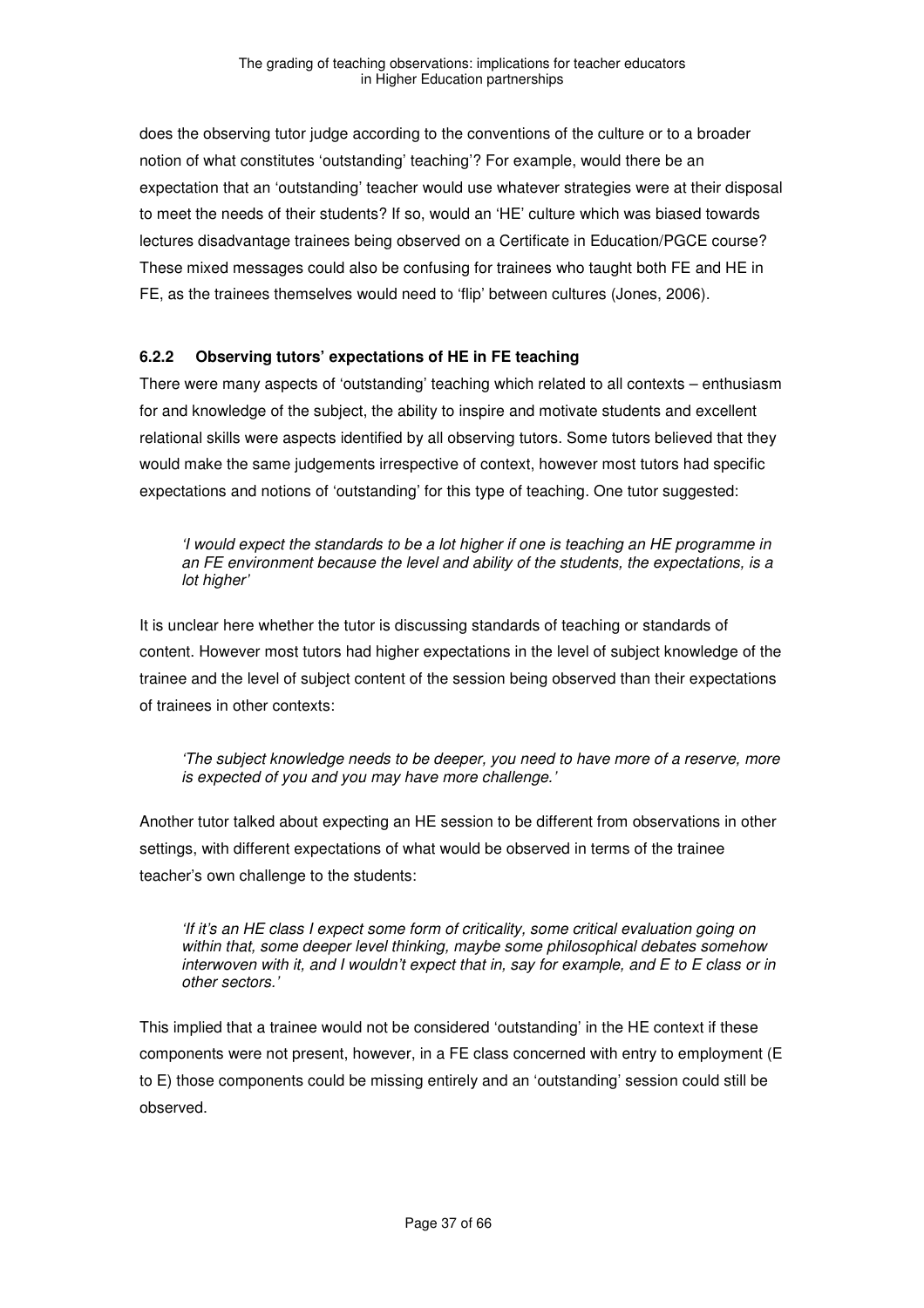In highlighting characteristics of HE in FE teaching, some tutors gave examples of the differences in teaching FE to HE in FE.

'The FE environment has more specific ideas about inclusive practice issues and looking at different strategies for mixing the group up, using different types of thinking and problem solving skills, creative and innovative ways of teaching and learning, ...there'd be more visual stimuli perhaps in an FE....the tutor would be making up laminated cards and all sorts of different types of kinaesthetic activities that would help students engage with the learning process.'

This suggests some characteristics which might be expected in an 'outstanding' session in FE, which may not necessarily be expected in an 'outstanding 'session in HE in FE.

Tutors showed awareness of the effect of external factors on the nature of the teaching approach. For example, they identified that FE teaching involved a higher level of teacher direction of the learning process, but also was subject to more assessment and accountability:

'With a lot of HE it should be… about people's attitudes, people's reflection, things which cannot easily be measured, and ...the thrust of the FE lesson plan has been on what can be measured, what can be controlled'

This comment implies very different views of education underpinning HE and FE. A detailed session plan in FE, based on the tight 'measurable' and 'achievable' outcomes favoured by Ofsted, also provides evidence for QA and inspection. However the inspectoral process is different for HE in FE tutors. Trainees teaching FE would be subject to Ofsted inspections, whereas HE in FE tutors would be subject to Integrated Quality and Enhancement Reviews (IQER) run by the Quality Assurance Agency (QAA). This means that trainees in FE would be subject to teaching observations in preparation for, and by Ofsted; trainees in HE in FE would not. This indicates how observing tutors may also need to take into account the requirements of different stakeholders in determining 'outstanding' teaching in a particular context. This might also influence how trainees view Certificate in Education/PGCE observations, in particular the use of grading of teaching performance:

'It's more your FE tutors who want to know the OFSTED grades because it's certainly of more relevance to them and a lot of the HE tutors never ask for it because they're never going to be bothered by OFSTED so they're not that interested.'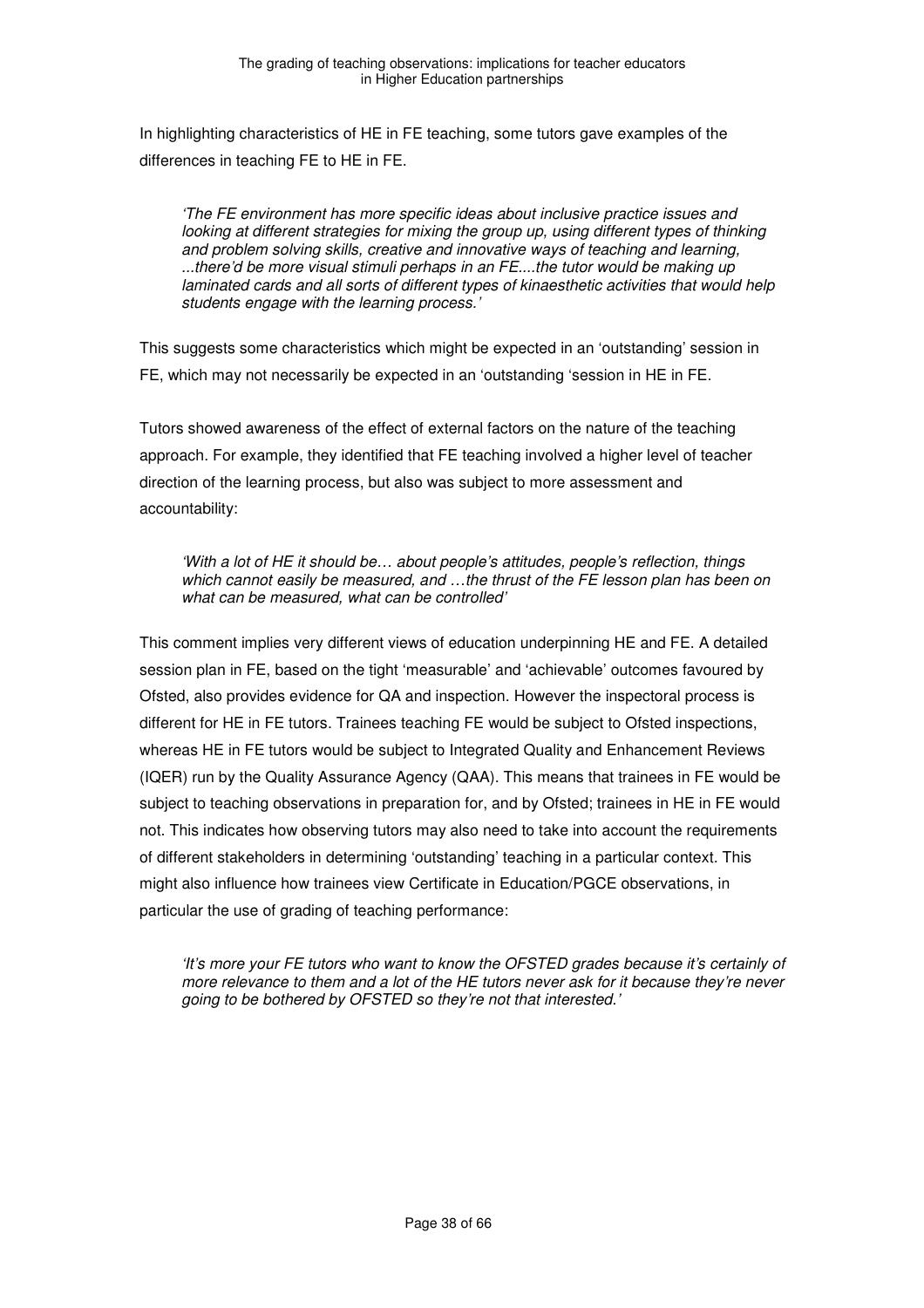# **7 Tutor feedback on observed teaching**

Previous sections have considered observing tutors' views on 'outstanding' teaching and the ways that teaching context might affect the ways that 'outstanding' teaching might be conceived. Tutors have also indicated how context might affect the trainee's ability to demonstrate 'outstanding' teaching in an observed session. The next section is concerned with tutors' judgements following observations and explores how tutors' views on the purpose of observation can affect how judgements are formed and feedback is given. This is of relevance when considering the implications of 'grading' terms which represent a measure of the standard of teaching performance at a particular the time and place – in this case the time and place of the observed teaching session.

The research showed that all tutors followed established processes of giving feedback immediately following observations, giving space for the trainee to self-evaluate and engaging in developmental dialogue with the trainee. All but one of the tutors used the headings in the standard observation proforma during feedback, but usually after more general feedback had occurred. The exception was a part-time tutor involved solely in the observation of teaching and not tutor input on the consortium ITE programme. Tutors identified strengths and areas for development in discussion with the trainee, but did not develop specific action plans with trainees to take forward the points for development. The importance of action planning has been signalled in the DfES (2004) report on ITT within LSS and has been recommended as good practice elsewhere (Harvey, 2006). One tutor identified the trainee's own capability for action planning as a factor in considering them 'outstanding', suggesting that the trainee is able to take responsibility for this process:

'Where I've seen people I think have got the potential to be outstanding is those that fully appreciate and acknowledge the comments that have been made by the observer but put in a clear action plan of how they're actually going to address that'

Previous sections have highlighted the different identities suggested from the data, of both observing tutor and trainee. This example indicated the importance placed by the tutor on the trainee's capacity to be an active and autonomous learner, driving forward their own development as a teacher.

# **7.1 Use of language in feedback**

Tutors were very supportive in their approach to feedback, with a strong focus on development and motivation. However tutors experienced a conflict between being supportive of a trainee, so that they help them to develop, and being honest, by giving them an indication of the standard the tutor thinks they have achieved in that session.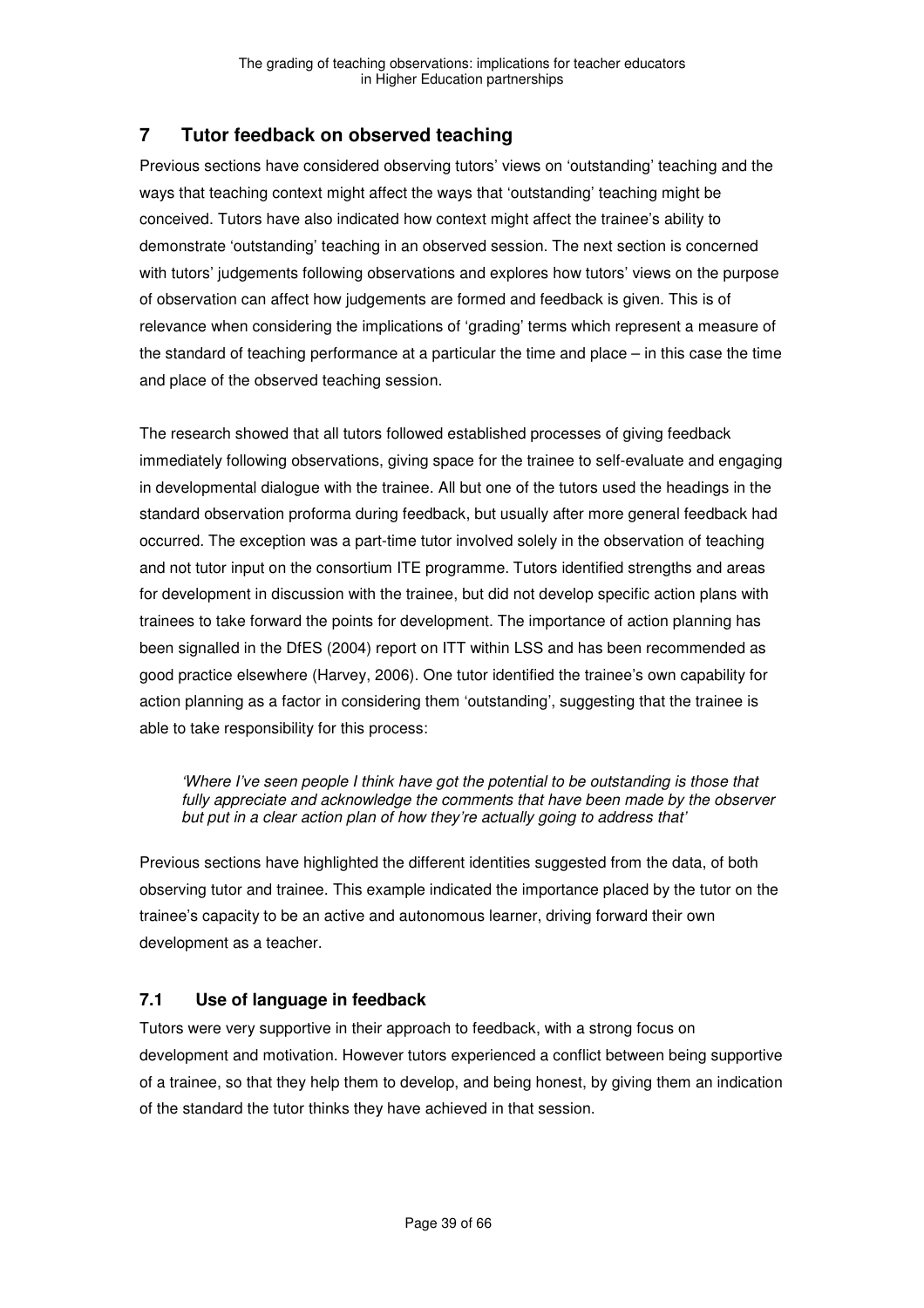'One of the difficult things for me, coming back into it, is actually to verbalise and find the right words that encapsulate the standards that we're trying to …make them robust enough that people can take those comments and move forward with them.'

Thinking back to the purposes of observation, the tutor here is describing the tension between a tutor's role in assessing and assuring standards of teaching, and the tutor's identity as a teacher of the trainee. Although teaching, learning and assessment overlap (Black et al, 2003), especially in the realms of formative assessment, in the context of this research the bias towards a 'teaching' role is held to emphasise learning and development – a bias towards an 'assessor role is held to emphasise measurement of standards.

An understanding of tensions between the purpose of observations to measure standards and their purpose in developing a trainee's potential as a teacher is fundamental when considering the grading of observations on ITE programmes. This issue was highlighted in tutors' oral and written feedback to trainees.

#### **7.1.1 Oral feedback**

Tutors were expansive in their approach to oral feedback which they saw as formative, dialogic and motivational:

'It's the developmental, I think that we should be providing far more encouragement, far more "this is where you are and this is where you need to be".'

There was a strong desire to encourage and motivate, with an emphasis on the importance of ensuring that trainees took away positive points about their teaching:

'I always start with the question "what did they feel about the session" and then I try and go into the good points and then put in the odd development points.'

This tutor placed an emphasis on using the observation to develop the trainee's confidence and to build up a relationship of trust between observing tutor and trainee. At this stage, this is perceived as even more important than focussing on development. This may be a strategy that an observing tutor would use early on in an ITE programme, although would be less appropriate for a trainee in the later stages of a course. Hence different observation strategies and different purposes of observation could operate at different times in a course. At present these are decided by the observing tutor, but it could be an area where the Consortium might develop explicit guidelines.

 In their feedback, observing tutors described using a range of skills to motivate the trainee and help them learn from the experience: For example, they would use questions to try and develop trainees as autonomous and active learners: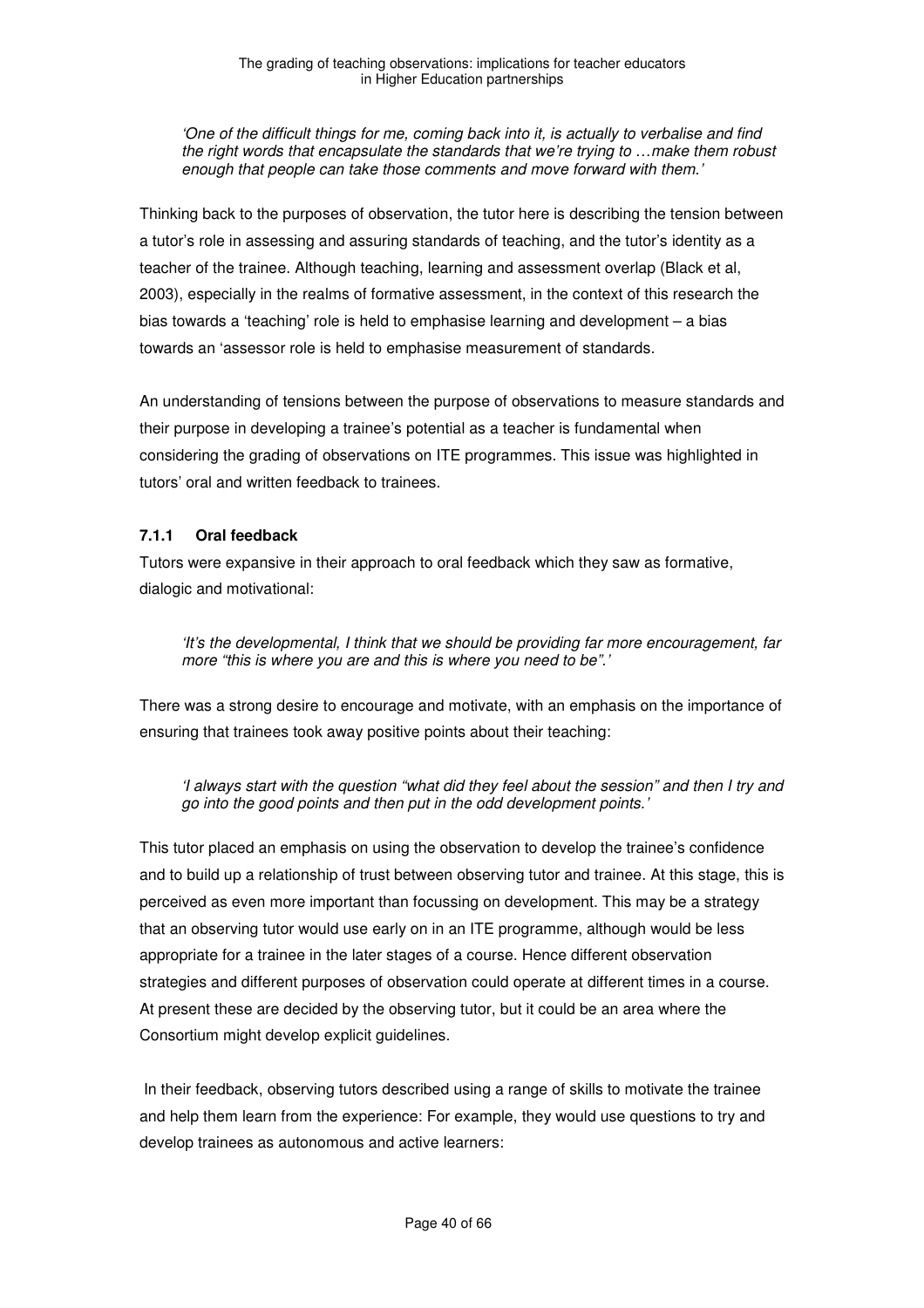'What I tend to do is do a lot via questions because I do feel that the development points are great but I also think that a challenging question on there can make them think a lot and go back and research it and see "now what could I do".'

Here the tutor operated in a 'teaching' rather than an 'assessing' role, using a particular strategy to make the trainee think more deeply about their practice.

### **7.1.2 Written feedback**

Analysis of the written feedback on the teaching observation form showed considerable variance between tutors in the style of feedback, with different types of emphasis in the feedback given. Some tutors described what they had seen, giving evidence of where certain skills were demonstrated; some mixed description with comment. Some tutors addressed the trainee's request for feedback, but others did not address this directly.

Similar to the oral feedback, the written feedback reflected a tutor bias towards observation as a developmental process, demonstrated by using the observation to teach and develop the trainee. Some tutors indicated that they wanted to use written as well as oral feedback in a motivational way, highlighting positive aspects of a trainee's performance:

'So on the sheet for feedback where it says strengths and developmental areas I always put the same amount, or more positive.'

On analysis of the written feedback (TP2) sheets completed by tutors, this positive approach was evident, as in this example of feedback:

'This was a well-prepared session. Your planning and preparation were good with clear aims and objectives. Lesson outcomes were challenging with strategies in place to keep the students focussed and on task. Your approach was always positive and encouraging and this generated a good atmosphere in the class.'

However, although there were examples of summative judgement, observing tutors tended to be fairly sparing in their use of unambiguously evaluative terms, often using more neutral terms like 'interesting', 'appropriate', 'relevant' rather than more 'absolute' terms like 'good'. This may indicate that tutors felt that the session was not to a 'good' standard, but were using relatively non-judgemental terms as encouragement for the trainee. Even when evaluative terms such as 'good' were used, there was potential ambiguity in how these could be understood.

As a small test of whether this was the case, at the presentation of this research at the Consortium network conference, Consortium tutors in the audience (n=40) were asked to comment on their understandings of the following examples of written tutor feedback from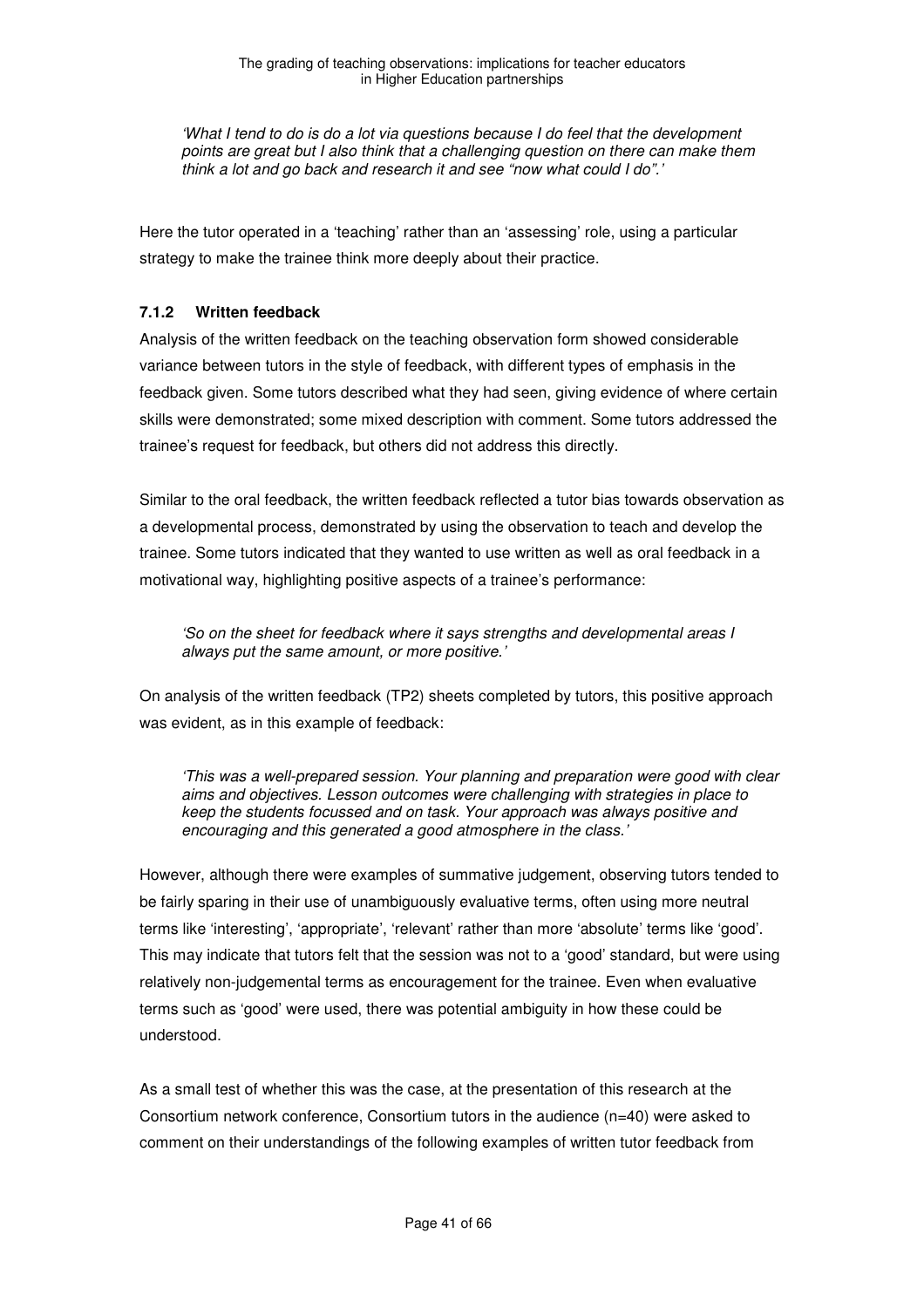TP2 documents used in the research. The examples from written feedback, followed by Consortium tutors' comments are given below:

Example: 'Body language was positive and you displayed an air of confidence in your presentation. Good.' Comments: Here 'good' could have meant – 'good, you've reached a standard'/'good, you've learned from the previous observation'/'good – I like what you're doing'

'Demonstrated a good subject understanding and knowledge of subject being taught. Asked if not sure. Much better. Well done' Comments: Here 'good' seems to comment on a standard expected (but is the tutor a subject specialist?) 'much better, well done' indicate the trainee has developed from last time' but there is no indication of standard.

The different ways that Consortium tutors were able to interpret these written feedback comments signals a problem that trainees might also experience. This might not be a problem if the trainee wants to use the feedback purely for development. However if they want to have a clear idea of the standard of their teaching, ambiguity in language will be unhelpful.

Tutors identified different development points on the summary front sheet of the observation form. Some examples of development points were:

- 'Formulate more specific objectives for all learners and consider all domains of learning'
- 'Develop the use of Q&A throughout the session to challenge learners and enhance development'
- 'Set a time for each task. Tell your students how long they have'
- 'Try and get your students to all sit together. Encourage integration'
- 'It may be a good idea to allocate different roles to students when they are working in groups – just so that the same few 'characters' do not dominate'
- 'How about asking for responses from 'named' learners just to make sure that the whole class has the opportunity to participate'
- 'Pacey verbal delivery style could be slowed down slightly'

Some tutors used questions to prompt the trainee to think for themselves:

• 'Other than Q&A and discussion - can you think of any other formative assessment opportunities or differentiated classroom activities that would engage the whole class?'

Some tutors offered extension activities in their points for development: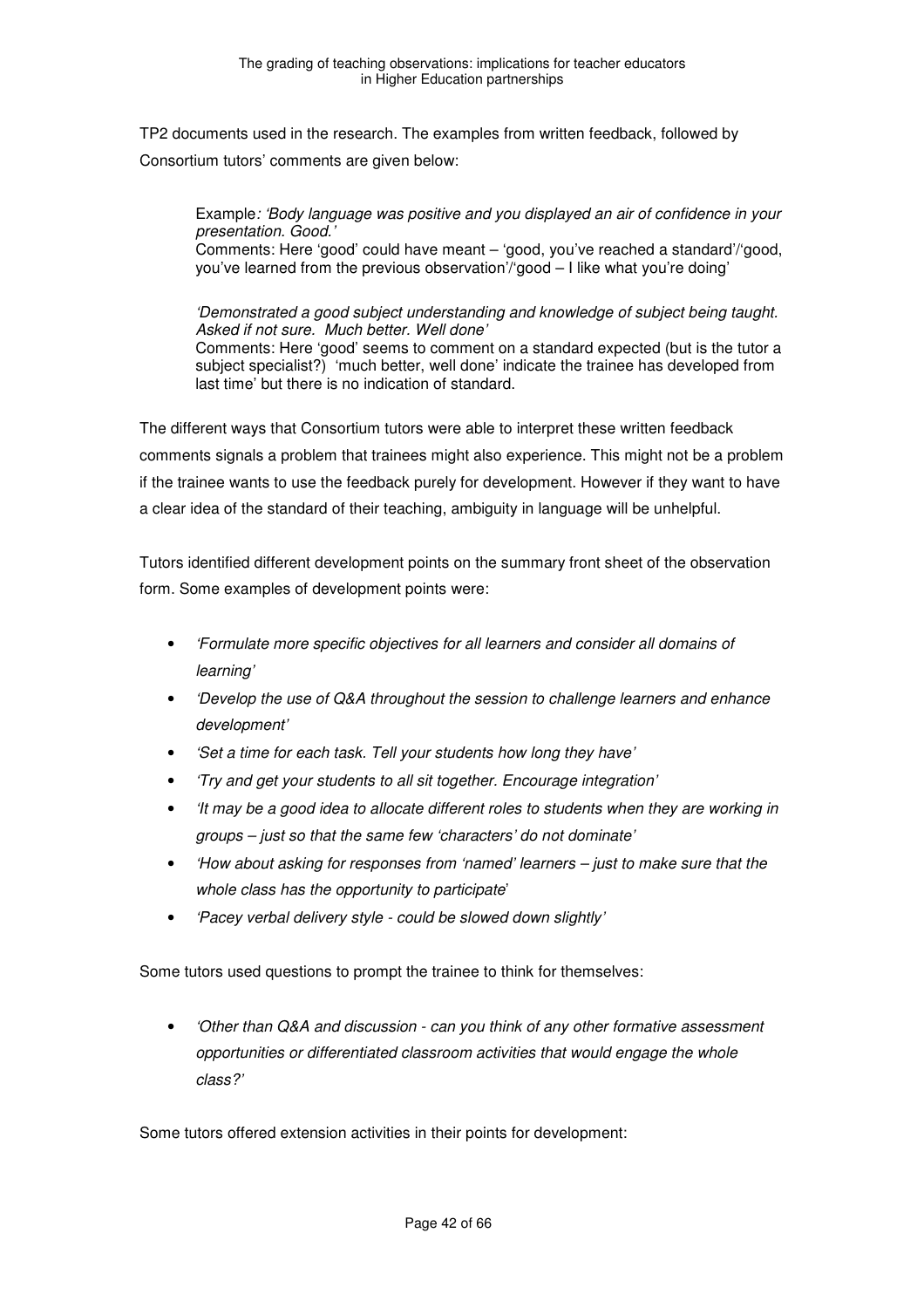- 'Aims and objectives on the lesson plan could benefit from some development to ensure a differentiated approach and measurability' (TUTOR THEN RECOMMENDS A WEBSITE TO HELP)
- 'Have you seen the new TDA music website?' '(TUTOR GIVES WEB ADDRESS)

There were also instances where the tutor explicitly taught 'content' within the feedback:

'Inclusive learning is all the things you do to provide a welcoming environment to all learners. So it includes, but is not limited to, the additional support, learning needs of students.**'** 

These approaches to feedback are highly appropriate for teaching observations where the purpose is developmental and formative, however it is useful to consider how far they give a trainee an indication of the standard they have achieved or an overview of what is needed to achieve 'outstanding' teaching.

#### **7.1.3 Feedback specific to HE/FE teaching context**

In spite of tutors showing a high level of sensitivity to the nuances of teaching context during the research interview, only a small proportion of tutors directly addressed the notion of HE level teaching in their feedback. One tutor explicitly framed her feedback in terms of context:

'What I observed and will further reflect on is the appropriateness of your teaching style to Higher Education.'

Another tutor explicitly mentioned what was needed when teaching an HE course:

'Good – you stress the need to make links with theory and practice which is essential at this level. This is a vocational HE course, so needs to discuss the actual vocation.'

Here the tutor is clearly signalling to the trainee aspects which would improve their practice as an 'HE' teacher.

One tutor supported the trainee's explanation about the fairly broad structure of the session plan by relating this to the context and type of learners:

'The caveat about the precise content and timings of the session is particularly appropriate to this HE session, where learners are clearly self directed.'

In this instance the tutor was clearly adapting expectations in terms of session planning to the perceived culture of the teaching context. An interesting issue here is whether this trainee might have the potential to be judged 'outstanding' in this context, in spite of a vague session plan. This type of plan would limit their potential to be judged outstanding in an FE session, where more structure and direction might be expected.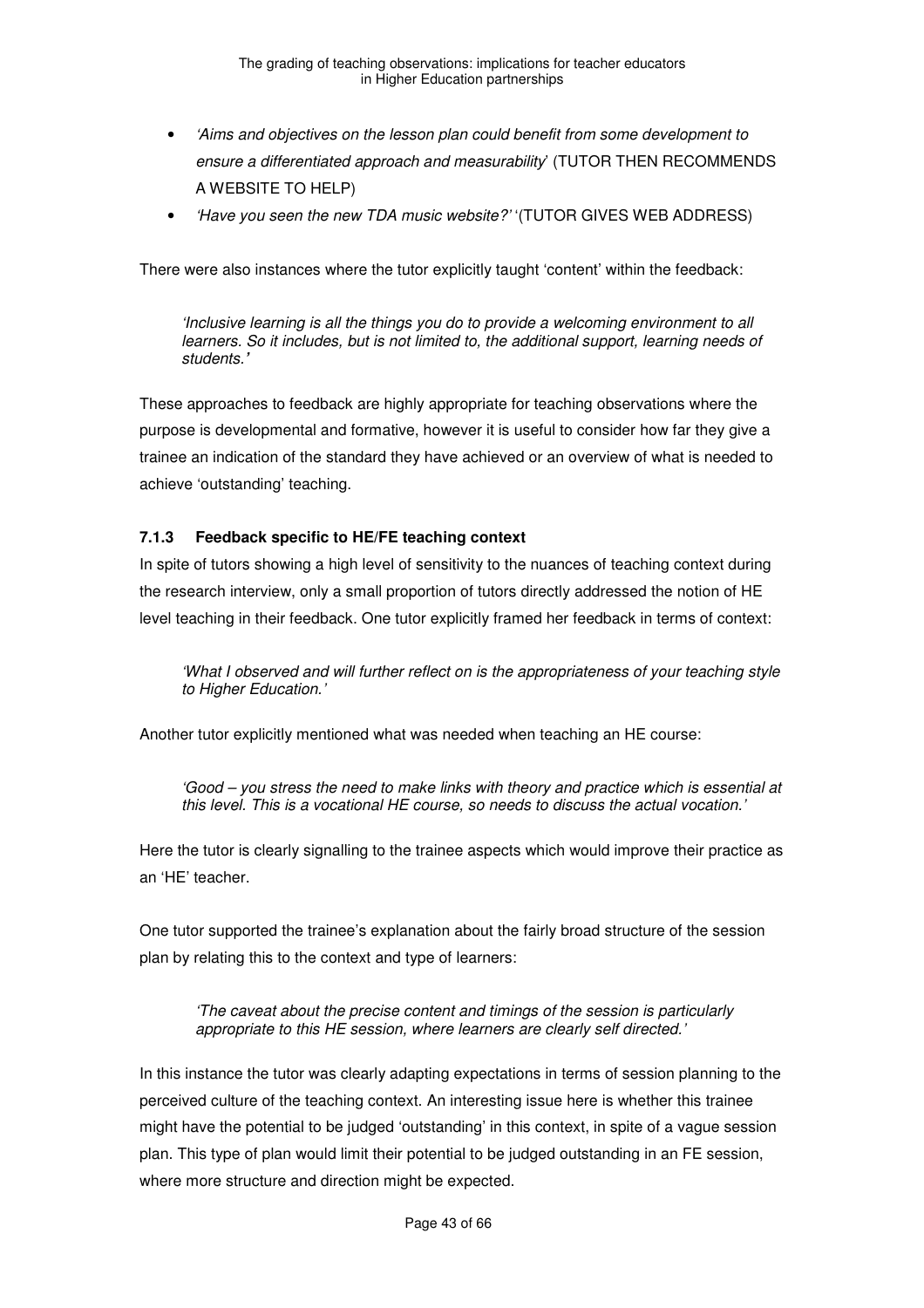Although all tutors mentioned subject knowledge – it is a category on the observation proforma – comments to trainees did not address this explicitly in terms of HE level teaching. Instead comments were fairly general:

'You have a really good level of subject specialist knowledge- Don't be afraid to give examples and mention this.'

'Subject specialist pedagogy utilised well.'

Here it would be useful to explore what would signal 'outstanding' subject knowledge in an 'HE' context.

In the research interviews tutors discussed the notion of challenge and criticality in HE teaching. The notion of 'challenge' was mentioned by two tutors:

'Challenging visual and auditory material.'

With two examples directly linked to higher level work:

'Technical and subject specific delivery challenged learners- higher order taxonomy cognitive learning.

'What type of visual materials could be used to help with high level cognitive processing?'

In the second example, the tutor was modelling a dialogic approach to feedback where the trainee is encouraged to develop ideas for themselves and take some responsibility for engaging with the substance of the tutor's comments. As a tutor on an HE programme of ITE, the tutor was also modelling an appropriate style of teaching for an HE context. The tutor was also signalling aspects of teaching HE - high level cognitive processing - which they would expect to see when judging the quality of teaching in this context.

Of interest is whether the trainee would read these as general cues about how to improve their overall approach to teaching in the HE context, or just as itemised suggestions for 'technical' improvements. In a feedback process which has development as its central purpose, the engagement of the trainee is crucial and mechanisms for promoting more dialogue are important. The trainee and the tutor not only need to develop shared understandings of the language used, but also what the best teaching 'looks like' and how the trainee can measure themselves against this standard. Considering ways of developing this dialogic approach and involving more trainee self-assessment would be a productive area for future development Consortium tutors.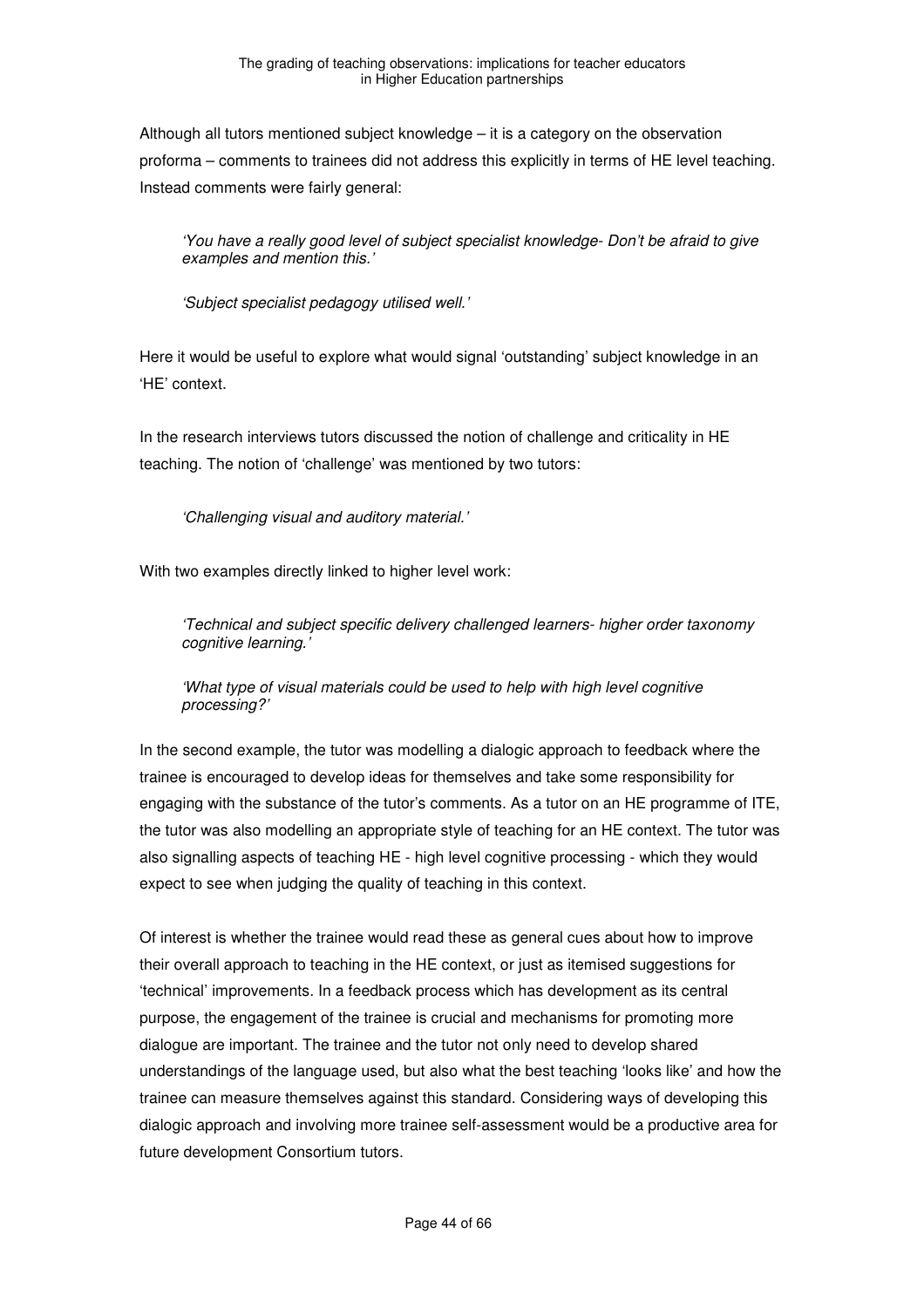#### **7.1.4 Trainees' understanding of tutor feedback**

The relational aspect of feedback as dialogue between tutor and trainee is an important aspect of the development process following observations. All tutors demonstrated a thorough, supportive and conscientious approach to feedback and, wherever time permitted, made considerable effort to discuss issues arising from the observation with trainees. However, when asked, most tutors did not believe that the trainee would be clear about the tutor's view of their standard of teaching. One exception to this was a tutor also involved in college observation for QTL who asked the trainee to informally grade their performance. Although this observation was for the Certificate in Education/PGCE course, that member of staff was also a college employee. However neither trainee nor tutor appeared uncomfortable with the process, although the fact that the trainee and the tutor agreed that the observation was 'good' may have made this easier.

One tutor highlighted how the TP2 observation documentation steered them away from being more explicit about the standard of teaching observed.

'I would hope that my feedback, both written and verbal, would highlight the strengths and would give them opportunities to recognise areas that could be further developed but I'm not necessarily sure that my feedback on the forms that we're currently working on would illustrate outstanding, good or satisfactory.'

The current observation feedback forms, based on a pass/fail system require the tutor to confirm whether the session has/has not met a satisfactory standard. The introduction of the Ofsted criteria has meant that the word 'satisfactory' is fraught with meaning, and this will be considered in a later section. However in terms of assurance of standards, it is important to clarify for trainees whether the observation can be failed. Trainees' perceptions from previous research (Burrows, 2008) indicated that some thought it was impossible to fail an observation. In terms of the tutor bias towards the developmental purposes of observation, it would be useful to explore tutors' summative judgements of trainees' teaching performance in more detail.

Tutor reservations about being explicit may have other reasons than the limitations of the observation proforma. Some tutors described how they tried to avoid giving grades to trainees who ask for them. One reason given was the supportive observation model used in the Certificate in Education/PGCE. A tutor contrasted this with the internal college QA system:

'I get this constantly back from my own trainees, they far more appreciate the model that we use through Cert. Ed. PGCE because the model that our organisation uses for internal inspections ….- they just feel they're beaten up by those OTLs.' [observation of teaching and learning]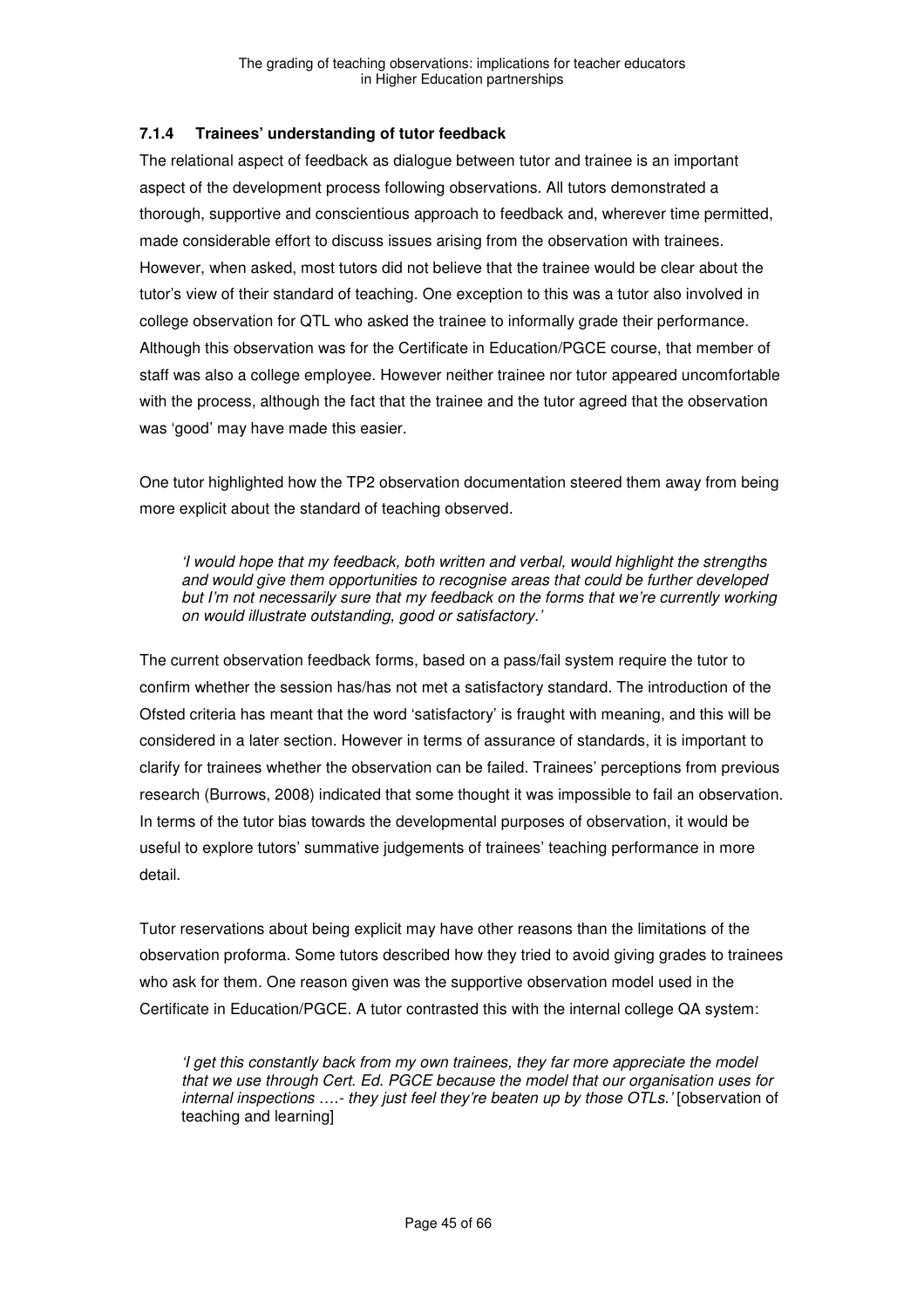In the light of some trainees' identities as college employees as well as learners on an ITE programme, the tutors' comments indicated that some trainees strongly appreciate a developmental approach to observation. This is in contrast to a college system of QA of teaching linked to summative judgements of performance and perceived by some trainees as stressful. However, as the previous section highlighted, trainees may have difficulty understanding statements which are sometimes ambiguous about their standard of teaching. The difference between the Certificate in Education/PGCE observation and a college observation may be significant for that reason. However, a question for the Consortium to consider is whether trainees need to have a clear sense of their standard of teaching relative to others in order to develop their aspirations towards the highest quality of teaching.

# **7.2 Grading issues and use of Ofsted terms**

Tutors were acutely aware of the implications of their use of language in both oral, but especially written feedback to trainees. When asked whether they made a distinction between the use of the word 'outstanding' and the word 'excellent', some tutors said they used the words interchangeably, but others made a distinction:

'There seems to be a difference between excellent and outstanding. Outstanding is that thing that you can't pin down, it's a feeling, you get a flavour, it's something that sort of blows you away'

For these tutors 'outstanding' meaning something exceptional - a problem when '50%' or over of trainees have to be deemed 'outstanding' in order for an ITE provider to achieve a grade 1 in Ofsted inspection.

Some tutors expressed their reluctance to give the top grade to trainees:

'I am very, very reluctant to give a person a Grade 1 or an excellent because they've no room for improvement. It's almost saying that they're at the top and there's nowhere further they can go so they've got to be the best at whatever they do. Giving them a Grade 2 for instance and saying "you are good but there is potential for improvement" gives that person a yardstick to move on to.'

This seems to indicate a reluctance to give a summative judgement which, in the tutor's view, could stop 'development'. However another viewpoint was that a sign of 'outstanding' is always wanting to improve:

'If they're outstanding then they're outstanding enough to know that there is still room for improvement.'

This comment reminds us of the focus on the trainee as 'active learner' as well as teacher in tutors' views on 'outstanding' teaching.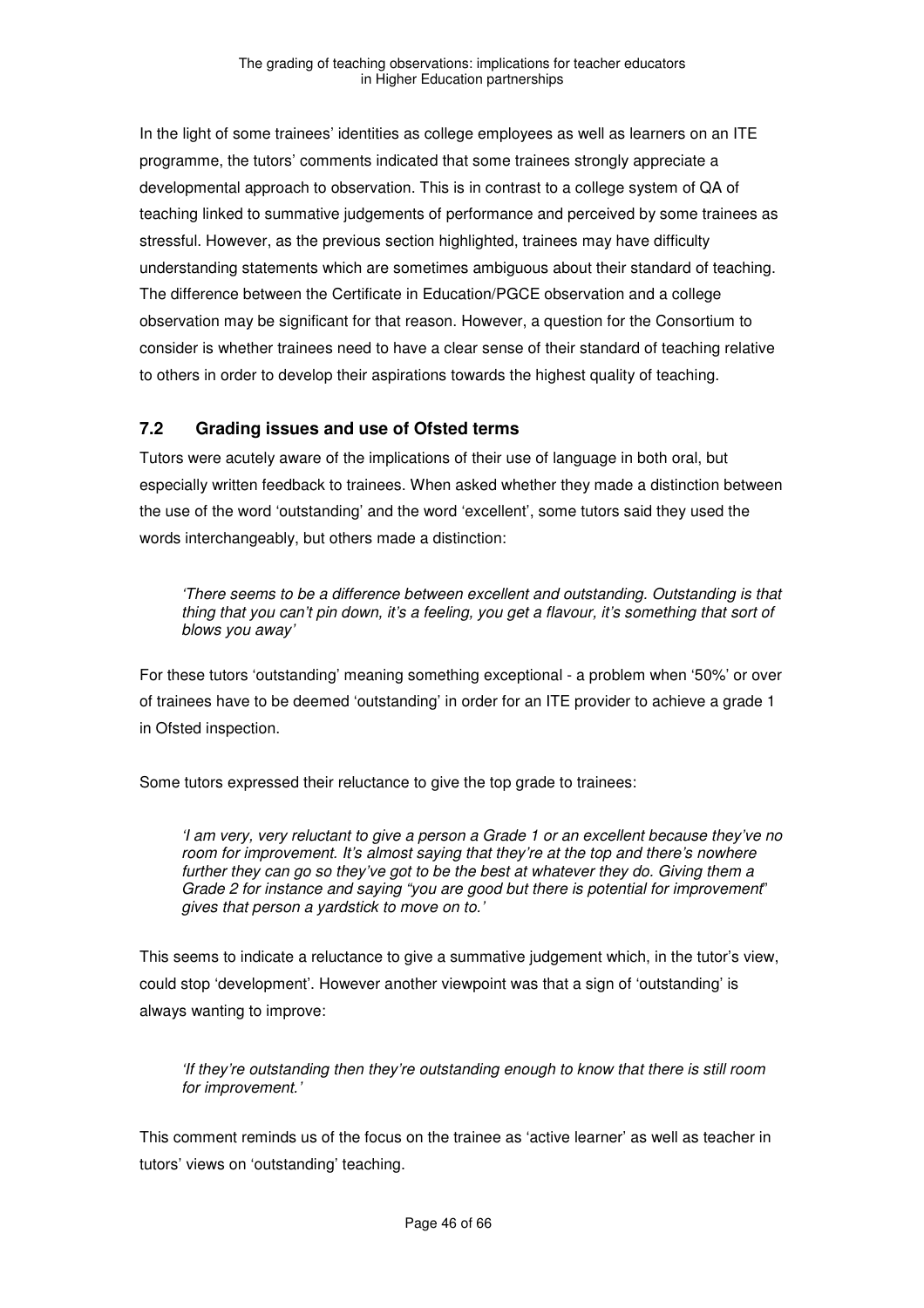### **7.2.1 Impact of Ofsted grading on observations**

It was clear how much Ofsted grading criteria had affected the terms used by tutors when giving feedback to trainees.

'I'm really mindful of the criteria for the grading and that's sort of in my head really and all the time I'm looking to make that judgement …. … So in my head I'm sort of correcting myself, so when I'm starting to say "that's very good" I'm thinking "well is it very good or is it good or is it outstanding?'

This sensitivity to what one tutor called 'linguistic labels' was often due to the potential impact on a trainee:

'I always feel as well that sometimes trainees will take the way you phrase things on your feedback sheets. If you say something is good then they will actually start equating that with a grade 2.'

In this instance, the tutor was concerned that the trainee would equate the use of the term 'good' with a grade awarded for teaching as part of a college QA observation process. Hence the trainee would think that the Certificate in Education/PGCE tutor is making a summative assessment of their standard of teaching in the observed session which will translate to standards in the college environment. However, as discussed in a previous section, the tutor may be using the 'good' motivationally, or 'good' to indicate development from last time. This was a major consideration for all tutors. As one tutor put it:

'So you've got all these codes really haven't you that you use, not just the Ofsted words but all sorts of codes that in your mind are equivalent to the grades.'

This raises issues of whether the trainee has the same understanding as the tutor of the 'codes' that are used and whether an awareness of the implications of the use of Ofsted grading terms could inhibit observing tutors' readiness to use evaluative language. As tutors indicated - if a term in common usage, such as 'good' is now equated with a 'grade 2', then that word is charged with a particular meaning for both tutor and trainee.

#### **7.2.2 Tensions between different trainee and tutor identities**

The tensions between college grading systems for observations and observations on the Certificate in Education/PGCE is illustrated by problems related to the use of the term 'satisfactory' - another common term now co-opted into Ofsted terminology. When looking at the Ofsted criteria for ITE it is clear that this term is used to indicate that the trainee has achieved what is necessary for an ITE course i.e. QTLS standards as well as academic requirements. However the impact of the Ofsted grading system used in colleges has attached a particular stigma to this term. On the current Certificate in Education/PGCE observation proforma, tutors have to indicate whether the trainee's teaching has been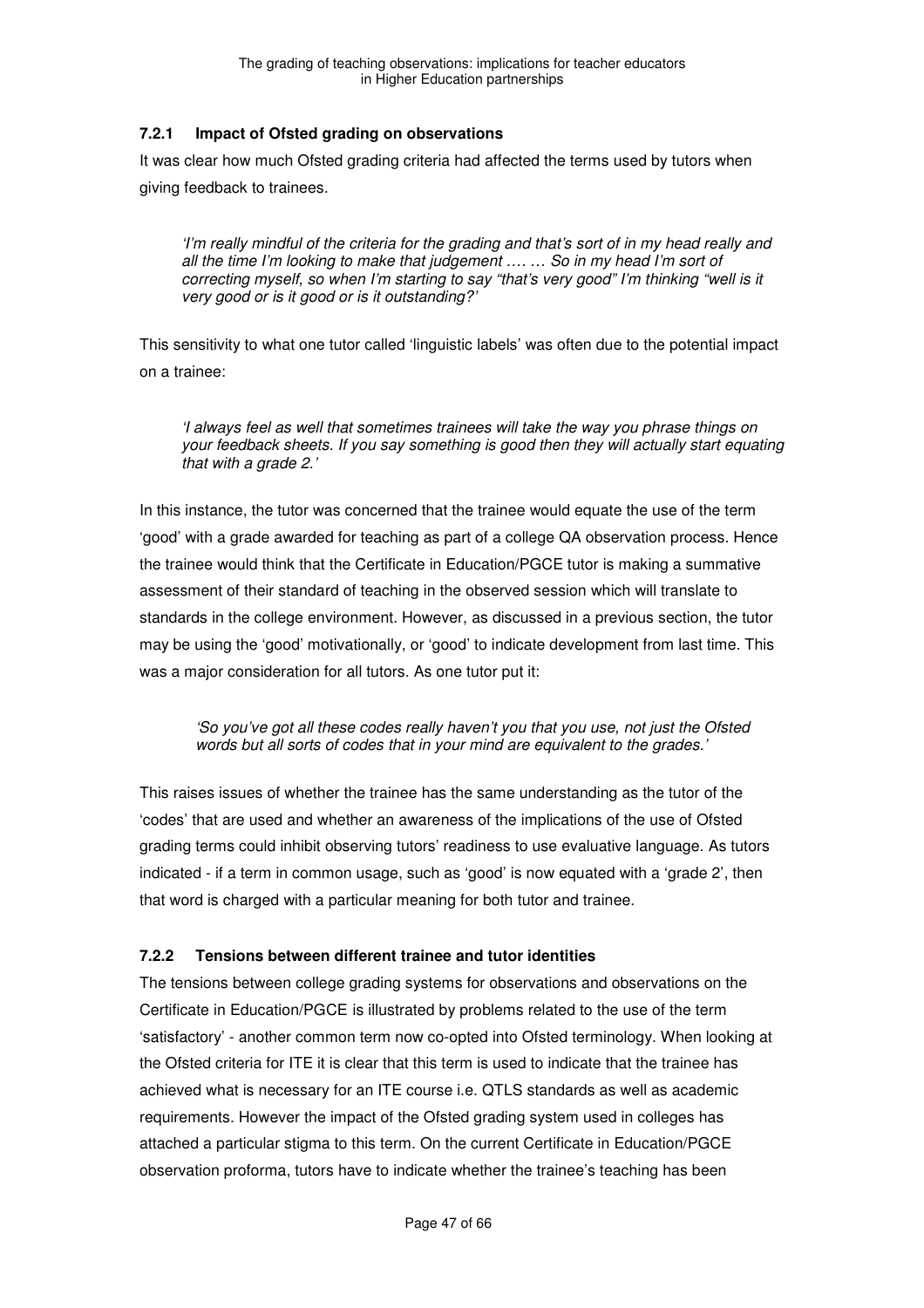'satisfactory' or 'unsatisfactory'. If 'satisfactory', the trainee had passed the observation. However in the college environment 'satisfactory' (grade 3) has now become a reason for reobservation.

One tutor described how senior management in colleges are driving this notion:

'Recently we were told by somebody senior that "satisfactory" didn't mean "good enough".'

This tutor expressed the problem identified by all the observing tutors:

''If I look at the word from a pure linguist point of view, satisfactory satisfies me so it's fine, it's satisfactory. Whereas if we get graded as satisfactory from the external company now, we have to re-do the session, so satisfactory is not satisfactory any more, if you know what I mean.'

This tutor uses the term 'we' in this quote, because all observing tutors interviewed were also college staff and hence subject to the same college QA procedures as trainees they observed for the Certificate in Education/PGCE programme. They suggested that the use of grading on an ITE programme could put observing ITE tutors in a vulnerable position. They discussed the pressures that might be experienced from college management, when a trainee had performed badly in an Ofsted inspection. These would be especially acute for Certificate in Education/PGCE tutors who also held a college QA role in observing teaching, as they would be working to two different systems. Tutors also discussed the pressures from a trainee who wants a grade from the ITE tutor to indicate how they would be graded in college. Discrepancies here could cause confusion and resentment: One tutor gave an example where a trainee might say:

"Well you gave me a 1, why does OFSTED think I'm a 3?"

A trainee would not necessarily make the distinction between 'outstanding' potential on an ITE course and 'outstanding' (grade 1) in an Ofsted college inspection:

'they might then go off and say "oh I've got an outstanding report" and then they get inspected by Ofsted or by an internal QA one and then there is a conflict and then they don't know where they're coming from.'

A previous section has mentioned that the notion of 'potential' is problematic and may make an untenable distinction between 'training' and 'experienced' performance. For example, the HR manager would expect a member of college staff who is a trainee to teach to the same quality as other members of staff, because 'students do not make this distinction'; the observing ITE tutor identifying outstanding 'potential' early on in a course would expect this 'potential' to be realised in actual classroom performance towards the end of a course.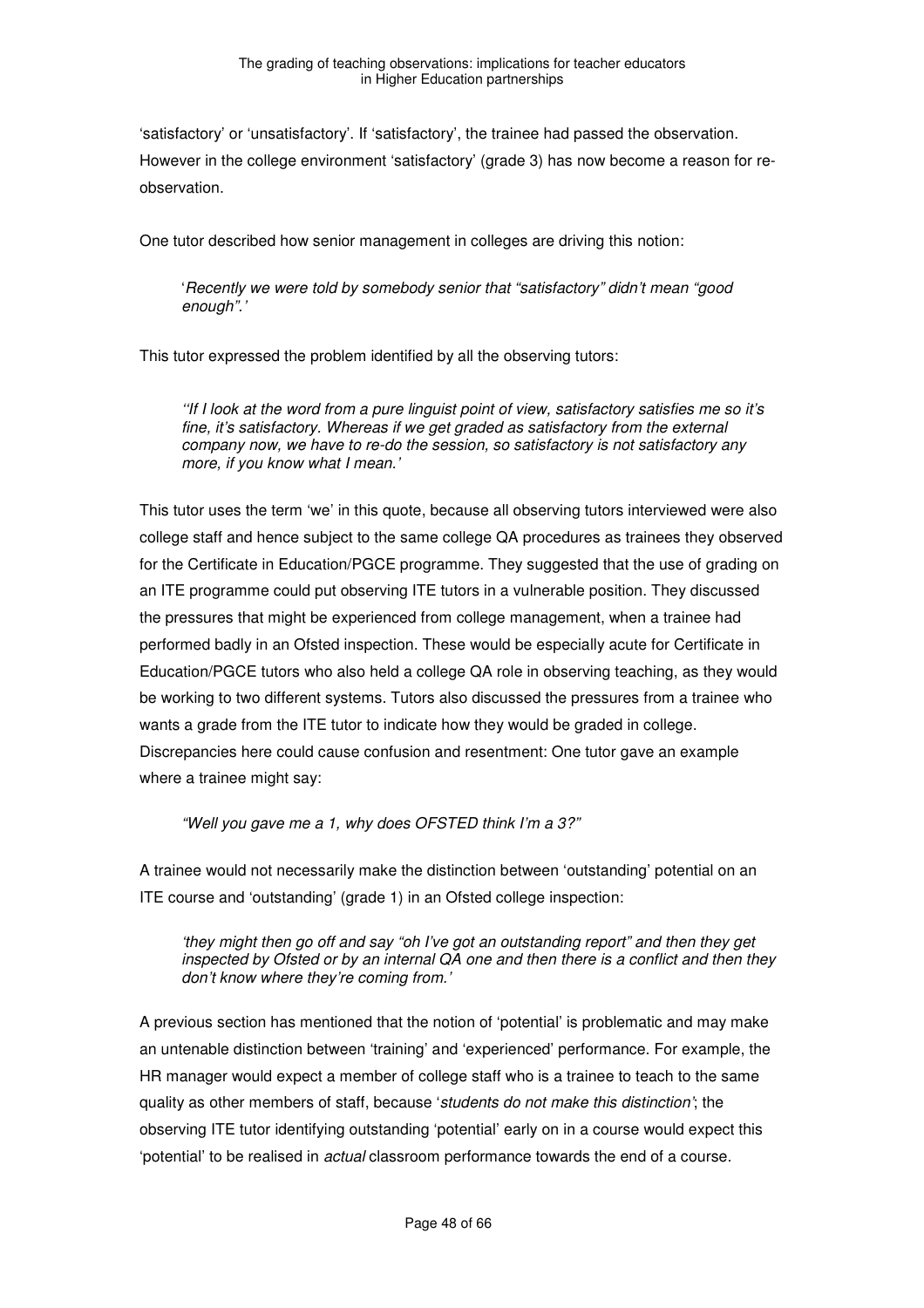#### **7.2.3 Informal grades awarded by tutors for observed teaching sessions**

Following the co-observation and feedback to trainees, one of the interview questions asked tutors to suggest a grade they would have given the trainee on the basis of the observed session. They were asked to use the Ofsted terms of 'outstanding, good, satisfactory, inadequate'. Out of the nine tutors, one tutor felt so strongly against grading that they would not suggest a grade.

| Suggested grades   | Number of tutors suggesting grade |
|--------------------|-----------------------------------|
| Outstanding        | $N = 0$                           |
| Good               | $N = 3$                           |
| Satisfactory       | $N = 5$                           |
| Inadequate         | $N = 0$                           |
| No grade suggested | $N = 1$                           |

Two participants suggested that there were some 'good' aspects, within a 'satisfactory' session. There were no suggested grades at the extreme ends of the assessment spectrum i.e. no 'inadequate' and no 'outstanding' grades. Although the presence of a researcher may have created the tendency for observers to play safe, all observers provided full rationales for their grade decision. However it does pose the question whether the grading process for a programme seen as developmental will tend to avoid grade extremities. In the light of Ofsted requirements that over 50% trainees should show 'outstanding' potential (with most lessons deemed 'outstanding') for an institution to gain a grade 1, this could cause problems for the ITE provider. The other factor, as discussed in the previous section, might be a reluctance on the tutor's part to commit themselves to grading terms which are fraught with ambiguities, both in terms of their use as 'linguistic codes' but also in the different implications they have for trainees as learners or as college teaching staff. One tutor suggested that this also occurred in college grading systems, where some tutors were prepared to give a grade 1, but there were others who were more conservative to avoid potential disagreement:

'Other colleagues who would rather give a 2 and have that accepted rather than fight the corner of saying "well that's definitely a 1 because of X, Y and Z".'

#### **7.2.4 Benefits of grading**

In spite of the strong feelings expressed by observing tutors that observations were primarily developmental, some tutors did identify potential benefits for some use of grades. It was pointed out that some trainees actually ask for grades on the basis of preparing them for an observation by Ofsted. However, there would be problems of comparability between the ITE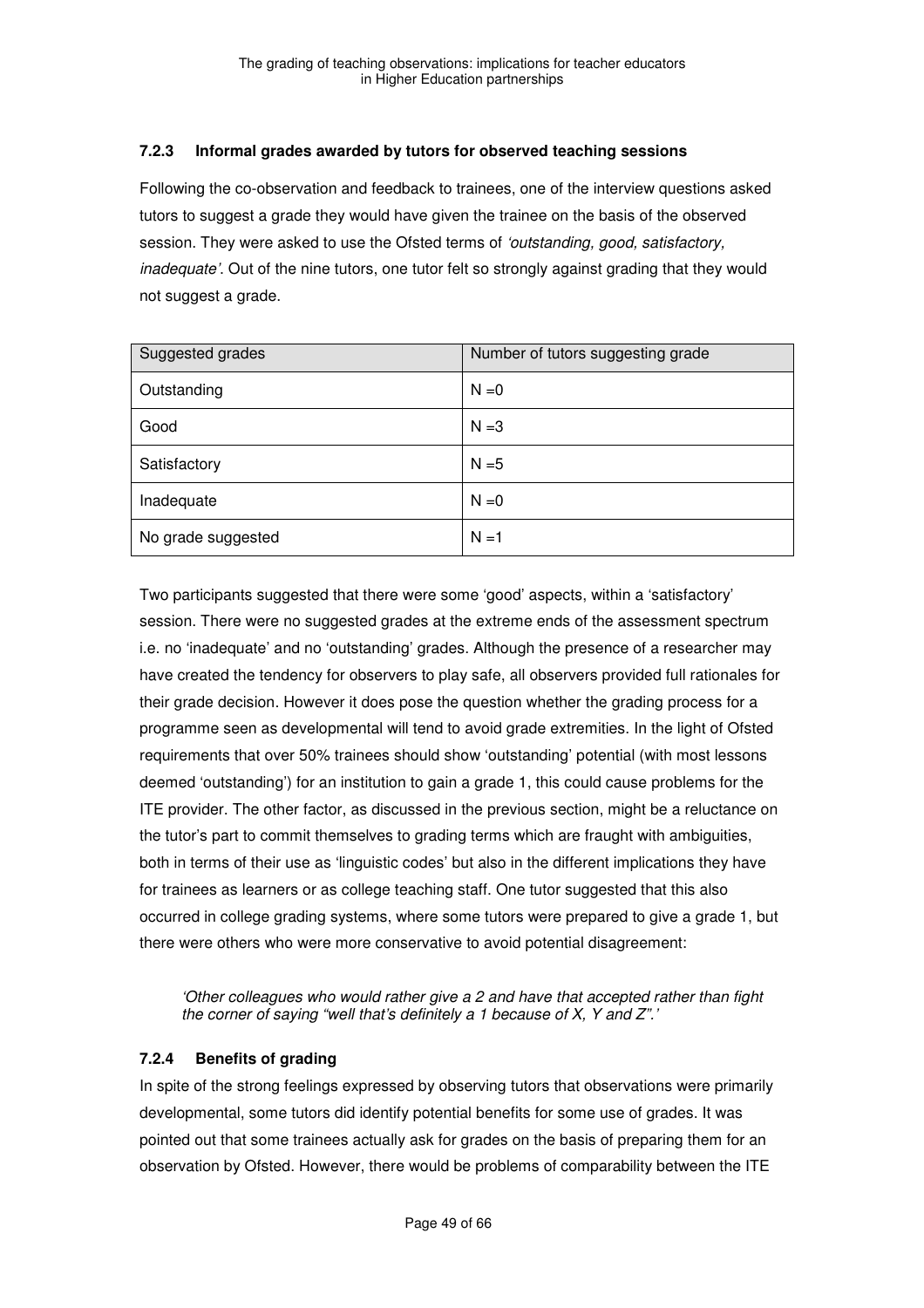and college grading systems. One tutor suggested that trainees are more likely to want a grade if they feel they've done well, otherwise what they are looking for is support and motivation from the tutor.

One tutor suggested that grading criteria could be useful because they give:

#### 'an opportunity to work to a set of guidelines that tells us where the person has to move on to next in order to be able to encourage that.'

Another tutor suggested that an explicit set of criteria would help the tutor understand baseline performance and help consistency of judgement. It was also suggested that students would also benefit from being clear about what they are being graded against as they can be unclear about the basis for observation judgements. This is an area which has emerged as important from the data, and it may be useful to consider the use of grades at a small number of monitoring points during the Certificate in Education/PGCE course.

One tutor felt strongly that trainees needed to be taught how to grade themselves so that they understood the basis for judgements of standards of teaching. A previous section has discussed how developmental observations lend themselves to a dialogic approach between trainee and tutor. Here it might be possible to include more self-assessment activity for the trainee relating to their own teaching standards which could be used in dialogue with their tutor. This is an area which needs further consideration by the Consortium.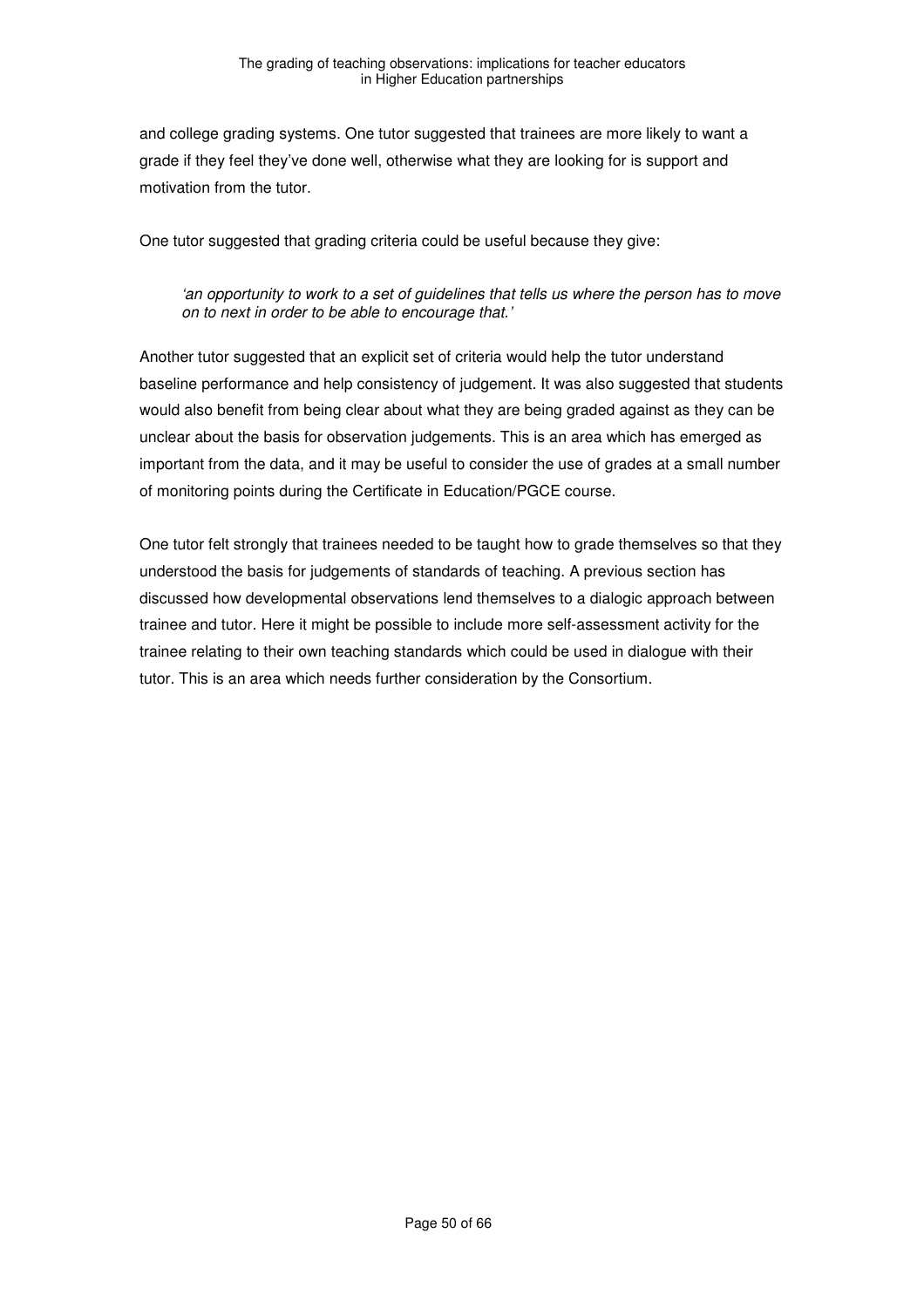# **8 Conclusions**

This research was carried out in response to the introduction of Ofsted's new grading criteria for inspection of ITE in the LSS, which state that over fifty percent of trainees need to be judged 'outstanding' for an ITE provider to achieve the highest inspection grade.

The project considered how tutors in the Huddersfield Consortium understand 'outstanding' in relation to trainee performance, with the main focus on classroom teaching. Case studies of 'outstanding' and 'weak' trainees produced by Consortium Centre managers were analysed to give a sense of how the wider 'community' of consortium tutors understood the terms. The research then considered in detail the judgements made by tutors carrying out teaching observations of trainees on the in-service Certificate in Education/PGCE. Using the specific example of a trainee they had just observed, but also drawing from their own experiences as tutors and teacher educators, tutors explored their views on 'outstanding' teaching. The observed trainees were mainly teaching in an HE in FE context and the research also considered the effect of teaching context on how 'outstanding' teaching was conceived. The process and content of tutor feedback following the observation was analysed, including tutors' views on grading and how the new Ofsted grading criteria affected their feedback. The research also considered tensions which have emerged as a result of the grading of observations for college QA systems, in particular the tensions between the developmental and judgemental purposes of teaching observation. This is particularly relevant where trainees on an ITE programme are also members of college teaching staff and where Certificate in Education tutors also have a college quality assurance role in relation to observed teaching.

# **8.1 Conceptions of 'outstanding' and how these compare with Ofsted grading criteria**

The case studies produced by Consortium managers generated a long list of features associated with outstanding trainees (Appendix 2) and represented a summary of the views of this 'community of practice'. The identified features roughly divided into two sections - those related to the trainee as teacher and the trainee as learner, although there was some overlap between the two, for example, when referring to high level subject specialist knowledge or where the trainee made links between the course and their practice and 'constantly applied learning from course to teaching'.

The characteristics associated with outstanding teaching included overarching features such as 'learner empowerment', 'commitment to equality and diversity' and 'high level of commitment and innovation'; relational features such as 'excellent relationship with learners, they are enthusiastic, enjoy creativity'; pedagogical features such as 'student-centred teaching', adapting 'flexibly to learner'; teaching approaches such as 'makes learning lively by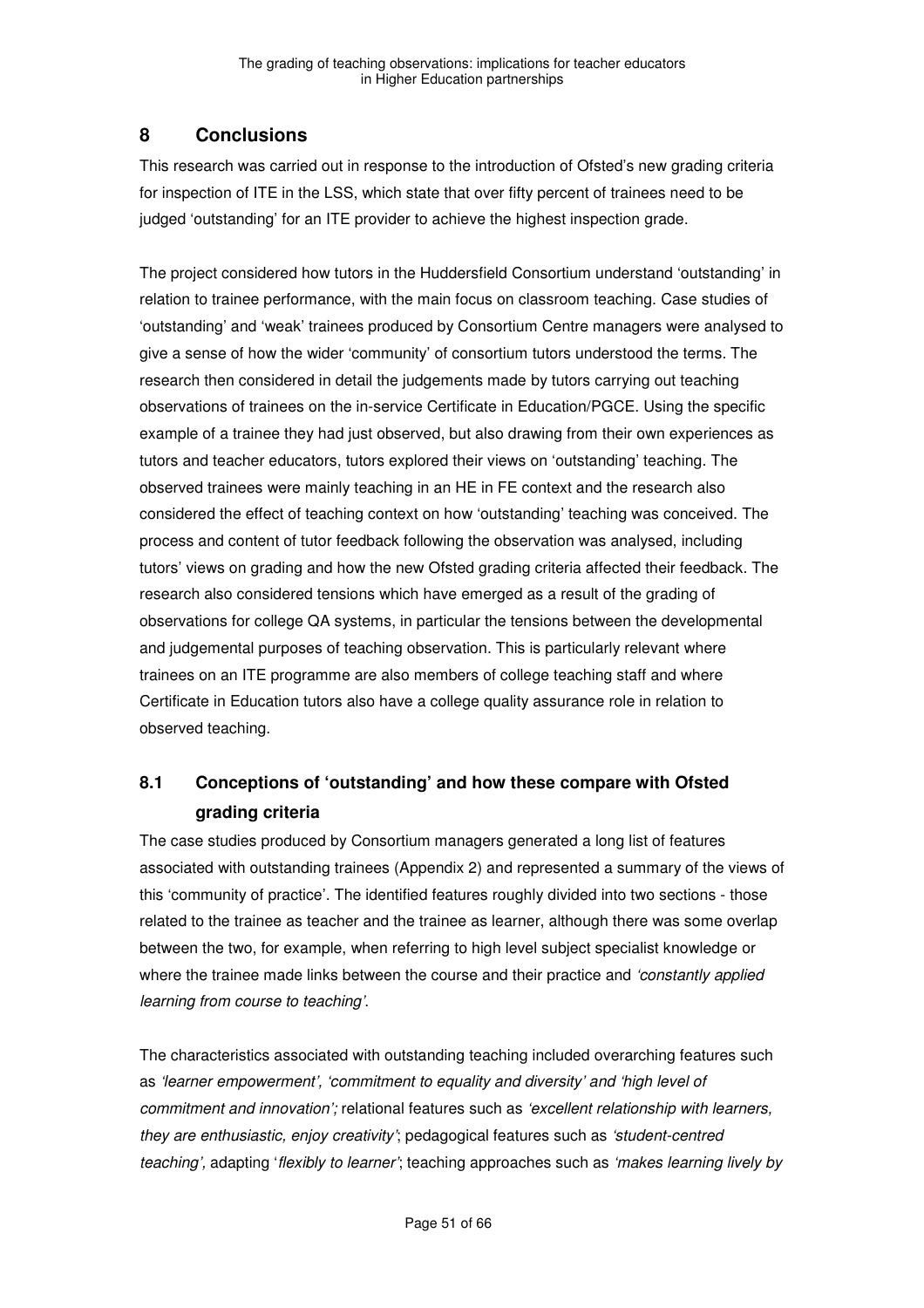relevant projects topical and relevant to learners' age and interests'; There were also a number of references to teacher expectations 'ambition for learners', manifested though 'compassionate and challenging delivery'. High quality planning, excellent resources, differentiation and inclusion, literacy and numeracy, record keeping and assessment. It is unlikely that any experienced teacher would quarrel with these features and, indeed, they correspond broadly to Hattie's meta-analysis (2009) which drew conclusions about 'expert' teaching. This correspondence indicates the problem with the notion of 'potential' in relation to 'outstanding' performance, in that at some point outstanding 'potential' needs to be translated into outstanding 'practice' in order for it to continue to be judged 'outstanding'.

The list in Appendix 2 indicates the features of outstanding trainees, but these views are a composite of the Consortium 'community', and are subject to the interpretation and prioritisation of individual tutors. Interviews with observing tutors on the in-service Certificate in Education/PGCE confirmed the Consortium 'community's' views of 'outstanding' and some features, including enthusiasm and ability to inspire, engagement with learners and flexibility to adapt to different circumstances were mentioned by all.

As might be expected, different observing tutors placed more emphasis on some features than others. For some tutors excellent planning was an important feature of 'outstanding teaching'; other tutors placed little or no emphasis on this in their responses during the research interviews. Bias in this case can be corrected by the standard observation proforma where all tutors need to comment on the trainee's capacity to plan. This provides an example of where course documentation can help develop some consistency in practice. However, where 'planning' was emphasised, it related to lesson planning, whereas Ofsted places an equal emphasis on 'planning for progression'. Further consideration of the Ofsted criteria may involve some changes in course documentation as a result.

Observing tutors' comments 'put flesh' on the list of features generated by the Consortium community, showing how they played out in real-life practice. Examples of this are the illustration of 'flexibility' (Section 5.3.2) and of the teaching which brought to life the ability to 'enthuse'' (5.3.3). Continued opportunities for Consortium tutors to discuss and illustrate their understandings of 'outstanding' teaching from real and recent examples would keep these ideas alive and open to change, rather than fossilised and distant from practice. This would also help Consortium tutors clarify expectations in terms of the highest aspirations for their trainees.

The Consortium tutors' ideas of an 'outstanding' learner brought in a number of features related to high quality course work, together with the ability and willingness to reflect and engage with ideas and theory. These features were related to the learner as a student on a University course with academic as well as professional requirements. However, wider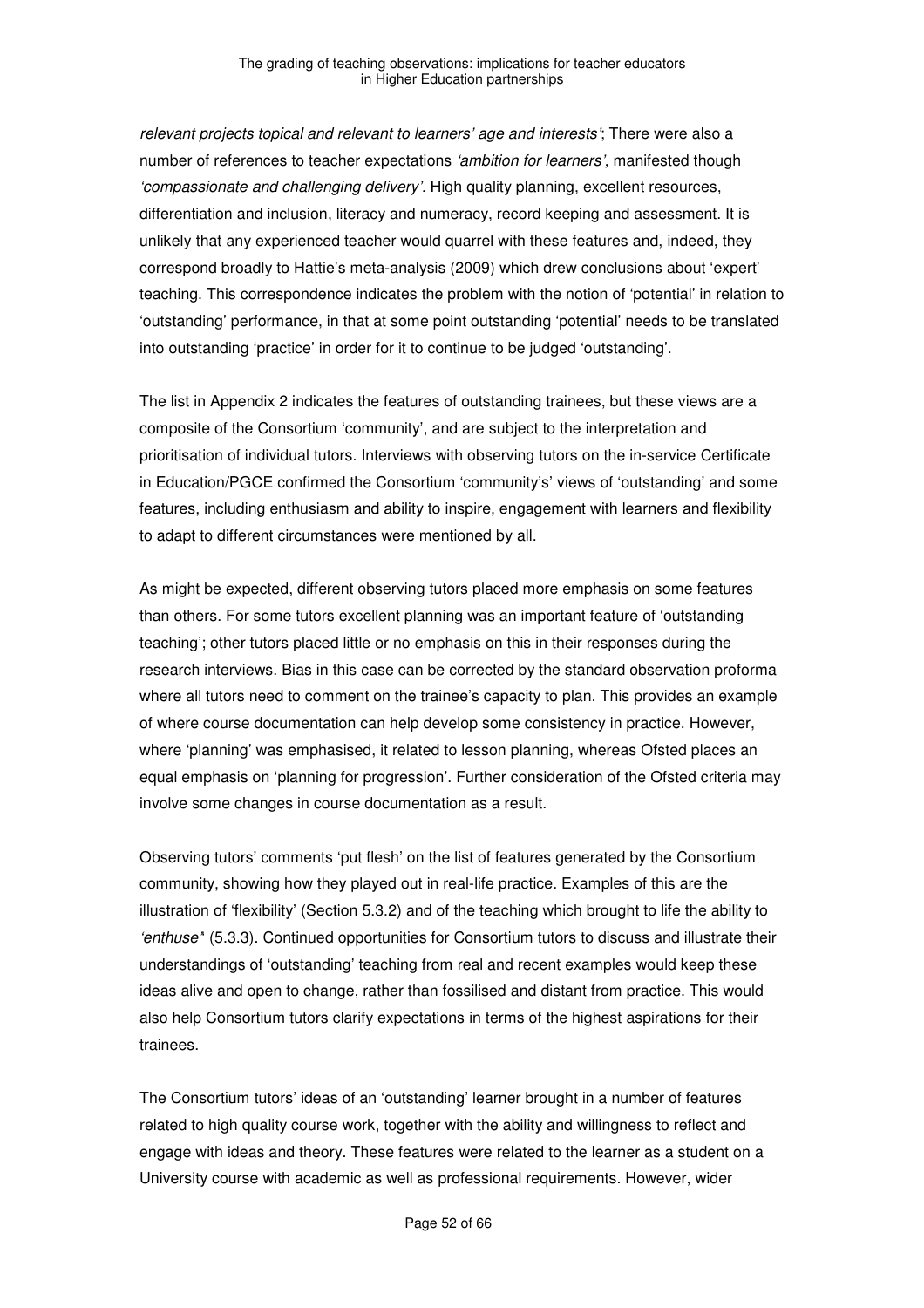attributes of being a learner were also present, in particular the 'willingness' to learn, being 'diligent' and 'enthusiastic' 'attends all sessions' – these features not only indicated a good 'student' but also signaled a wider commitment to development through learning. 'Outstanding' trainees were identified as eager to learn and used the more theoretical parts of the course, as well as input from observations of teaching to move their learning forward in relation to their practice. Observing tutors placed a great deal of emphasis on the trainee's ability to listen and learn from tutor feedback and it was clear that for these tutors 'outstanding' teaching also included an 'outstanding ability to learn and develop teaching'.

In the case studies of 'weak' trainees more emphasis was placed on the trainee as learner on the ITE course than as a teacher, with a focus on lack of academic skills and poor motivation. Here a lack of academic skills could act as a barrier preventing the trainee from focusing on learning to teach. Although there were some contextual factors involved, including unstable work contexts and lack of teaching hours, a lack of motivation could signal a lack of interest in learning - the 'bread and butter' of the teaching profession. Interestingly the data revealed that there was a bias towards selecting male trainees as exemplars of 'weak' trainees. There are a number of possible reasons why this might be the case, including a greater number of males from craft backgrounds with few previous academic qualifications. This is an area which needs more consideration by the Consortium.

In many ways, ideas from the Consortium tutors about 'outstanding' trainees corresponded closely to the Ofsted grading criteria. For example, in the key aspects of 'outstanding' performance in lessons (Ofsted, 2009), Ofsted identify the ability to 'teach lessons that invariably capture the interest of learners' and expect 'outstanding' teachers to 'have a rapport with learners' which includes 'high quality dialogue and questioning'. They also mention flexibility and the ability to respond quickly to learners' responses. These were all areas identified by the observing tutors. However, there were areas where there were some differences from the Ofsted criteria. Ofsted expects that the trainee will teach students to explain how the teaching has helped them progress. This was not included in tutors' discussions of 'outstanding' teaching, although it is unclear what Ofsted intends here. It could indicate the teacher's role in developing active learners who are aware of how they learn, or it could indicate using the students' views for evaluation purposes.

Considering the Ofsted criteria for all four aspects of trainee performance, Consortium tutors' suggestions covered the majority of these aspects, although there were some gaps. Tutors' responses made very little reference to targets, including feedback and target setting. There was no mention of 'Every Child Matters (ECM)', and although many of the values underpinning ECM were implicit in many tutors' comments, this omission is surprising, given its current importance in Ofsted inspections. Another feature which did not appear in any tutors' ideas of 'outstanding' was a trainee's capacity to carry out summative assessments.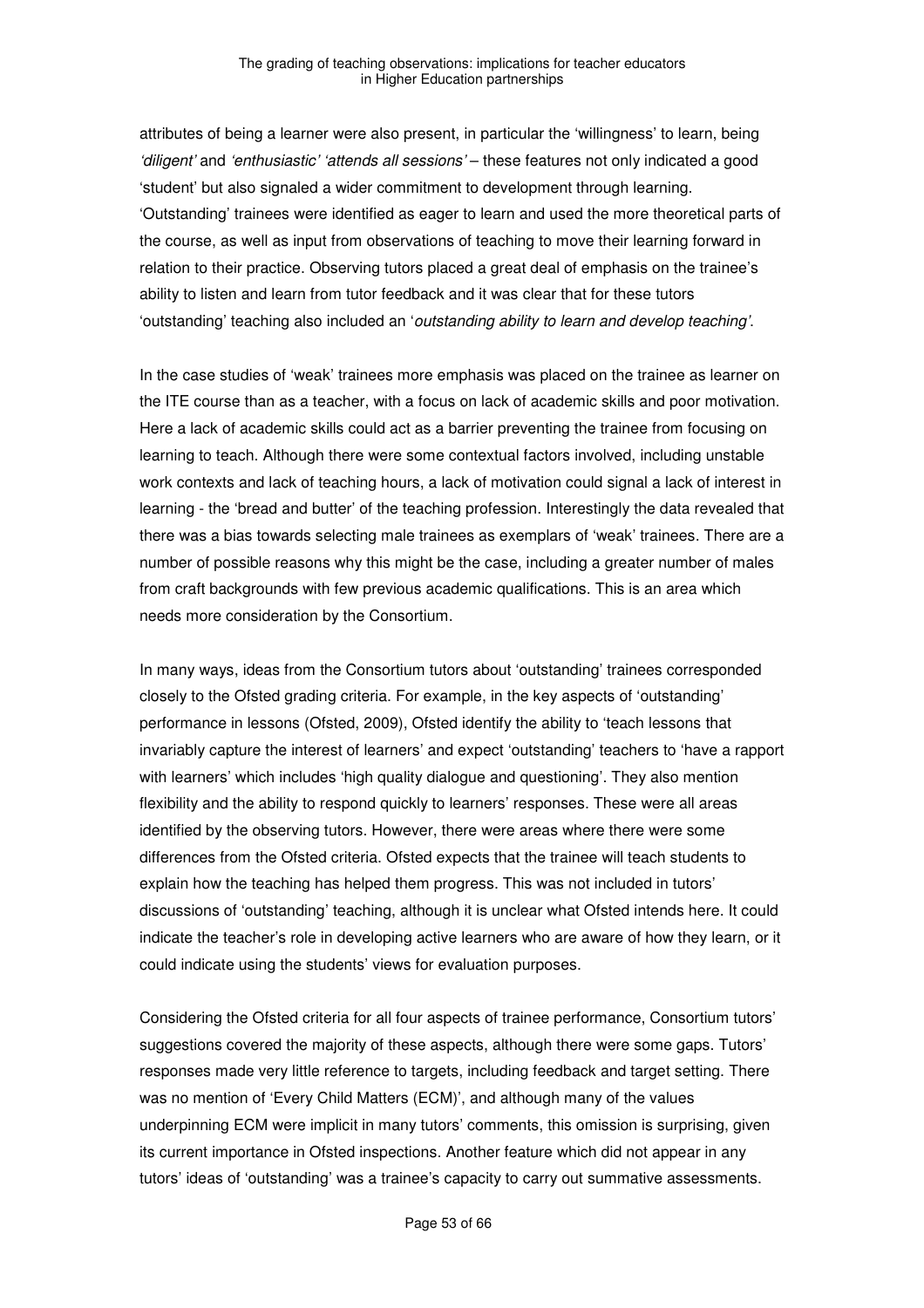There was no mention of this by observing tutors, nor any explicit mention in the Consortium tutors' list, although types of developmental assessment, including initial and formative assessment were identified. This is worthy of further consideration, given the emphasis on 'measurement of achievement' and 'retention and achievement' in Ofsted inspections and the high value placed on trainee 'development' within the Consortium community of practice.

### **8.2 The effect of teaching context on 'outstanding' performance**

A major issue to be considered in this research was whether notions of 'outstanding' varied according to teaching context. Although some stated that they would base their judgements on the same aspects of teaching no matter what the context, most tutors thought that the teaching context did have an effect. This bears out recent research on the effect of learning cultures on teaching and learning (James and Biesta, 2007). The nature of the context where a trainee taught could affect the teaching approaches that were valued, the favoured methods of delivery and the kinds of resources that were considered appropriate in that context. Tutors suggested that different contexts had particular characteristics which demanded very different types of skills from teachers. For example tutors suggested that the community context often required a strong awareness of professional boundaries and traditionally valued a 'nurturing' and 'supportive' relationship with learners. In this context, trainees working with more vulnerable learners would not be expected to prioritise challenge as a teaching mode. This was in contrast to trainees teaching HE in FE, where challenge and criticality were highly valued as teaching strengths. The different expectations of tutors carrying out observations were explored through a comparison of comments on trainees teaching HE in FE compared with trainees teaching solely FE.

A learning culture of HE in FE is currently developing, with the aim of creating a clear distinction between 'HE' culture and the rest of an FE college. In this context, less detailed session plans, broader learning outcomes and tutor-centred methods such as lectures being used as 'symbolic markers' (Jones, 2006) of an HE ethos. Trainees teaching HE in FE are not necessarily encouraged within their work environment to use many and varied teaching strategies, and produce detailed session plans linked to measurable objectives that are valued in FE teaching. The issue for the observing tutor is whether an HE in FE trainee can still be judged 'outstanding' when they omit much of what is required by an FE tutor. In other words, does the observing tutor allow the culture of the context to determine what is an 'outstanding' session?

Tutors carrying out observations and interviewed for this research introduced a combination of factors in their judgements on this. There were certain characteristics of 'outstanding' teaching which were expected wherever they observed – enthusiasm for, and knowledge of the subject, the ability to inspire and motivate students and excellent relational skills. However tutors showed considerable sensitivity to the demands of context and discussed the features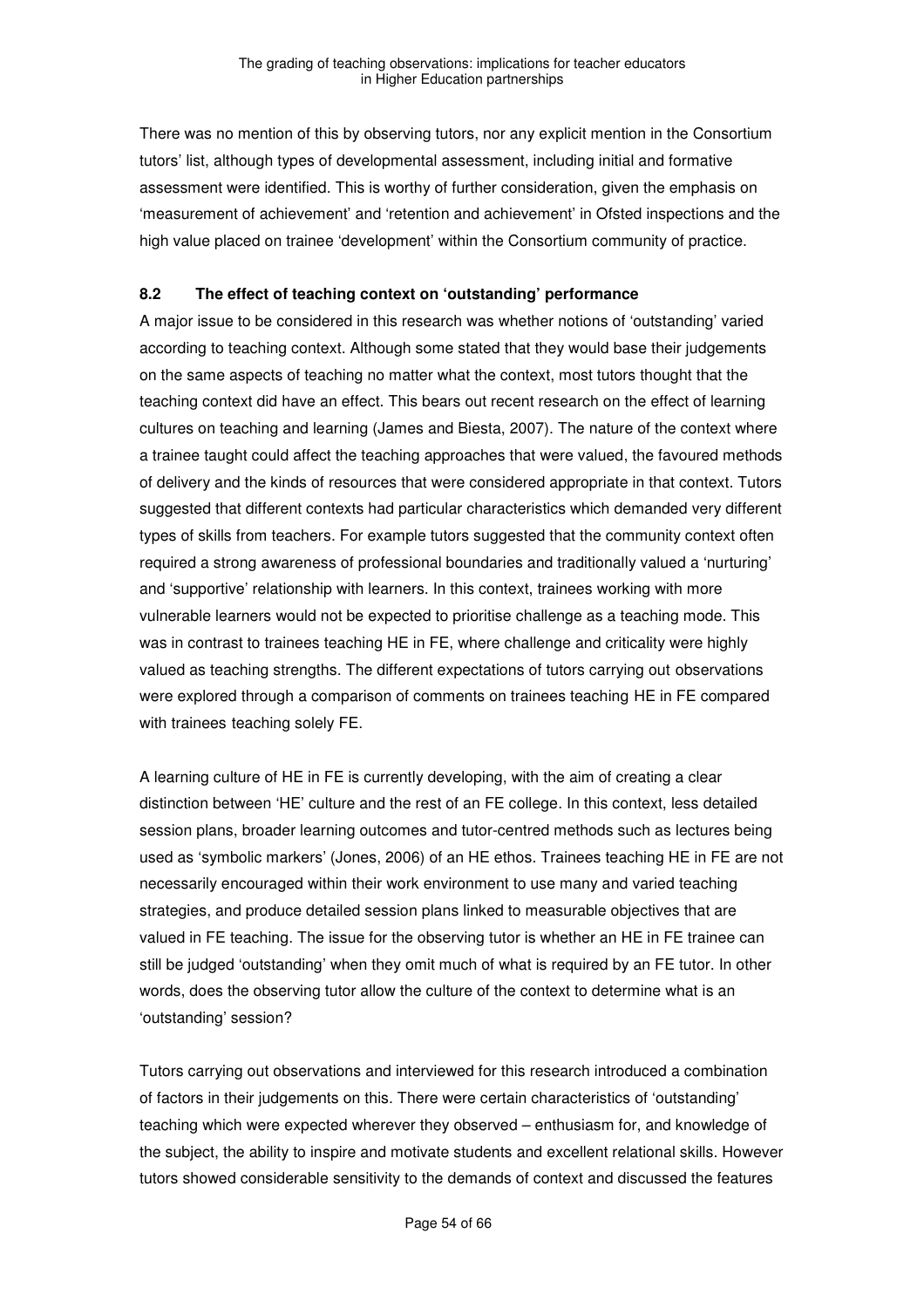of HE teaching that would be expected when considering outstanding teaching in that context. These included meeting the higher expectations of students who have paid to come on a higher level course, a deeper level of subject knowledge, challenge, criticality and critical evaluation. Although this list might imply that HE teaching is what is done in other contexts, only more so, it was underpinned by a notion of HE which contextualised those features so that they become qualitatively different. As one tutor expressed it: HE is more about 'people's attitudes, people's reflection, things which can't easily be measured'.

As tutors' understandings of the needs of different contexts is an important aspect of their judgements of a trainee's performance, it would be useful to extend this research into investigating in more detail how the cultures and practices of different contexts in the LSS impact on tutors' judgements in teaching observations. This would include the constraints on demonstrating 'outstanding' teaching for trainees working in certain LSS contexts.

#### **8.3. Issues related to grading of observations**

Many issues emerged related to the effect of Ofsted grading on tutor observations of trainees. Different perceptions of the purposes of observation, trainee and tutor identities, processes of tutor feedback were interlinked themes emerging from the data.

Views on grading depended on perceptions of the purposes of observation. The data indicated four different purposes for observation. These were: developing teachers' skills and knowledge, assuring standards of teaching, informing college QA systems and preparing for Ofsted inspection. The first purpose was strongly supported by observing tutors interviewed for the research, who saw observations for the Certificate in Education/PGCE as mainly developmental, formative assessment. HR managers agreed with this view, but also described that they were 'trusting the tutors are clear about the standard'. This links to the other purposes of observation - more concerned with observation as summative assessment within the FE college or other LSS environments, where judgements on the standards of teaching were explicit.

Tutors carrying out observations for the Certificate in Education/PGCE reflected their views of the process as developmental through their use of supportive and motivational feedback focusing on evidence of what had been done well and coaching the trainee to improve. A dialogic approach was used for feedback with some encouragement for the trainee to self evaluate. Tutor feedback comments tended to avoid overt judgements on trainee performance and focussed on the development role rather than a role related to assurance of teaching standards. This was reflected in the sometimes ambiguous use of evaluative terms, which could be understood in different ways by the trainee and by the use of quite neutral terms such as 'clear' or 'interesting' which, although evaluative in the sense that they reflected the tutor's opinion, avoided summative connotations. Interestingly, most tutors felt that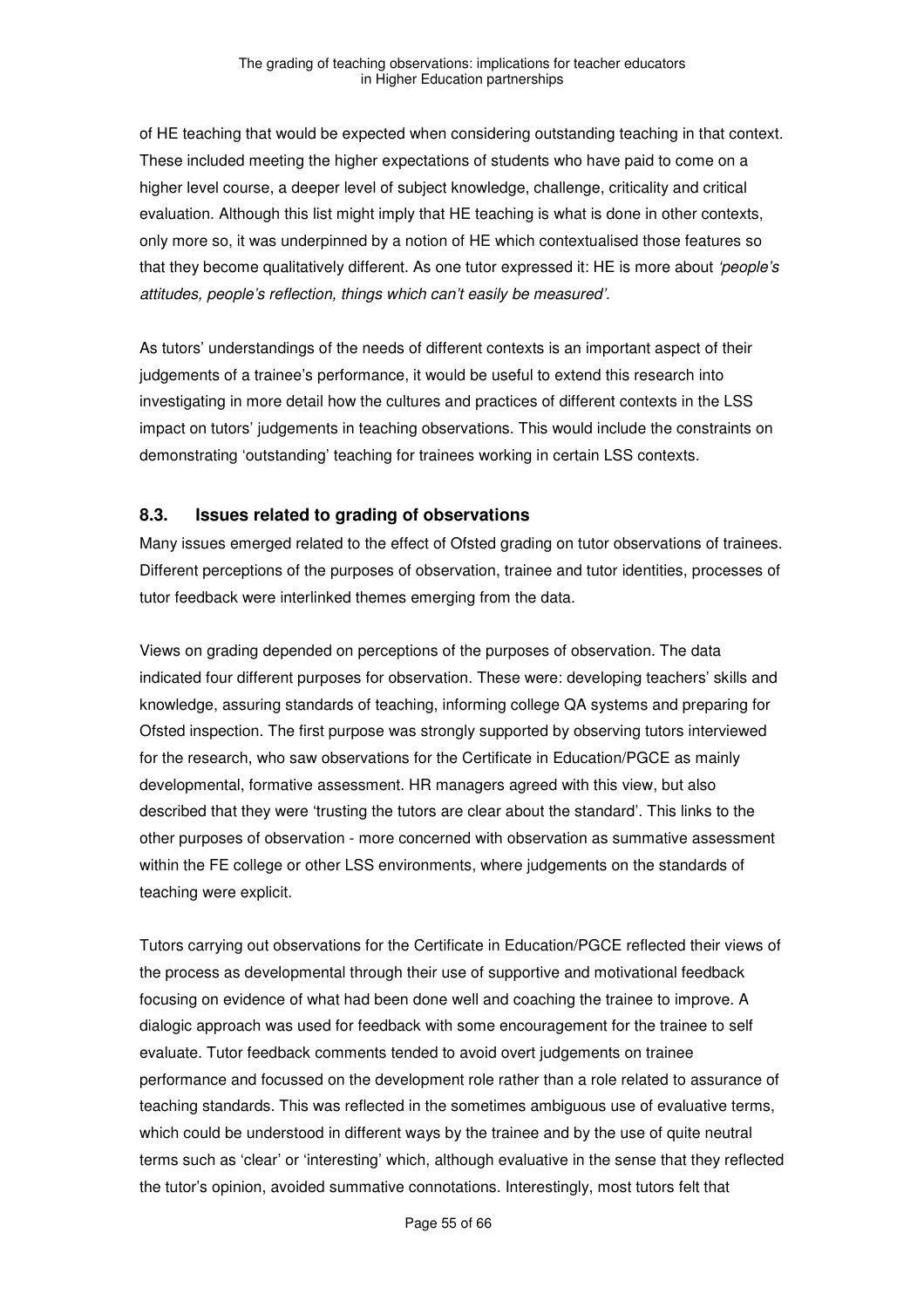trainees would not be clear about the standard of their teaching as a result of the tutor feedback. This is an area which needs further investigation to ensure that both trainee and tutor communicate effectively about the standard of teaching observed. Here it is also important for tutor and trainee to agree on what the highest standards of teaching 'look like' in a trainee's teaching context, so that trainees have a tangible set of aspirations to focus their development.

Grading indicates an unequivocal summative judgement and the research indicated that tutors' resistance to grading derived from a view that grading would undermine the developmental nature of observations. This was not the case with all the tutors, and one tutor actually asked the trainee to grade themselves and then confirmed the grade with them. Some tutors indicated that trainees would find grading helpful, as it would give them a clear indication of the criteria against which they were being observed. Recent research for the Consortium discovered that approximately a third of trainees would like to be graded (Burrows, 2008). The Consortium should consider ways of using summative assessments of trainees' teaching at a small number of monitoring points throughout the duration of the course. A decision will need to be made as to whether some form of grading is to be used in this process with the implication that tutors and trainees would need to be clear that trainees could fail to meet the required standards at these monitoring points. Trainees would also need to engaged in explicit dialogue on the standards of their teaching throughout the course.

# **8.4 Trainee and tutor identities**

The data revealed both tutors and trainees manifested different identities at different times and the nature of these identities gave an insight into tensions that operated between the different stakeholders in the observation process.

Tutors described trainees in terms of three identities: learner on the Certificate in Education programme, trainee teacher learning to improve their teaching and college employee, teaching on college courses. In the identities of trainee teacher and college employee, observations served different purposes – development in the ITE course and assurance of standards as college employee. If trainees were teaching on both FE and HE in FE courses, one could argue their college identities were also conflicted, with each type of provision embedded in a different ethos and culture.

Observing tutors also described themselves in terms of different identities. Most tutors revealed strong 'teacher' identities, focusing on the trainee as trainee teacher, looking for signs that the trainee had 'learned' from previous observations. The observing tutor used a range of teaching strategies, including coaching, discussion, questioning and tutor input, to help the trainee learn from the observation process. Tutors also showed how they used a constructivist approach in the feedback process, enabling the trainee to construct new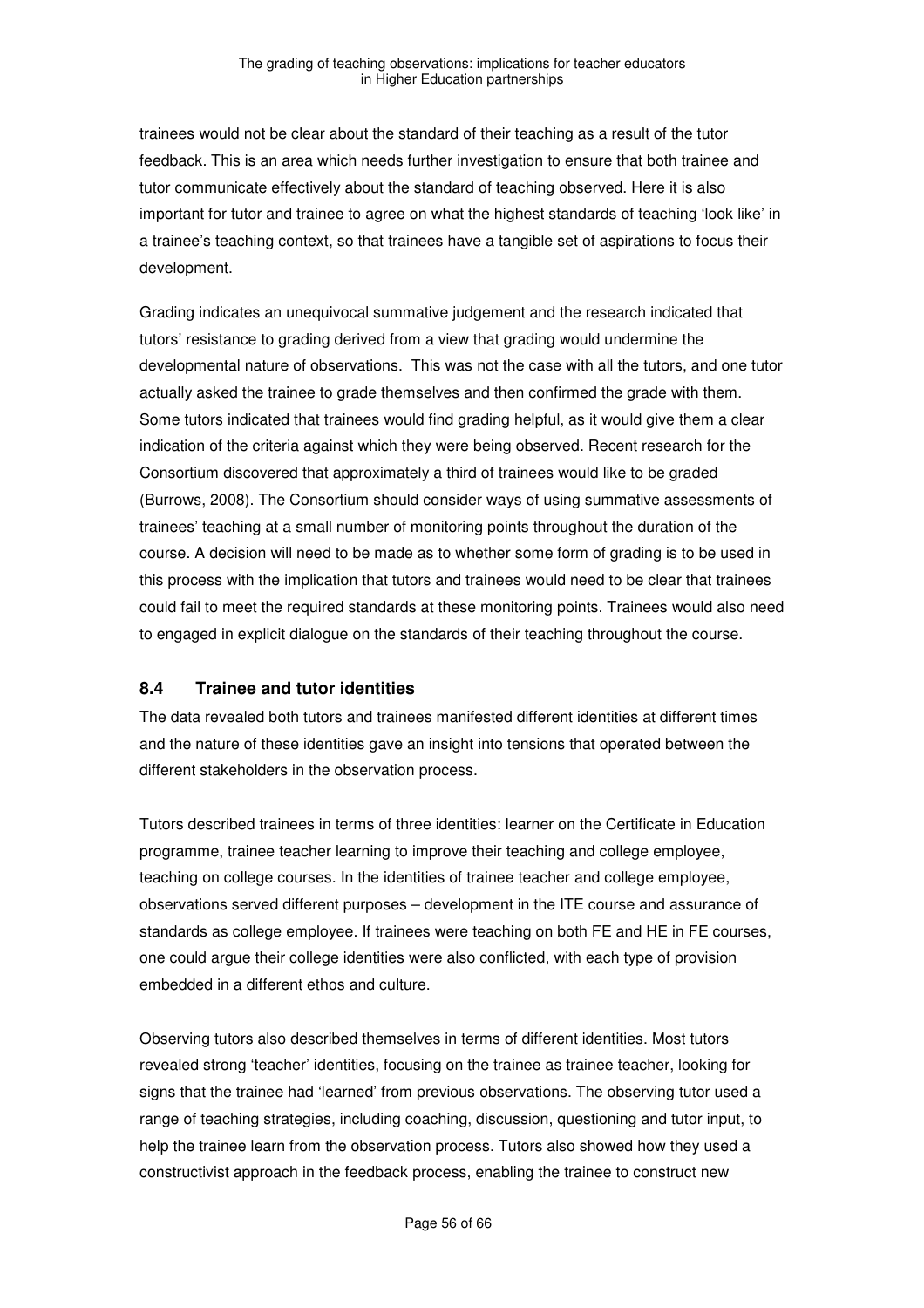knowledge about teaching and their own practice. This teaching identity was much stronger than that of 'assessor', making judgements on standards of performance.

All tutors were also FE college staff and hence were operating in two 'learning sites' – that of the Certificate in Education/PGCE programme - HE in FE - and that of the rest of their work in the college. Here there were potential tensions in their identities as ITE tutor and FE college tutor. Some tutors were also involved in college observations for QA purposes, where their assessment function was more prominent. These tutors described pressures from management if trainees were given low grades as members of college staff. They also described pressures from trainees who were being inspected for college purposes and who wanted an indication of the grade they might receive. Here tutors felt they had to be careful not to signal an Ofsted college inspection grade by the use of any evaluative terms used in Ofsted grading criteria. This led to a situation where some tutors were worried about using 'good' in their feedback in case the trainee seizes on it as an indication of a 'grade 2'. The conflicting pressures of ITE tutor and College QA observer may have contributed to an apparent reluctance to comment explicitly on the standard of teaching observed.

The issue of conflicting tutor roles is not confined to the observing tutors interviewed, but, for example, almost fifty percent of Consortium centre managers are also involved in college grading for QA purposes. Although HR managers did indicate that they saw the Certificate in Education/PGCE as developmental, their comment about putting a 'trust' in tutors to be clear about standards, together with the comment that college students expect the same quality of teaching from trainees and college staff, suggests that the issue of grading cannot be ignored by the Consortium. A number of options could be explored. These could include creating a stronger demarcation of the Certificate in Education/PGCE observations as developmental; using a combination of developmental formative observations and judgemental summative observations, perhaps located at two key points in the course – the middle and end, for example; adopting the Ofsted grading system used by colleges on the basis that this could result in less conflict for the trainee and college tutors. In all of these processes, Consortium tutors who have experience of grading could be invited to give more information about the ideas and processes involved in their own colleges – as college practices vary in this respect. However, a discussion about grading enables Consortium tutors to discuss and review the values and beliefs about ITE that underpin their work, whilst acknowledging the demands of different stakeholders in the observation process.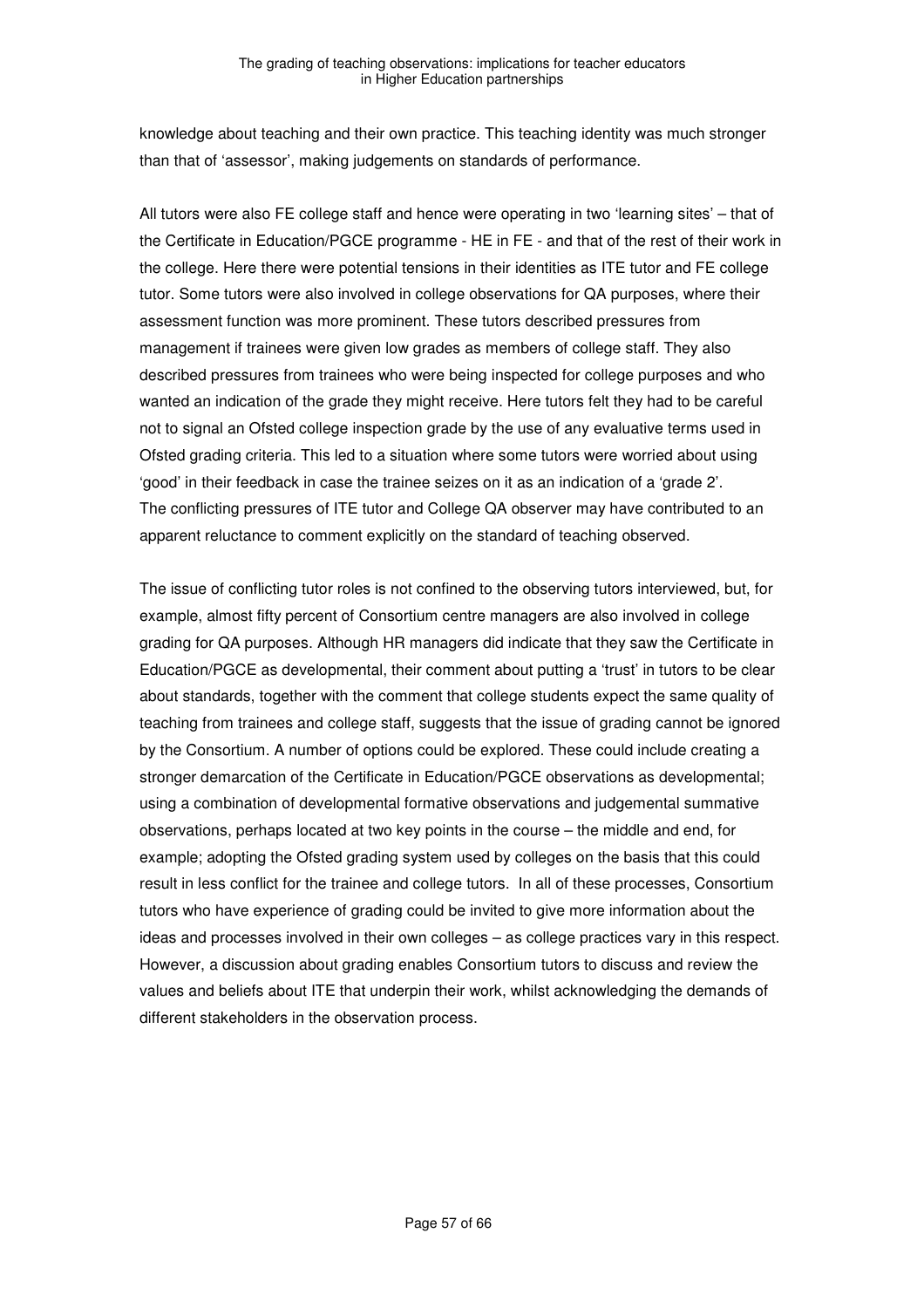# **9 Recommendations**

It is evident that the issues identified in this report, arising as a result of the Ofsted criteria for ITE inspection for the LSS, will have implications for HEI ITE partnerships offering Certificate in Education/PGCE programmes. The following are recommendations for the Huddersfield Consortium arising from the research:

# **9.1 Opportunities should be created for Consortium tutors to discuss and illustrate their understandings of 'outstanding' teaching from real and recent examples**.

The research has shown that notions of 'outstanding' are complex and, to some extent, contingent on context. Consistency of judgements cannot be achieved by 'one-off' standardising events, but need to be developed through an ongoing process of discussion and illustration by members at network meetings, through the use of exemplars and at moderation meetings. This would keep these ideas alive and open to change, rather than fossilised and distant from practice. ITE tutors who also have a college QA role in observations should have opportunities to inform this discussion from a college perspective. Consideration should be given to how mentors will also be involved in this process.

# **9.2 The Consortium should consider ways of using summative assessments of**

**trainees' teaching at a small number of monitoring points throughout the duration of the course.** A decision will need to be made as to whether explicit grading criteria are to be used in the observation of teaching or, more broadly, on each trainee's overall performance on the course. Whatever is decided, the research has indicated the importance of both tutors and trainees being clear about expected standards of teaching, including the possibility that a trainee could fail to meet these standards. Summative assessments of trainee performance at, for example, two monitoring points throughout the course, could have the aim of ensuring that tutors and trainees have a shared understanding of the standard the trainee has achieved at that point, whilst keeping the main focus of observations as developmental and formative.

# **9.3 Documentation and processes should be considered which encourage tutor/trainee dialogue and trainee self-assessment on standards of teaching.**

These should acknowledge the importance of the tutor's 'teaching' role in developmental observations. It is important for tutor and trainee to agree on what the highest standards of teaching 'look like' in a trainee's teaching context, so that trainees have a tangible set of aspirations to focus their development. This would also provide a means for trainees to explore potential differences in expectation between ITE tutors and college observations for quality assurance purposes. More opportunities should be established for trainees to learn through dialogue with tutor and peers, as well as their own self assessment, about the standards of their teaching. Practices from other ITE providers should be used to inform how this process might be facilitated (for example Taylor, 2009). Further research on the content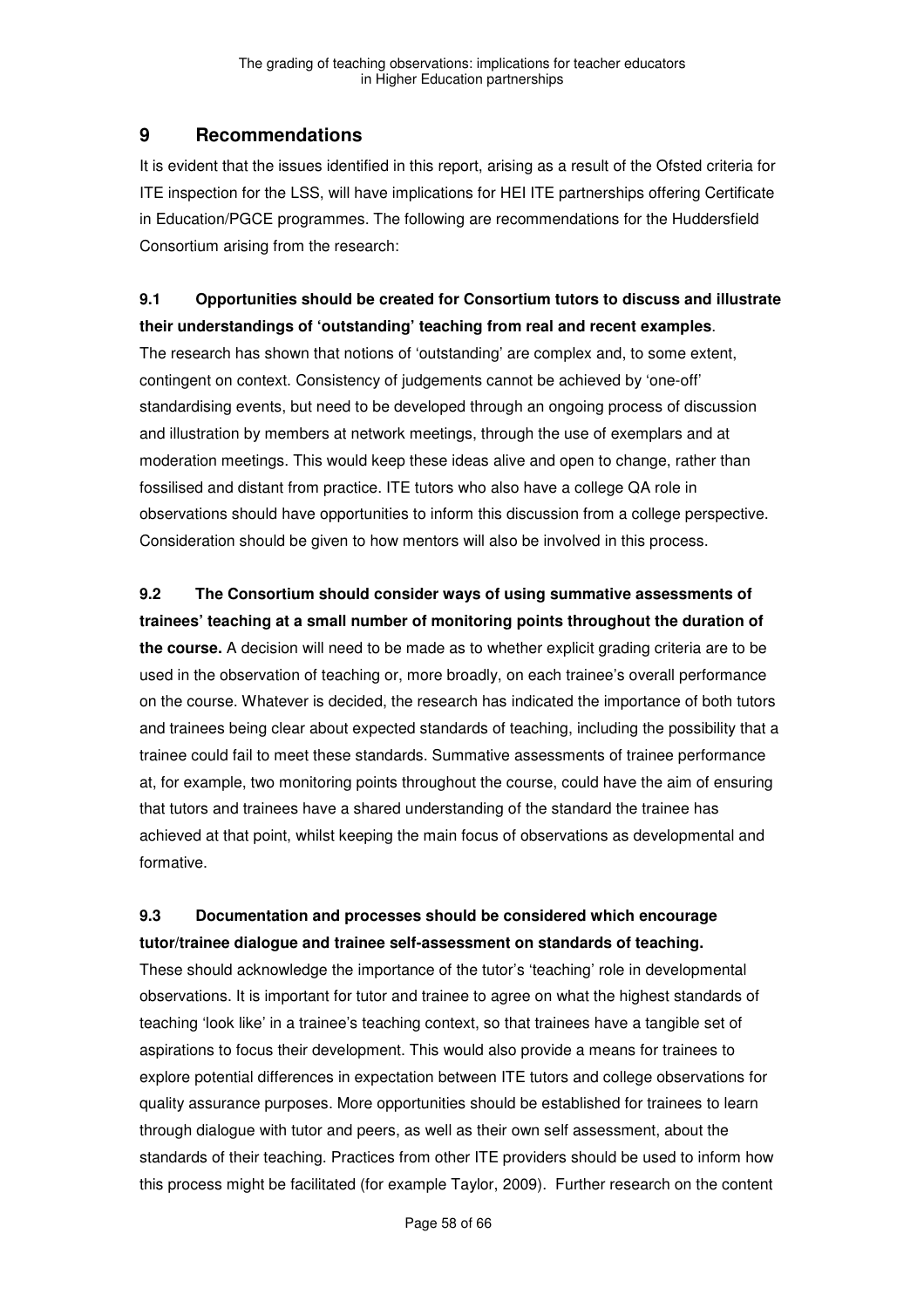and language of tutor feedback and trainees' understanding of feedback following observed teaching could help here in clarifying how expectations of standards of teaching are communicated and understood.

**9.4 Further research should be undertaken into different contexts in the LSS and how these impact on tutors' judgements in teaching observations.** This research report has highlighted how tutors take into account features associated with the HE in FE context when observing trainees teaching HE in FE. Given the wide range of LSS contexts associated with the Huddersfield Consortium, it would be useful to conduct more detailed research on the impact of different LSS teaching contexts on tutors' judgements and trainees' capacity to demonstrate 'outstanding' teaching.

**9.5 Establish whether there is any foundation for concern in terms of male trainees' performance on the Certificate in Education/PGCE**. The research highlighted a disproportionate number of male trainees selected as exemplars of 'weak' trainees. This may or may not be significant due to the small numbers involved, but further investigation should take place to explore the reasons behind this possible bias.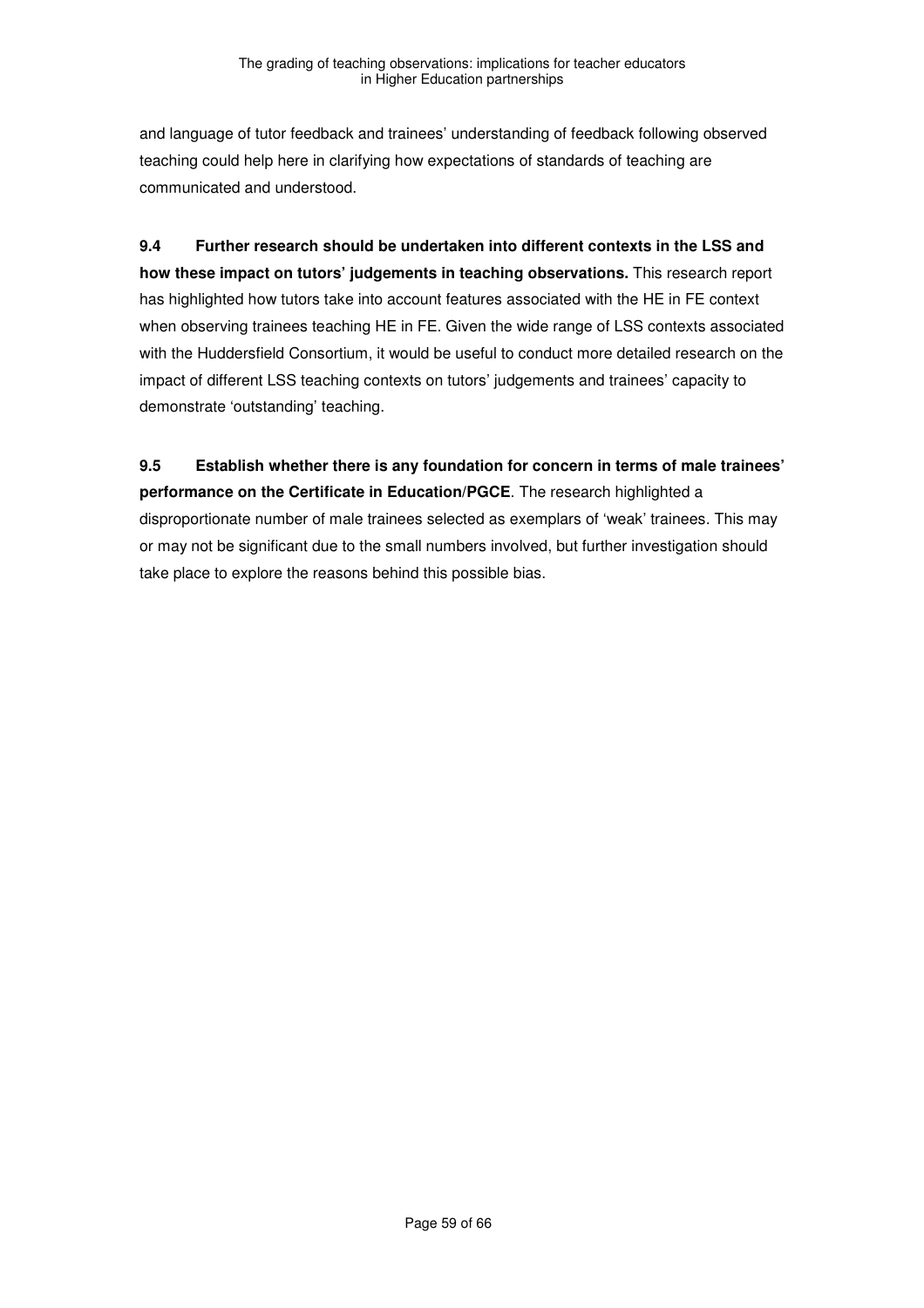# **10 References**

Black, P., Harrison, C., Lee, C., Marshall, B., and Wiliam, D. (2003) Assessment for Learning: Putting it into Practice. Buckingham: Open University Press.

Burns, R. (2000) Introduction to Research Methods. London: Sage.

Burrows, J. (2008) Trainee Perceptions of Observation. Huddersfield: Huddersfield Consortium.

Cockburn, J. (2005) Perspectives and politics of classroom observation, Research and Development Bulletin, 3, 2, Norwich: City College.

Coffield, F. and Edwards, S. (2009) Rolling out 'good', 'best' and 'excellent' practice. What next? Perfect practice? British Educational Research Journal, 35, 3, pp.371-390.

Denzin N.K. and. Lincoln, Y.S. (1984) (eds.) Handbook of Qualitative Research. Newbury Park: Sage Publications.

Department for Education and Skills (2004) Equipping out Teachers for the Future: Reforming Initial Teacher Training for the Learning and Skills Sector. Nottinghamshire: DFES Publication.

Ewens, D. (2001) Observation of teaching and learning in adult education: how to prepare for it, how to do it and how to manage it. London: Learning and Skills Development Agency.

Ewens, D. and Orr, S. (2002) Tensions between evaluation and peer review models: Lessons from the HE/FE border. London: Learning and Teaching Support Network Generic Centre.

Geertz, C. (1973) 'Thick Description: Towards an Interpretive Theory of Culture' in: The Interpretation of Cultures: Selected Essays. New York: Basic Books.

Gerson, K. and Horowitz, R. (2002) 'Observation and Interviewing: options and choices in qualitative research' in: T. May (ed.) Qualitative Research in Action. London: Sage.

Hardman, J. (2007) An exploration of the relationship between teacher observation for quality assurance and quality improvement in teaching in higher education, in the light of further education experience. Report produced for Escalate August 2007. Available online: http://escalate.ac.uk/3311. Date accessed 13/6/08.

Harvey, P. (2006) Improving teaching observation practice in the learning and skills sector: A literature review, Research and Development Report. Norwich: City College Research Centre.

Hattie, J. (2009) Visible Learning: A synthesis of over 800 meta-analyses relating to achievement. London: Routledge.

Hodkinson, P., Anderson, G., Colley, H., Davies, J., Diment, K., Scaife, A., Tedder, M., Wahlberg, M. and Wheeler, E. (2007) Learning Cultures in Further Education, *Educational* Review, 59, 4, 2007, p.399-413.

James, D. and Biesta, G. (2007) Improving Learning Cultures in Further Education. London: Routledge.

Jones, R. (2006) A Higher Education Ethos: A review of information and literature relating to the creation of an ethos of HE in the context of FE. York: Higher Education Academy.

Kitzinger, J. (1995) Introducing Focus Groups. British Medical Journal, 311, pp.299-302.

Lawler, S. (2002) 'Narrative in Social research' in: T. May (ed.) Qualitative Research in Action. London: Sage.

Miles, M. and Huberman, M. (1994) Qualitative Data Analysis, 2<sup>nd</sup> Edition, London: Sage.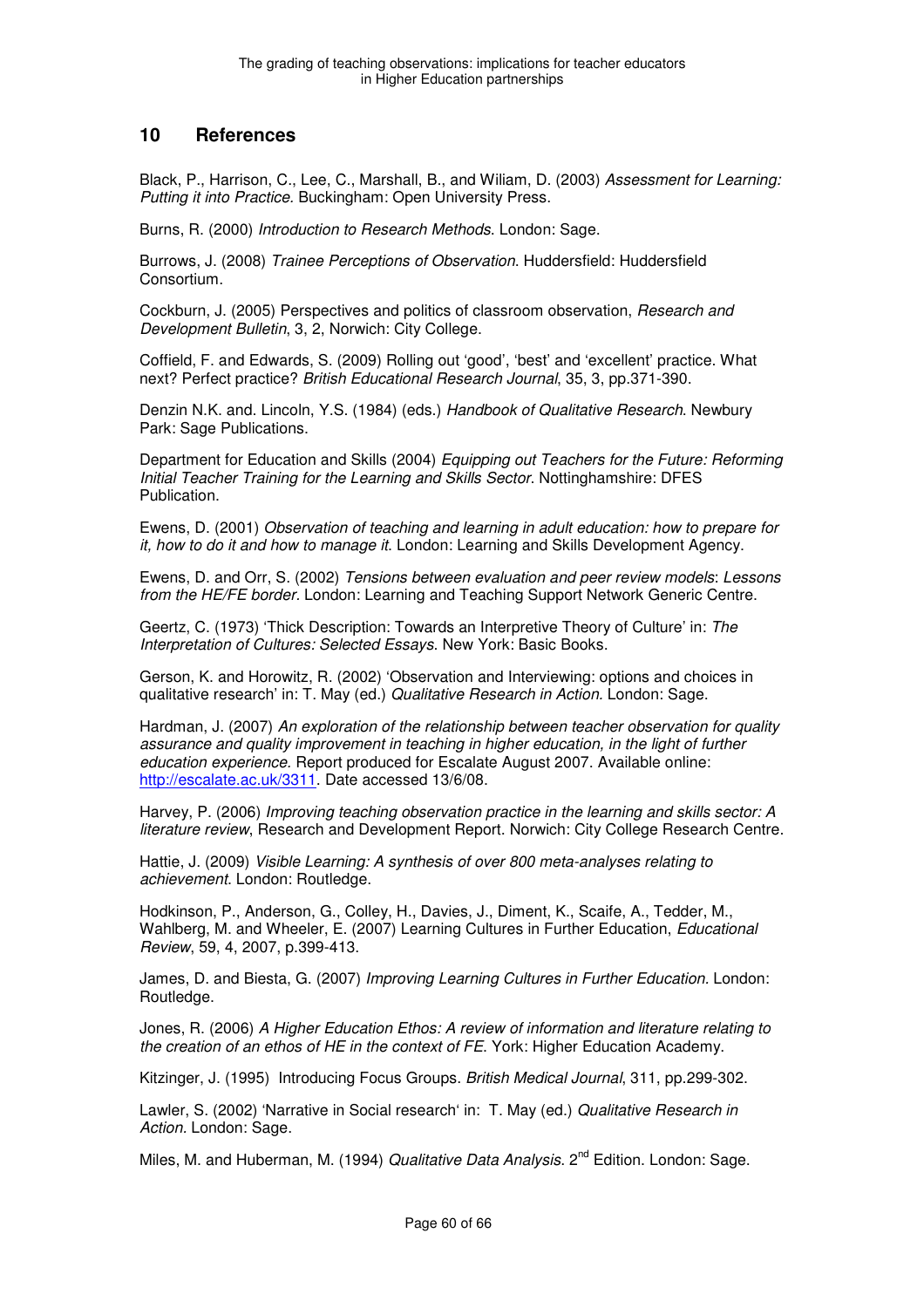Moore, A. (2004) The Good Teacher. London: RoutledgeFalmer.

Morse, J. (1994) 'Designing funded qualitative research' in: N. Denzin and Y. Lincoln (eds.) Handbook of Qualitative Research. London: Sage.

Mutch, A. (2003) Exploring the practice of feedback to students. Active Learning in Higher Education, 4, 1, pp.24-38.

Noel, P. (2008) Trainee Profiles. Huddersfield: HUDCETT.

National Union of Teachers (NUT) conference: Lesson Observation and Teacher Monitoring: Online: http://www.norfolknut.org.uk/Conference2007, Date accessed 23/5/09.

Ofsted (2009) Grade criteria for the inspection of initial teacher education, January, 2009, London: Ofsted

Ofsted (2008a) Framework for the inspection of initial teacher education, July 2008, London: **Ofsted** 

Ofsted (2008b) Handbook for inspecting work-related and adult and community learning, September 2008, London: Ofsted.

Ollin, R. (2008) Silent pedagogy and rethinking classroom practice: structuring teaching through silence rather than talk, Cambridge Journal of Education, 38, 2, pp.265-280.

O'Leary, M. (2006) Can inspectors really improve the quality of teaching in the PCE sector? Classrooom observations under the microscope, Research in Post-compulsory Education , 11, 2, pp.191-198.

Orr, K. and Simmons, R. (in progress) Dual identities: enhancing the in-service teachertrainee experience in further education. Escalate/Higher Education Academy: Bristol.

Peake, G. (2006) Observation of the Practice of Teaching. Huddersfield. Huddersfield Consortium.

Somers, M. and Gibson, G. (1994) 'Reclaiming the epistemological 'Other': narrative and social construction of identity' in: C. Calhoun (ed.) Social Theory and the Politics of Identity. Cambridge, MA: Blackwell.

Strauss, A. and Corbin, J. (1990) Basics of Qualitative Research - Techniques and Procedures for Developing Grounded Theory. London: Sage.

Taylor, L. (2009) Engagement. Promoting the development of teaching and learning through a participatory observation process. London: Westminster Partnership CETT.

University and College Union(UCU) Online: http://www.ucu.org.uk/index.cfm?articleid=2576Classroom observation. Date accessed 21/4/09.

Wenger, E. (1998) Communities of practice: learning, meaning and identity. Cambridge: Cambridge University Press.

Wolf, A. (1993) Assessment issues and problems in a criteria-based system. London. Further Education Unit.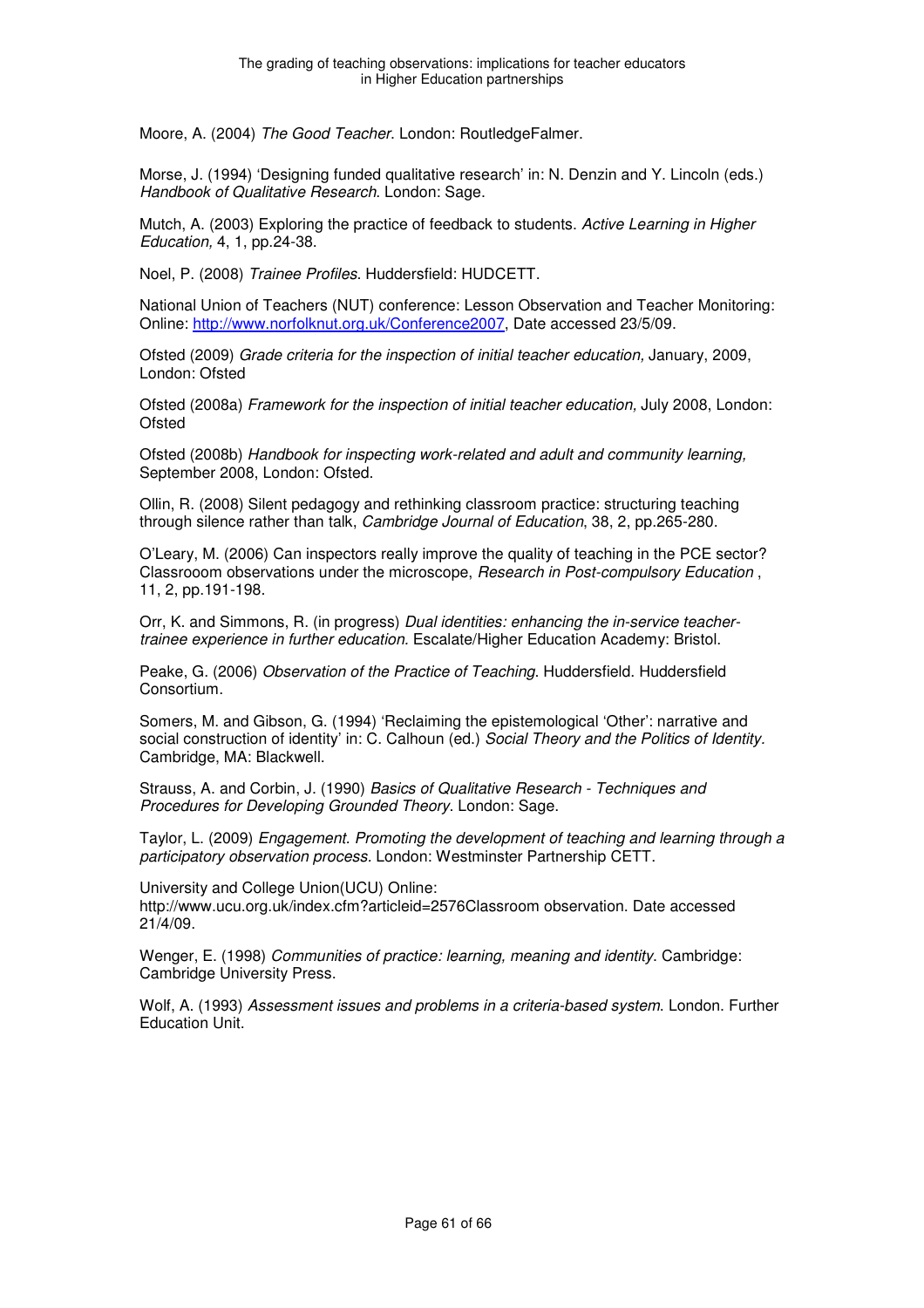# **11 Appendices**

#### **Appendix 1: Interview Schedule**

### **Huddersfield Consortium Project**

**The grading of teaching observations: implications for teacher educators in Higher Education partnerships** 

**Interview questions for detailed semi-structured interviews with tutors following observation and feedback to trainee** 

#### **Questions on the observed teaching**

1. What were you particularly looking for/at during the session that you observed?

#### **Grading**

- 2. If you had to grade this teaching session, what grade would you award? Outstanding, good, satisfactory, inadequate (Ofsted criteria, 2008)
- 3. What do you base your decision on?
- 4. If outstanding: What is it that makes this session outstanding?
- 5. If NOT outstanding: What would the trainee have to do to achieve a grade of outstanding?
- 6. In your thinking about grading, do you differentiate between a **lesson** that is outstanding and a **teacher** that is outstanding? Yes/No?
- 7. If 'yes', How?
- 8. What would indicate to you that an individual had the **potentia**l to be an outstanding teacher?

#### **Questions on the feedback on observation of teaching**

- 9. What do you usually do when you give feedback to trainees on their teaching?
- 10. How do you think the **trainee** knows whether you think the lesson was outstanding, good, satisfactory or inadequate?

#### **Questions on the teaching context**

- 11. Apart from HE in FE, can you give me some examples of different contexts and courses you observe?
- 12. Do you expect teaching to have particular characteristics in different contexts?
- 13. Does your college have a separate HE centre?
- 14. If yes, Are there any aspects/practices of the HE centre which are different to the main FE college?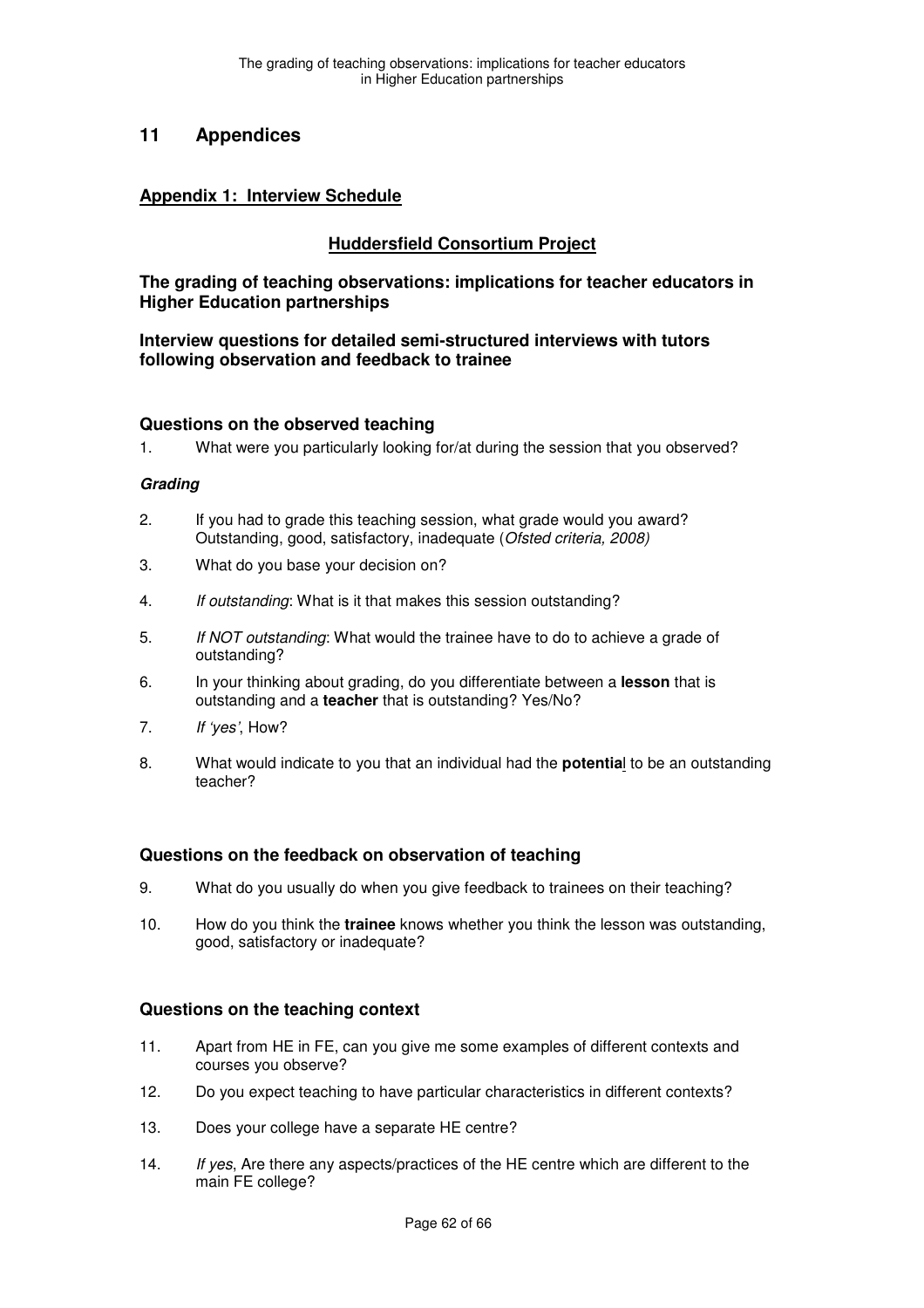- 15. Do you think there are aspects or characteristics of teaching a session of HE in FE that are different to teaching in other FE or Lifelong Learning sector contexts (i.e. that are specific to an HE in FE context)?
- 16. If yes, How would teaching HE in FE compare to the characteristics you would expect of someone teaching in other contexts where you carry out observations?
- 17. How far do you think the teaching context affects how you judge the session?

#### **Questions about the context in which the observing tutor is working**

- 18. Do you carry out observations of teaching outside of the PGCE/Cert Ed programme? If yes: Which course(s)?
- 19. Are you involved with the system of observation used by your institution (as an observer and/or as someone who is observed)? If yes: How?
- 20. If yes: Is teaching graded in other systems you work with?
- 21. If yes: What grading is used, where does it come from? Is it the same as the Ofsted grading? If not, how does it compare?
- 22. If yes, Have you had any training on grading? If so, who has given it?
- 23. Ofsted uses the term 'outstanding'. Do you think you would make the same decision on a trainee if you were asked to grade them 'excellent'?
- 24. Would you grade more trainees 'excellent' than 'outstanding'?
- 25. Something about you personally can you call to mind someone you have met who you would call an outstanding teacher? What made them outstanding?
- 26. Any other comments about anything raised in this interview?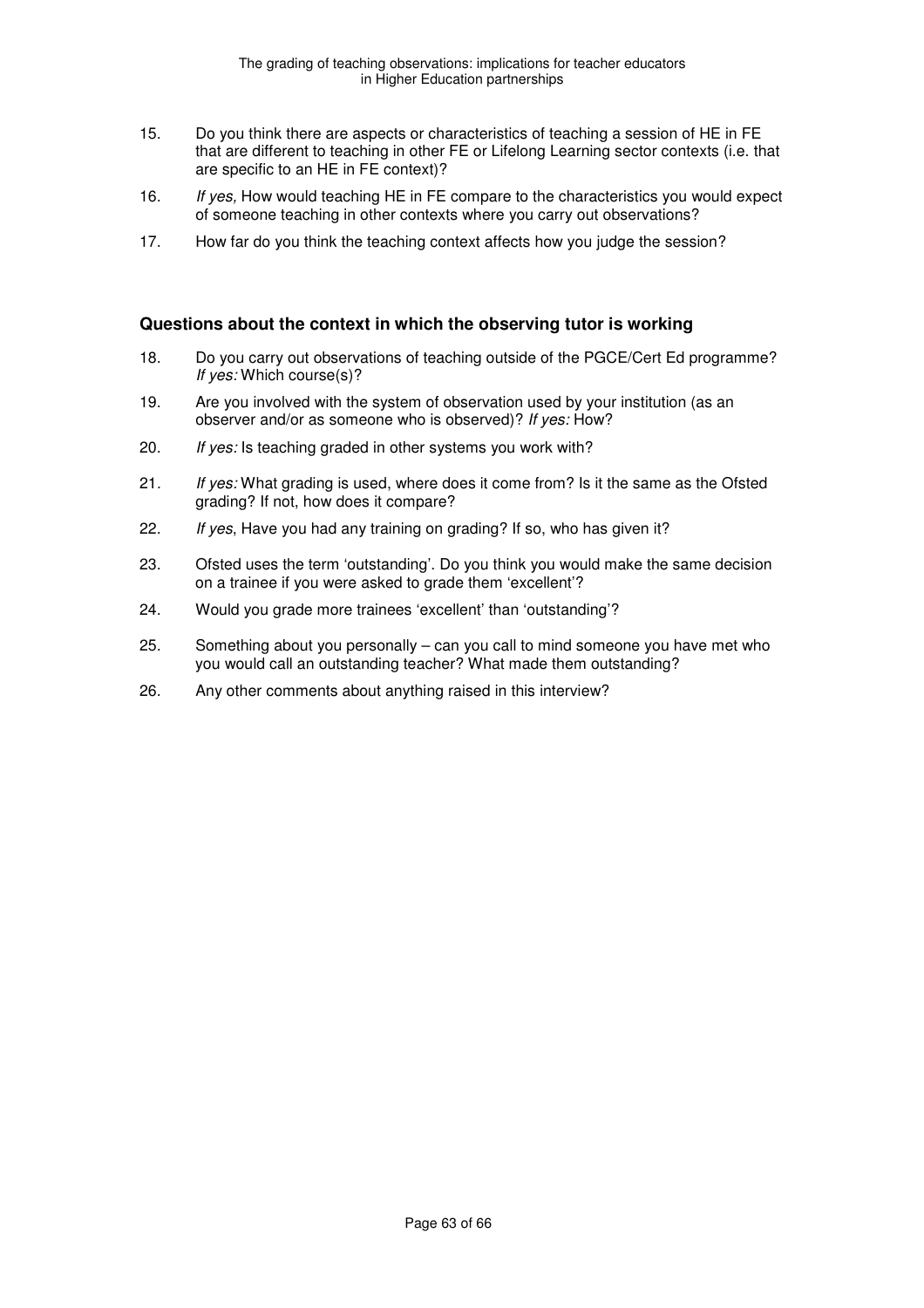# **Appendix 2: Characteristics of Outstanding Trainees: compiled from**

# **consortium tutors' case studies**

|                                                                 | <b>Characteristics of an outstanding</b>                                                                                                                                                                                                                                                   | <b>Characteristics of an outstanding</b>                                                                                                                                                                                                                                                                                                                                                    |  |
|-----------------------------------------------------------------|--------------------------------------------------------------------------------------------------------------------------------------------------------------------------------------------------------------------------------------------------------------------------------------------|---------------------------------------------------------------------------------------------------------------------------------------------------------------------------------------------------------------------------------------------------------------------------------------------------------------------------------------------------------------------------------------------|--|
| teacher                                                         |                                                                                                                                                                                                                                                                                            | learner                                                                                                                                                                                                                                                                                                                                                                                     |  |
| $\bullet$<br>$\bullet$<br>٠<br>٠<br>٠                           | Variety in learning and assessment<br>Creative use of ICT<br><b>Excellent</b> resources<br>Careful management of learners<br>Learner engagement                                                                                                                                            | Attends all sessions<br>$\bullet$<br>Progressed throughout PGCE<br>$\bullet$<br>Embraced principles of T&L<br>$\bullet$<br>Active learner/team player<br>$\bullet$<br>Motivated and open to new ideas<br>$\bullet$                                                                                                                                                                          |  |
| ٠<br>$\bullet$<br>٠<br>٠<br>$\bullet$<br>$\bullet$<br>$\bullet$ | High expectations of learners<br>Good planning and preparation -<br>attention to detail<br>Good communication<br>Adapts flexibly to learner<br>Commitment to equality and diversity<br>Integrity - not 'tick box'<br>Makes learning accessible,<br>meaningful and fun                      | Eager to learn and experiment<br>$\bullet$<br>Reflects creatively<br>$\bullet$<br>Keeps up to date<br>$\bullet$<br>Diligent, enthusiastic - performs<br>$\bullet$<br>above expectations in module<br>Showing evidence of embedding<br>$\bullet$<br>reflective practice and some basis<br>theoretical approaches in written<br>work                                                          |  |
| $\bullet$<br>$\bullet$<br>٠                                     | High level of commitment and<br>innovation<br>Constantly applied learning from<br>course to teaching<br>Good resource design                                                                                                                                                               | Attended all taught sessions<br>٠<br>Actively seeking out learning<br>$\bullet$<br>Accepted tutor feedback<br>$\bullet$<br>Own written work linked theory and<br>$\bullet$<br>practice, wide reading, contributed in                                                                                                                                                                        |  |
| ٠<br>٠<br>$\bullet$                                             | Learner empowerment<br>TPs - deep analysis<br>Relationship with learner and<br>employer needs<br>Pursuit of excellence                                                                                                                                                                     | class<br>Supports and motivates other<br>$\bullet$<br>trainees, helps them to engage with<br>learning theory<br>High standard of course work<br>$\bullet$                                                                                                                                                                                                                                   |  |
| ٠<br>$\bullet$<br>٠                                             | Detailed lesson preparation<br>Up to date with subject specialism<br>and issues<br>Wide variety of delivery approaches                                                                                                                                                                     | 'demonstrates her dedication to<br>professional development'<br>Had studied PTTLLS with same<br>$\bullet$<br>tutors                                                                                                                                                                                                                                                                         |  |
| $\bullet$<br>٠                                                  | Uses ICT where appropriate - but<br>backup<br>Good at identifying and supporting<br>individual needs                                                                                                                                                                                       | Commitment to coursework<br>٠<br>Very interested, motivated,<br>$\bullet$<br>enthusiastic<br>Work is very good, academically well<br>$\bullet$                                                                                                                                                                                                                                              |  |
| ٠<br>$\bullet$<br>$\bullet$                                     | Honest and supportive feedback<br>Reflects on delivery - strives for<br>improvement<br>Student-centred teaching, challenges                                                                                                                                                                | referenced. ' writes the assignments<br>early and takes on board any<br>feedback good-humouredly and<br>diligently.  loves the course.                                                                                                                                                                                                                                                      |  |
| ٠                                                               | learners and ensures achieve<br>learning outcomes<br>Practical teaching good from<br>beginning                                                                                                                                                                                             | Excellent written work since start of<br>course - high standard of reflection<br>(transferred from nurse training use<br>of reflection)                                                                                                                                                                                                                                                     |  |
| ٠<br>٠<br>$\bullet$<br>٠<br>$\bullet$<br>$\bullet$              | Differentiated tasks<br>Involves learners<br>Wide variety of teaching strategies<br>Uses range of different assessment<br>methods<br>Always trying new ideas, technology,<br>strategies<br>Constant improvement throughout<br>Cert Ed<br>Incorporating suggestions into future<br>practice | Strong commitment to good practice<br>٠<br>Excellent subject knowledge and<br>$\bullet$<br>literacy skills<br>Willingness to be innovative<br>٠<br>ICT as a tool<br>$\bullet$<br>Responds and adapts to learning<br>$\bullet$<br>situations 'so that learning is<br>enhanced'<br>Started with lack of confidence in<br>$\bullet$<br>own ability<br>Hard work and acted on advice given<br>٠ |  |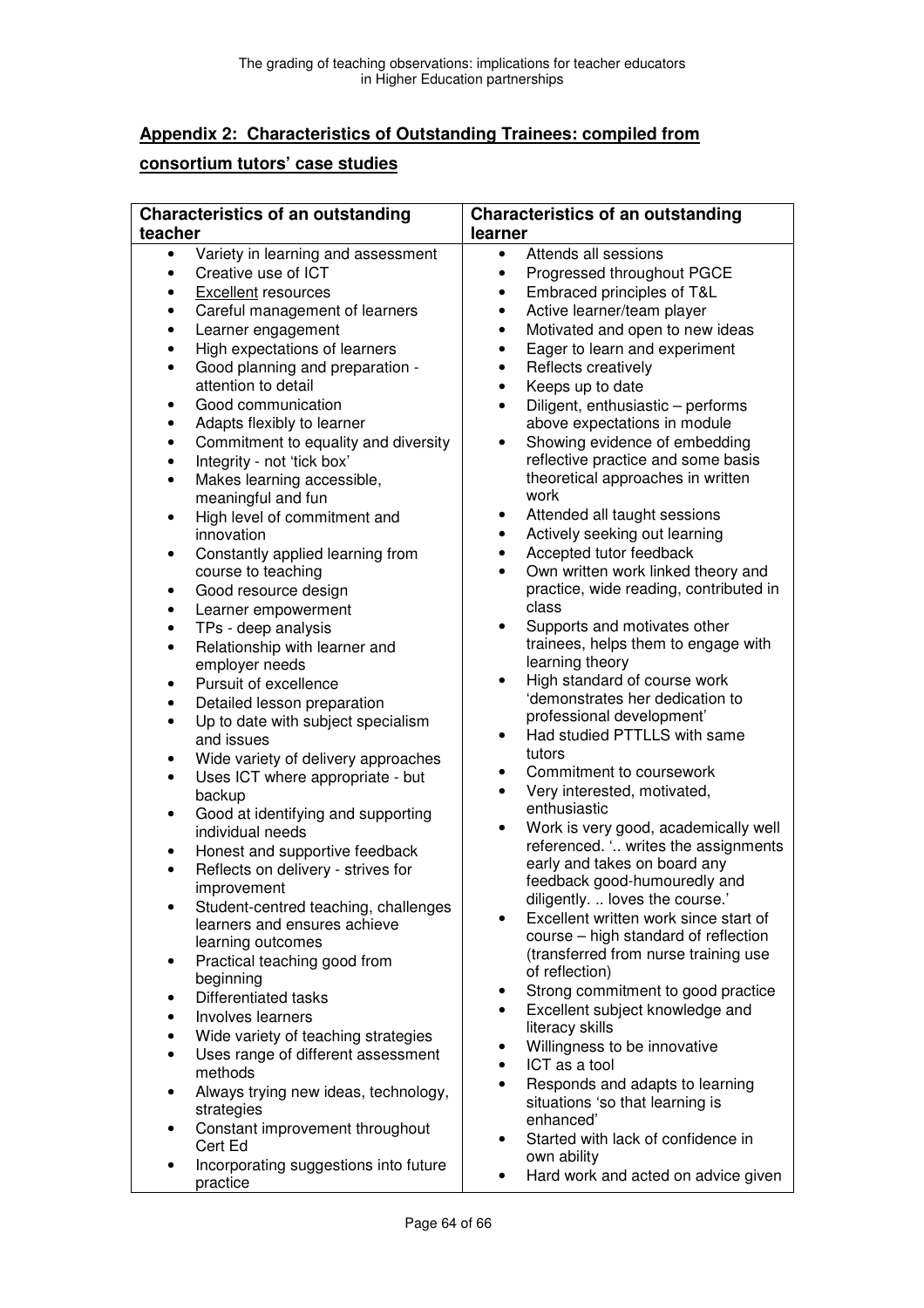- Good planning
- 'Ability to interact with learners to encourage and support individual and group learning'
- Teaching incorporated differentiation, literacy, language and numeracy
- Good practice in differentiation and challenge for students
- Skilled in integrating key skills
- Good initial assessment of students
- Culturally sensitive (attention to equality and diversity)
- In her studies, clear notions of what needs to be done to improve
- Reflects well
- Models best practice in teaching using variety of methods to suit learning styles, constantly checks understanding
- Ambition for learners
- Engages learner and ensures all learners are challenged
- Reflects well
- Teaches IT to students with complex needs
- Makes sure all can succeed
- Sensitive, patient, aware of physical, emotional and intellectual requirements of everyone
- Make learning lively by relevant projects topical and relevant to learners' age and interests
- Cultural diversity reflected in activities and materials
- Excellent relationship with learners, they are enthusiastic, enjoy creativity
- Work will be displayed
- Teaching and learning strategies promote high expectations of learners
- Maintains initial assessment and monitoring records of learners' progress
- Good facilitation skills
- High quality classroom docs.
- Enthusiastic about inclusive practice and differentiation
- Uses ILT and VLE
- Innovative class material design and use
- Delivers high quality lessons
- High standard of supporting paperwork – lesson plans, ILPs, assessment reports, teaching materials
- Compassionate and challenging delivery
- Imaginative ways of embedding literacy and numeracy
- Engages in theory, well-written assignments
- Excellent subject specialist knowledge and vocational experience
- Good progress on course
- Excellent attendance
- Participation in class
- Open to new ideas
- Intellectual capacity to evaluate theoretical concepts and write assignments to high academic standard
- Engagement with all aspects of course
- Active in seeking for peer feedback
- Applies different theories in practice, practice-based evidence, discusses with mentor
- Embraced all aspects of Cert Ed and 'more importantly' applied this to own teaching
- Uses feedback from observations, learners and background study/research to improve teaching